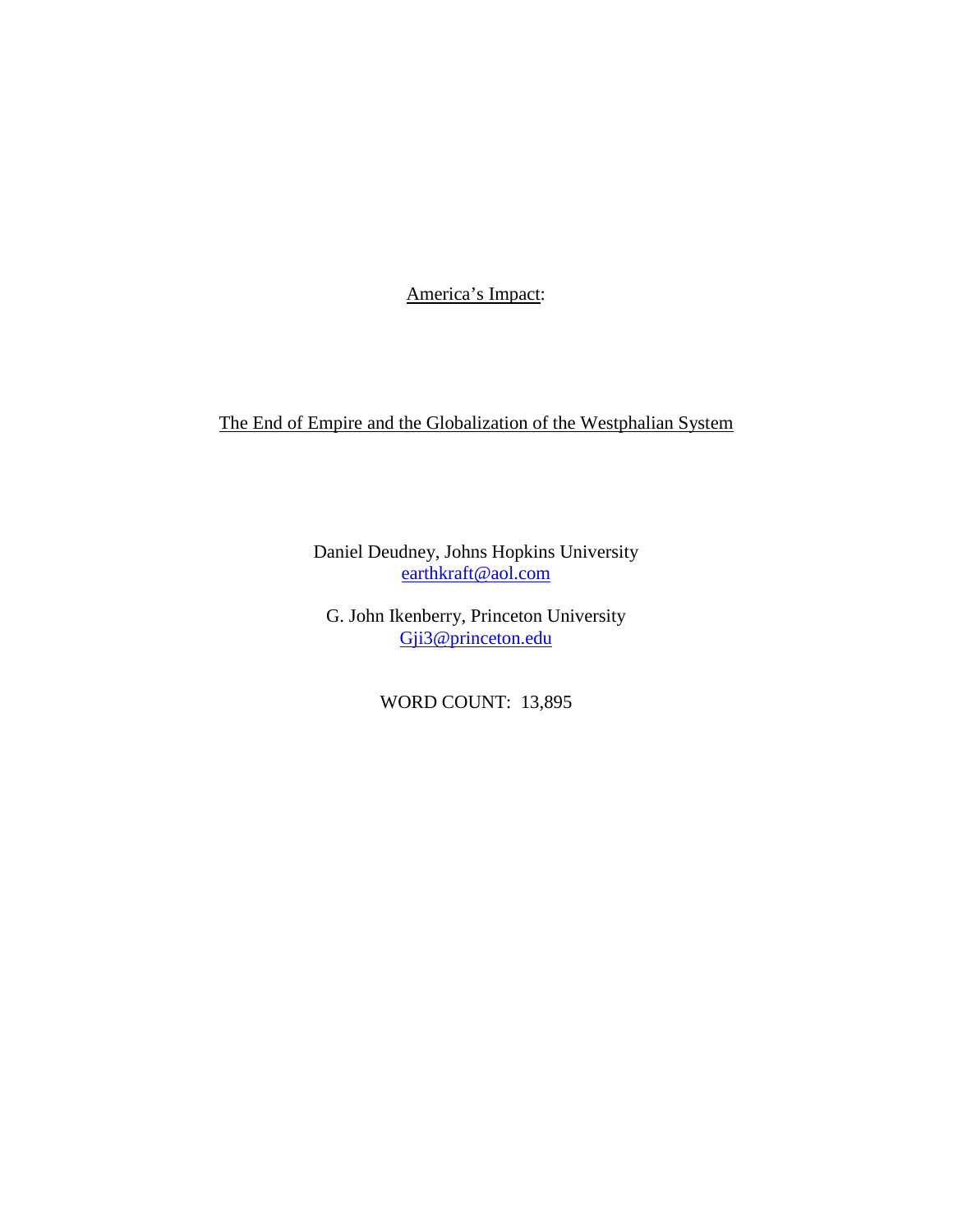## Introduction

Over the last two and a half centuries, the most important change in the international political system has been the decline of empire, and the simultaneous spread of the Westphalian system of sovereign states, from Europe to universal global scope. Empire – the direct coercive rule of one people over another – has almost vanished from world politics.<sup>[1](#page-1-0)</sup> Where once the world was made up of regional systems – most of which were empires – the contemporary world is marked by a large number of sovereign states, now nearly two hundred.<sup>[2](#page-1-1)</sup> Over these centuries,

<span id="page-1-0"></span> $\frac{1}{1}$  $\frac{1}{1}$  In this paper, we follow the standard definition of "empire" in the literature of international relations theory and world historiography which characterizes empire as a political form marked by the rule of one political society over another, on the basis of conquest and superior power. Doyle, 1986. Thus empire differs from what some scholars refer to as "informal empire" and to forms of hegemonic preponderance that stop short of direct rule. Others use empire in different and more expansive senses. One ambiguity stems from the widespread use in American political thought of "empire" to refer to a large and powerful polity, such as in Jefferson's talk of an "empire for liberty." Taking a more expansive definition, recent Marxian thinkers characterize the global capitalist system as itself an empire, in Hardt and Negri, 2000. Employing the most expansive definition are post-modern and post-colonial theorists who characterize modernity and systems of instrumental rationality as imperial. For discussion of historical origins and evolution in terminology: Koebner, 1961; Koebner and Schmidt, 1964.

<span id="page-1-1"></span><sup>2</sup> The spread of the Westphalian system is what David Armitage has called "the most momentous" but least widely understood development of modern history." He notes that "[u]ntil at least the late nineteenth century, and in many places for decades after, most of the world's population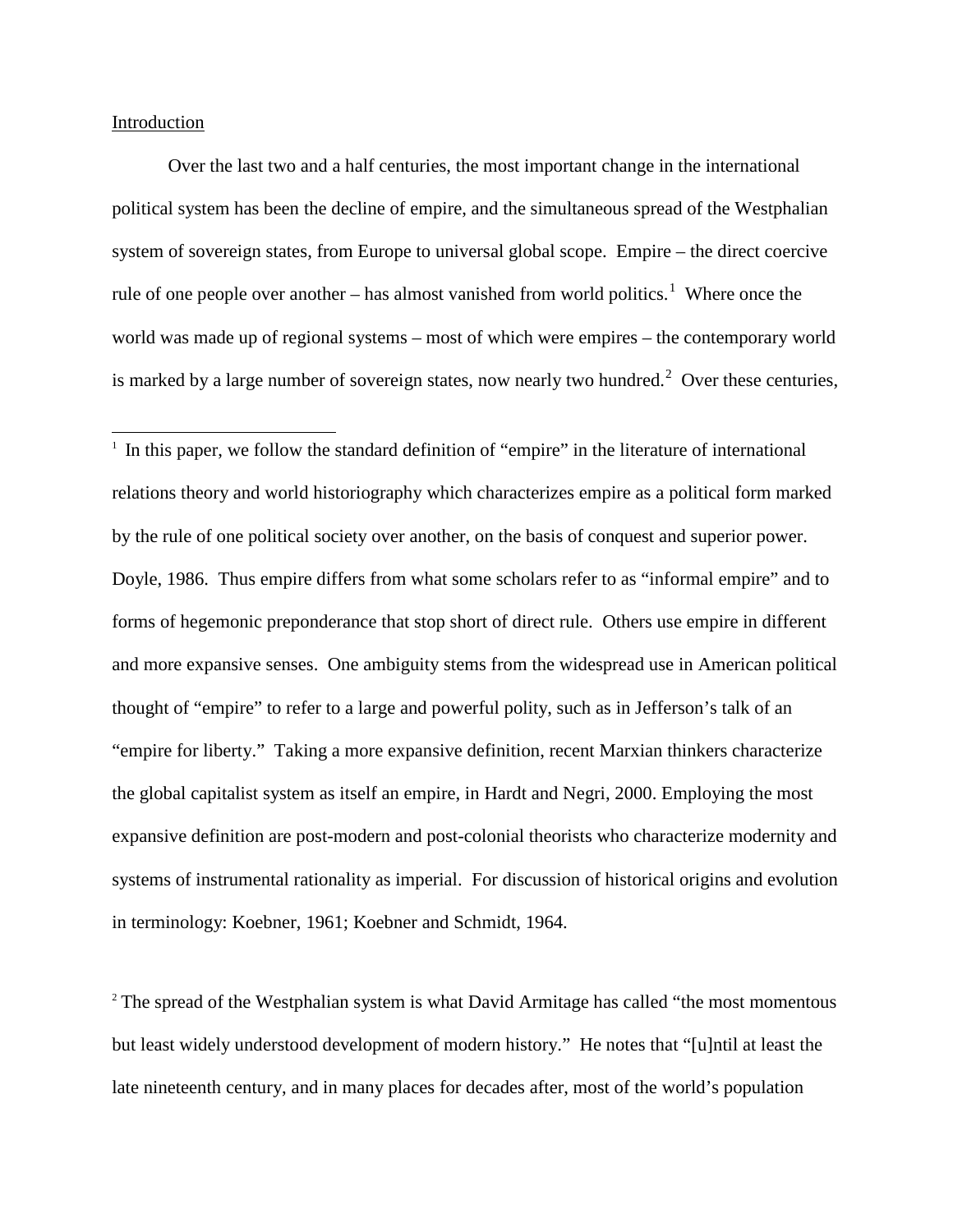one state – the United States – initially at the periphery of the European imperial system, has become the most powerful and influential state in the system.

There are many debates about America in the international system. One prominent argument developed extensively, particularly by recent historians, is that the United States is, and has been throughout its history, imperial and an empire. This view is widely held by many, both inside and outside the United States. In this view, the United States continued the Western imperial project as European empires faltered in the  $20<sup>th</sup>$  century, and in the second half of the  $20<sup>th</sup>$  century created the last and most extensive empire with global reach.<sup>[3](#page-2-0)</sup> Arguments along

lived in the territorially expansive, internally diverse, hierarchically organized political communities called empires." But by the end of the  $20<sup>th</sup>$  century, "[i]t is a striking feature of our political world that humanity is now divided into so many states but it is equally significant that there is no longer any self-styled empires." Armitage, 2013*.*

 $\overline{a}$ 

<span id="page-2-0"></span><sup>3</sup> The literature on America and empire is very large and rapidly growing, and marked by many fundamental disagreements. In perhaps the most recent complete comparative assessment, Charles Maier hesitates to characterize the U.S. presence in the world as an empire. Maier, 2006; Suri, 2009. Taking the opposite view are essays in Calhoun, Cooper, and Moore, 2006; and Go, 2011. Three recent full length arguments for America as empire are found in Ferguson, 2004; Johnson, 2004; and Mann, 2003. A large body of American historiography of the "Wisconsin School" follows the lead of William Appleman Williams, in Williams, 1966, in constructing a narrative of American history as continuous imperial expansion. Among recent contributions to this line of historical characterization are Drinon, 1980; Stephanson,1995; and Immerman, 2010. Also viewing the U.S. as an empire and U.S. foreign policy as imperial is work of the political historian Andrew J. Bracevich, 2002, who builds on the arguments of Charles Beard and others,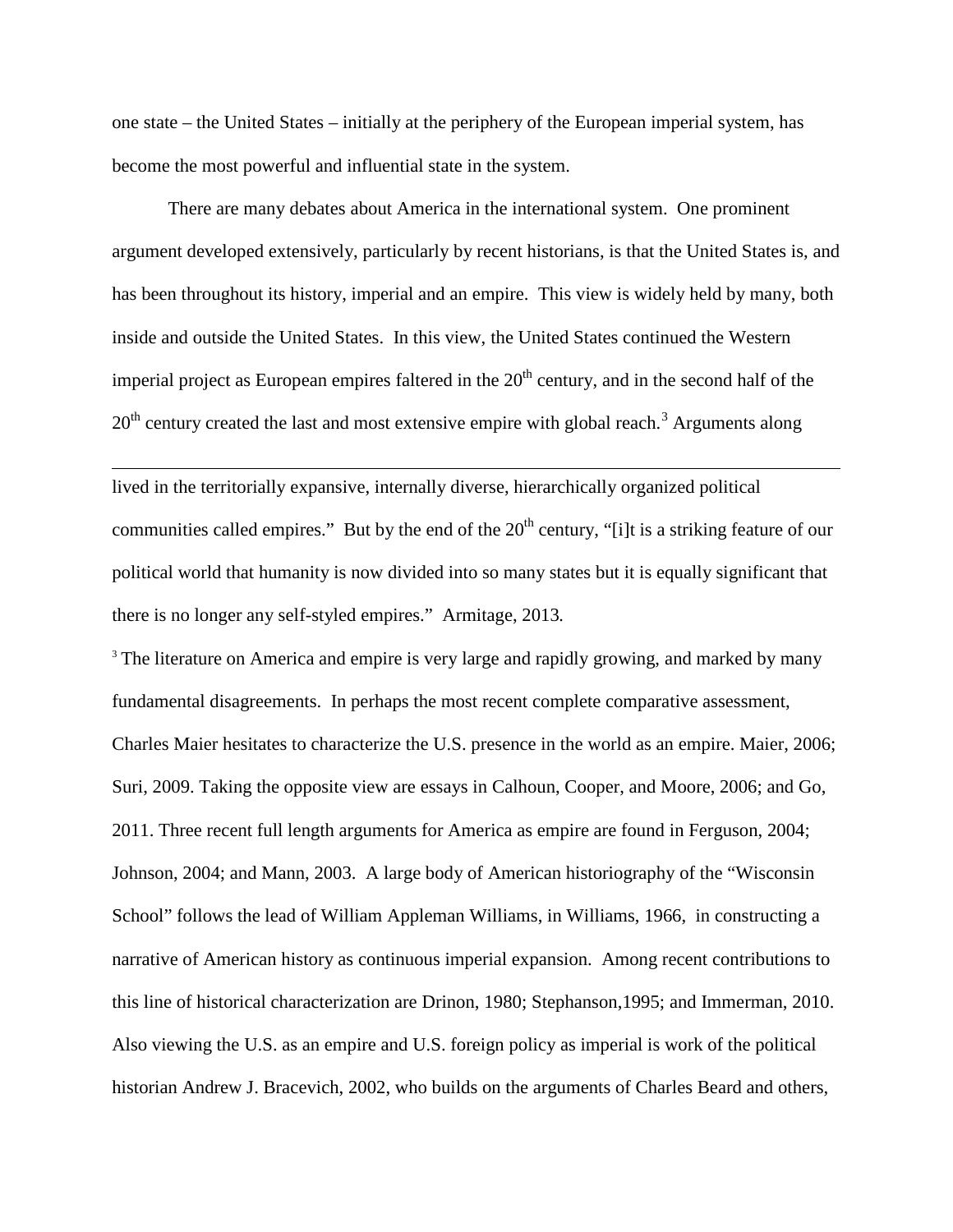these lines are of more than just of academic interest because they connect to national identity narratives in many parts of the world, including the rising states of China and India, which emphasize anti-colonialism and anti-imperialism, as well as grievances against Western imperialism.[4](#page-3-0)

In this paper, we challenge this view and offer a different account of the American impact on the world which emphasizes that the United States has played a key role in the decline of empire and the globalization of the Westphalian system. In contrast to those who view the United States as an empire, and thus as essentially antagonistic to the Westphalian sovereign state system, we argue that the United States, in an overall ledger sheet of impacts, has been influential against imperialism and colonialism, and has been powerfully supportive of the spread of the Westphalian system. We argue that contemporary views of the United States as imperial profoundly misrepresent the overall impact the United States has had on the international system over the last two and a half centuries. In this paper, we lay out the evidence for how the United States has played a major and often decisive role as an anti-imperial and anti-

<span id="page-3-0"></span>in emphasizing its economic and class roots. In the wake of the end of the Cold War, and especially, the U.S. invasion of Iraq in 2003, many critics have attacked U.S. foreign policy as imperial, such as John Newhouse, 2003. Many European observers also see "American empire" in contemporary world politics, with leading statements in Ferguson, 2004; Todd, 2002. <sup>4</sup> For a detailed treatment, based on extensive empirical research in the contemporary foreign policy identity discourse in China and India: Miller, 2013. Also, based on extensive interviews, Nau and Ollapally, 2012.

 $\overline{a}$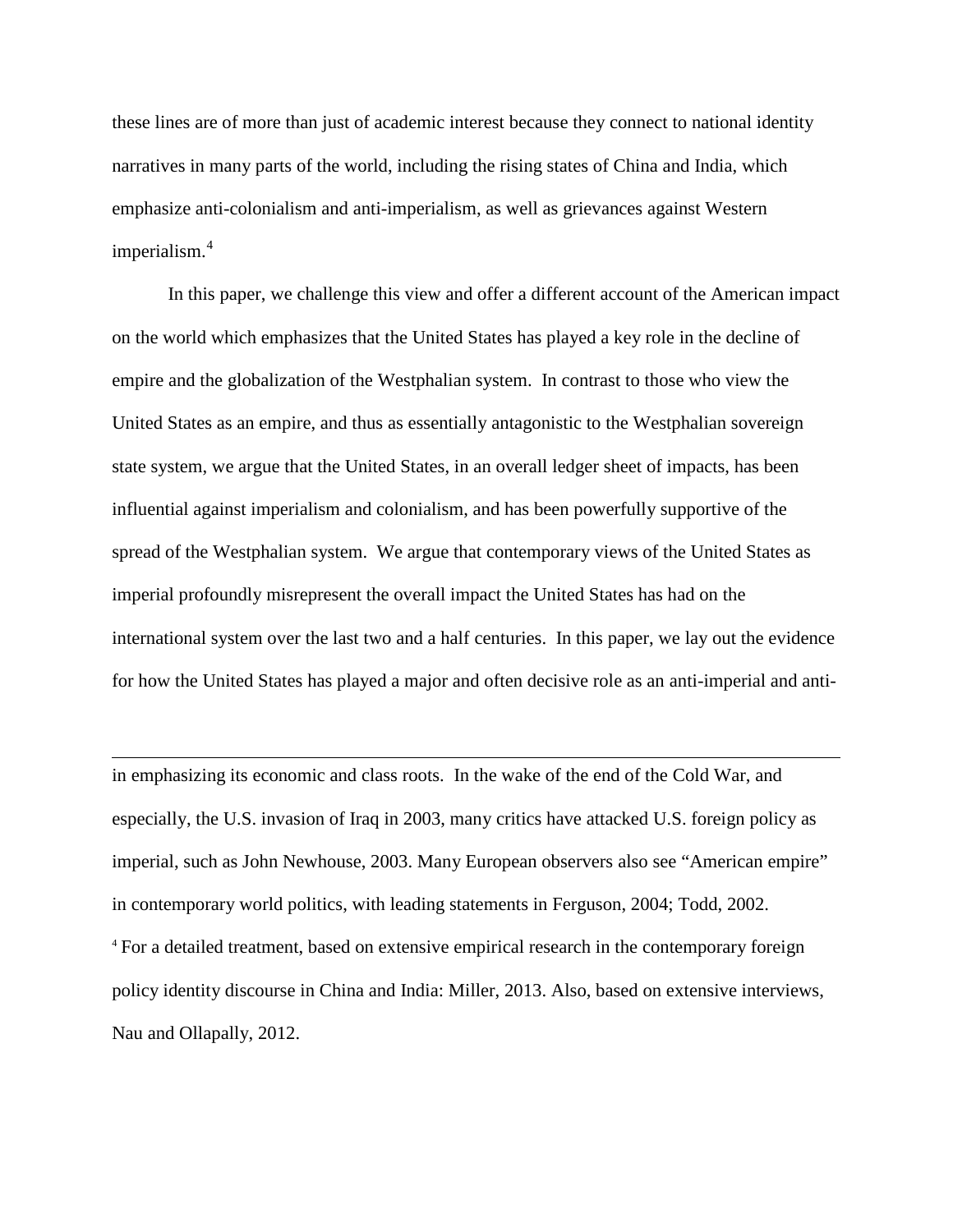colonial force. More than any other state in the system, we argue, the United States has undermined empire and spread of the Westphalian system.

Of course, the decline of empire and the spread of the Westphalian system are the result of many forces, including the diffusion of military capabilities, the growth of the international trading system, the rise of nationalism, and the spread of anti-colonial and human rights norms have all played powerful roles in diminishing the effectiveness of imperialism and the attractiveness and longevity of empires.<sup>[5](#page-4-0)</sup> But efforts to create empires continued well into the 20<sup>th</sup> century, and their lack of success stemmed not just from these broader trends in ideas and power but also from the grand strategies of the leading states – most notably the United States – in directly opposing the creation and perpetuation of empires. To be sure, the United States has been imperial and briefly had an empire in some times and places. But these episodes, we argue, are greatly overshadowed in their overall impact by American anti-imperialism and anticolonialism. And the global spread of the Westphalian system, by no means solely resulting from American actions, has been more advanced by American foreign policies than of any other state in the system.

There are four broad reasons why the American role as anti-imperial and pro-Westphalian have been underappreciated. First, many view the liberal international order, which the United States has played such a pivotal role in creating over the  $20<sup>th</sup>$  century, as a challenge to the Westphalian system and a replacement for it, rather than an addition to it. Second, America's centrality in the globalization of the Westphalian system through the thwarting and dismantlement of empire has been obscured by the widespread tendency to conceive of Europe

<span id="page-4-0"></span> <sup>5</sup> Darwin, 2012; Reus-Smit, 2013; Jackson, 1993.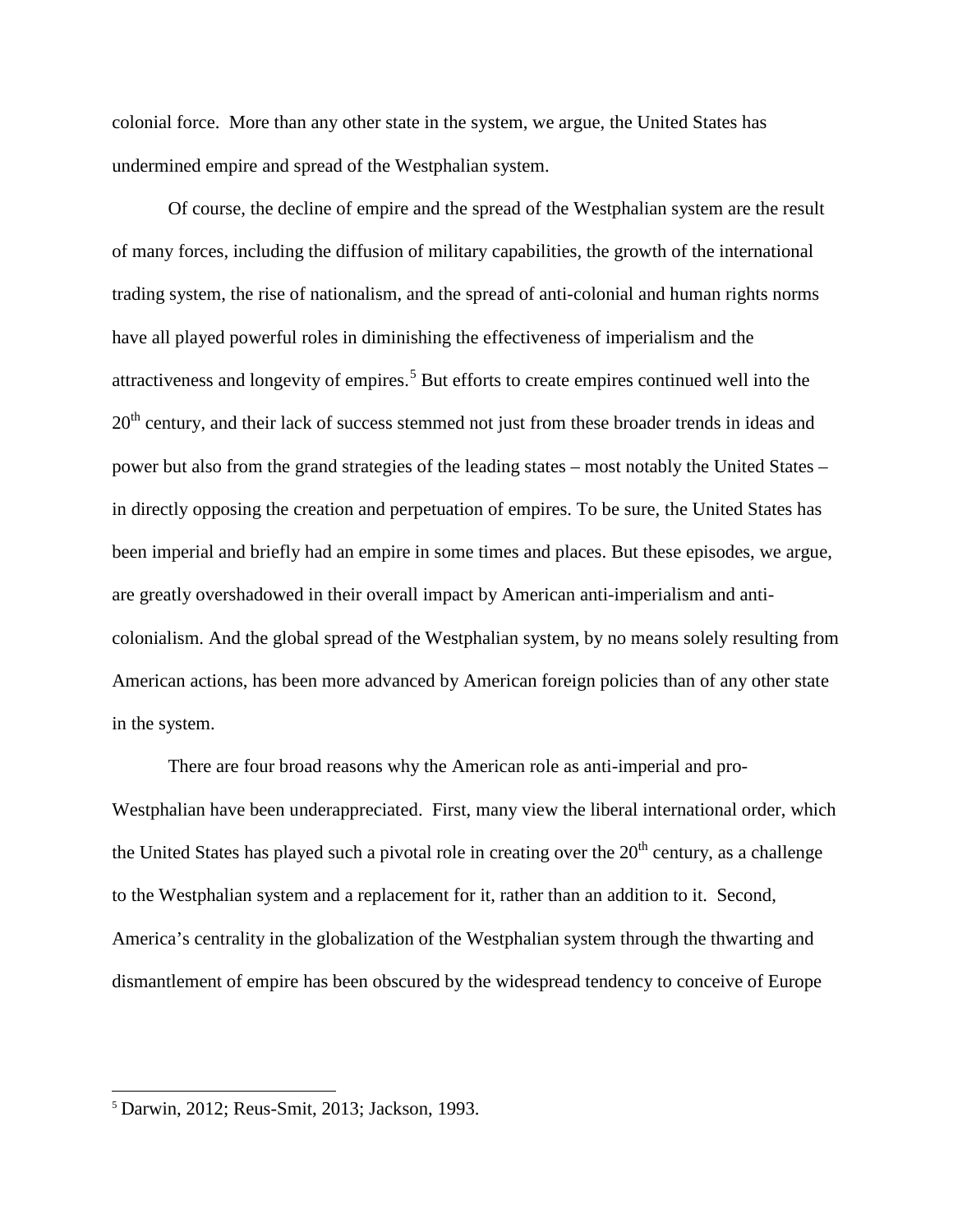and the United States as together making up "the West."<sup>[6](#page-5-0)</sup> This makes it all too easy to see Europe's centuries of imperialism being continued by the United States. In contrast, we argue that a major dynamic in world politics has pitted an "old West" of European imperialisms against the anti-imperialism and anti-colonialism of a "new West" in America. Third, the historical literature on modern empire building widely identifies two waves of activity (the first from the  $16<sup>th</sup>$  century to the early  $19<sup>th</sup>$  century, and the second from the  $19<sup>th</sup>$  century to the beginning of the  $20<sup>th</sup>$ ). We identify two additional waves of empire building, in the World Wars and then in the Cold War. When these two additional waves are brought back into the picture, the case for seeing the United States as anti-imperial and anti-colonial is significantly strengthened, since the United States played such a prominent role in thwarting and dismantling these late-empire building efforts. Fourth, many contemporary observers of America's impact on the world focus on infamous moments when the United States did exercise crude imperial behavior: in the many military interventions and covert actions in Latin America and the Middle East over the last century and, most saliently, the 2003 American invasion of Iraq. We do not seek to ignore or justify these episodes and patterns of behavior. The United States has been imperial in some

<span id="page-5-0"></span><sup>6</sup> Recent "civilizational" analyses have emphasized the "West" and its relationships with other civilizational groupings, thus obscuring the important distinction between the United States and Europe with regard to imperialism and colonialism. In Huntington, 1996, this distinction is almost invisible. Another civilizational argument, by Katzenstein, 2012, does split the "West" but along different lines, by positing an Anglo-American civilization that has been ascendant both in Europe and globally across much of the modern era. For the ways in which the Cold War contributed to the strengthening of "the West" as an identity: Latham, 1997.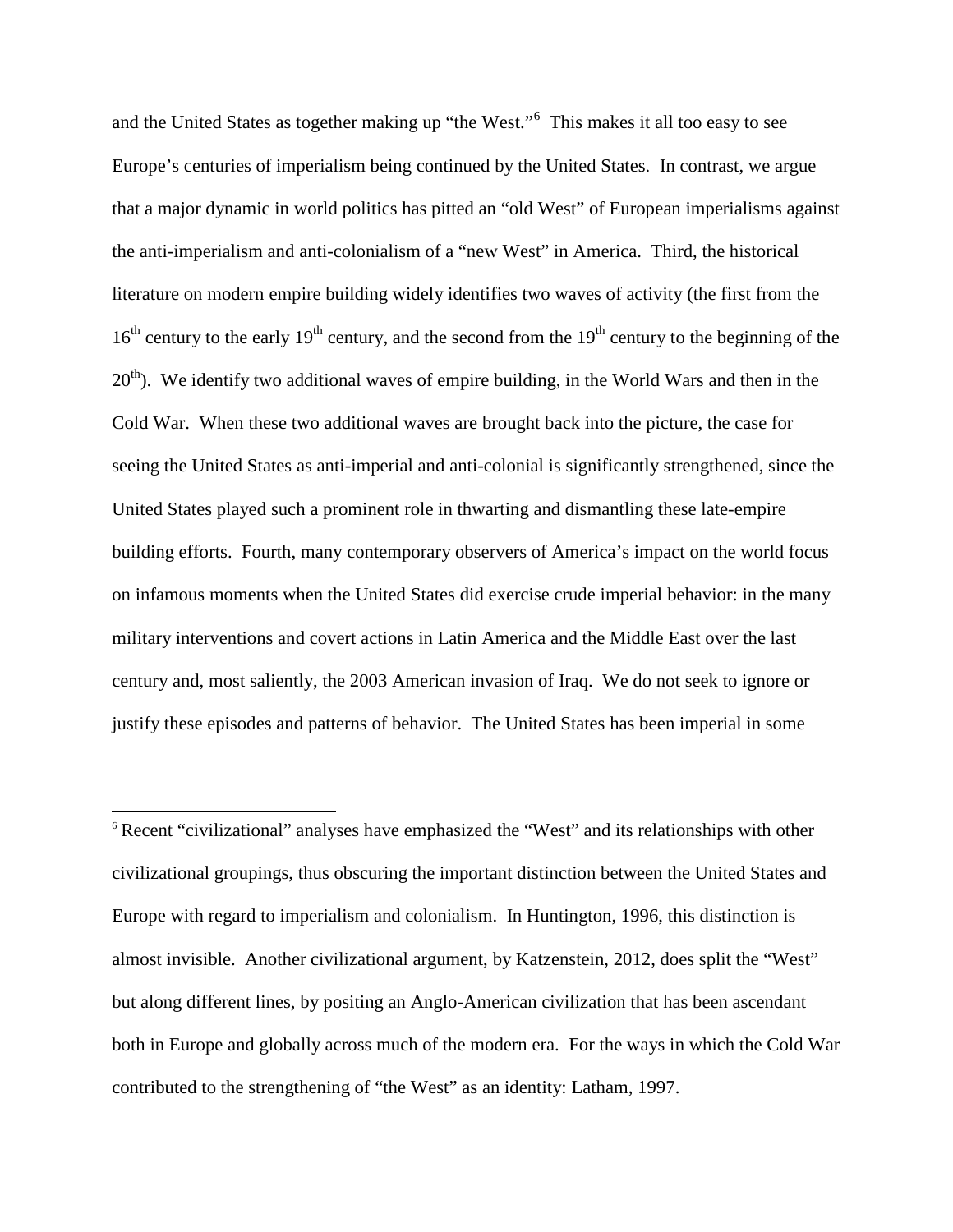ways and in some instances. But we seek to place them in the context of what we argue is America's more significant impact on the organization of the global system.

In contemporary debates, this argument undercuts, modifies, and qualifies characterizations held by so many of the United States as essentially imperial, and the American order as an empire. In our rendering, the United State is not the last Western empire, but the first anti-imperial and post-imperial great power in the global system. Our argument is thus focused on the consequences of American foreign policy for the evolution of the international system, and we do not in this confined treatment offer an explanation for the <u>origins</u> of U.S. foreign policy. In short, we offer an argument about impacts rather than the sources of America's antiimperial and pro-Westphalian role.

## Empires and State Systems: Historical Patterns

Empire has been the historically predominant form of order in world politics. Looking at a time frame of several millennia, there was no global anarchic system until the European explorations and subsequent imperial and colonial ventures connected desperate regional systems, doing so approximately five hundred years ago.<sup>[7](#page-6-0)</sup> Prior to this emergence of a globalscope system, the pattern of world politics was characterized by regional systems. These regional systems were initially very anarchic, and marked by high levels of military competition. But almost universally, they tended to consolidate into regional empires which had fairly limited

<span id="page-6-0"></span><sup>&</sup>lt;sup>7</sup> For broad historical surveys of ancient and modern empires and global patterns of imperial rise and decline: Darwin, 2009; Burbank and Cooper, 2011.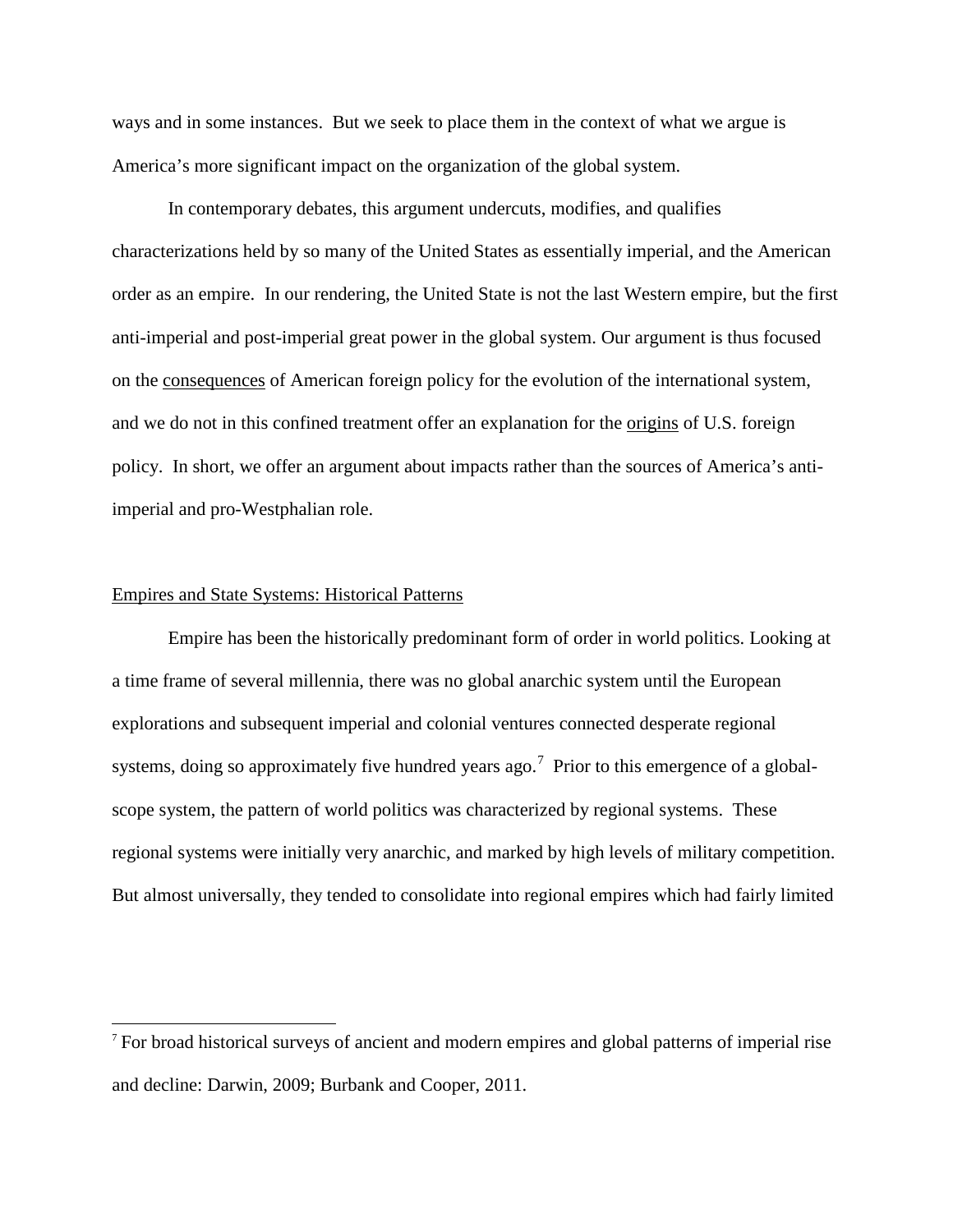interactions with polities outside their regions.<sup>[8](#page-7-0)</sup> Thus, it was empires – not anarchic state systems – that typically dominated the regional systems in all parts of the world.

Within this global pattern of regional empires, European political order was distinctly anomalous because it persisted so long as an anarchy. Despite repeated efforts to consolidate Europe into one empire – or what the Europeans referred to as "universal monarchy" – this region remained a plural, multi-state political order. After the Peace of Westphalia ending the Thirties Year War, this plural anarchic system, the Westphalian system, and was sustained by a rough balance of power among its autonomous states and the weakness of the claimants of European empire. This Westphalian system was based on a roughly equal distribution of power among its major units, sustained by various balancing practices that thwarted a succession of regional European empire-builders, and had an elaborate system of public international law and ideological justification.<sup>[9](#page-7-1)</sup> While this system rested on a balance of power, it was juridically crystallized into a system of mutually recognized sovereigns.

Outside of Europe, however, the European states, including those that were most active in preventing empire within Europe, were extraordinarily successful in conquering and colonizing

<span id="page-7-0"></span> 8 For similarities in the structure of these empires: Wesson,1967; Eisenstadt, 1963; Eisenstadt, 1967. In the macro-historical work of Arnold J. Toynbee,1954, now fallen into disfavor among historians, civilizations, the main unit across history, tend to culminate in a "universal state." For the emergence of regional empires as failures of the "balance of power": Kaufman, Little and Wohlforth, 2007.

<span id="page-7-1"></span><sup>9</sup> For depictions of the Westphalian state system: Hinsley, 1963; Bull,1977; Holsti, 1991; Osiander, 1994.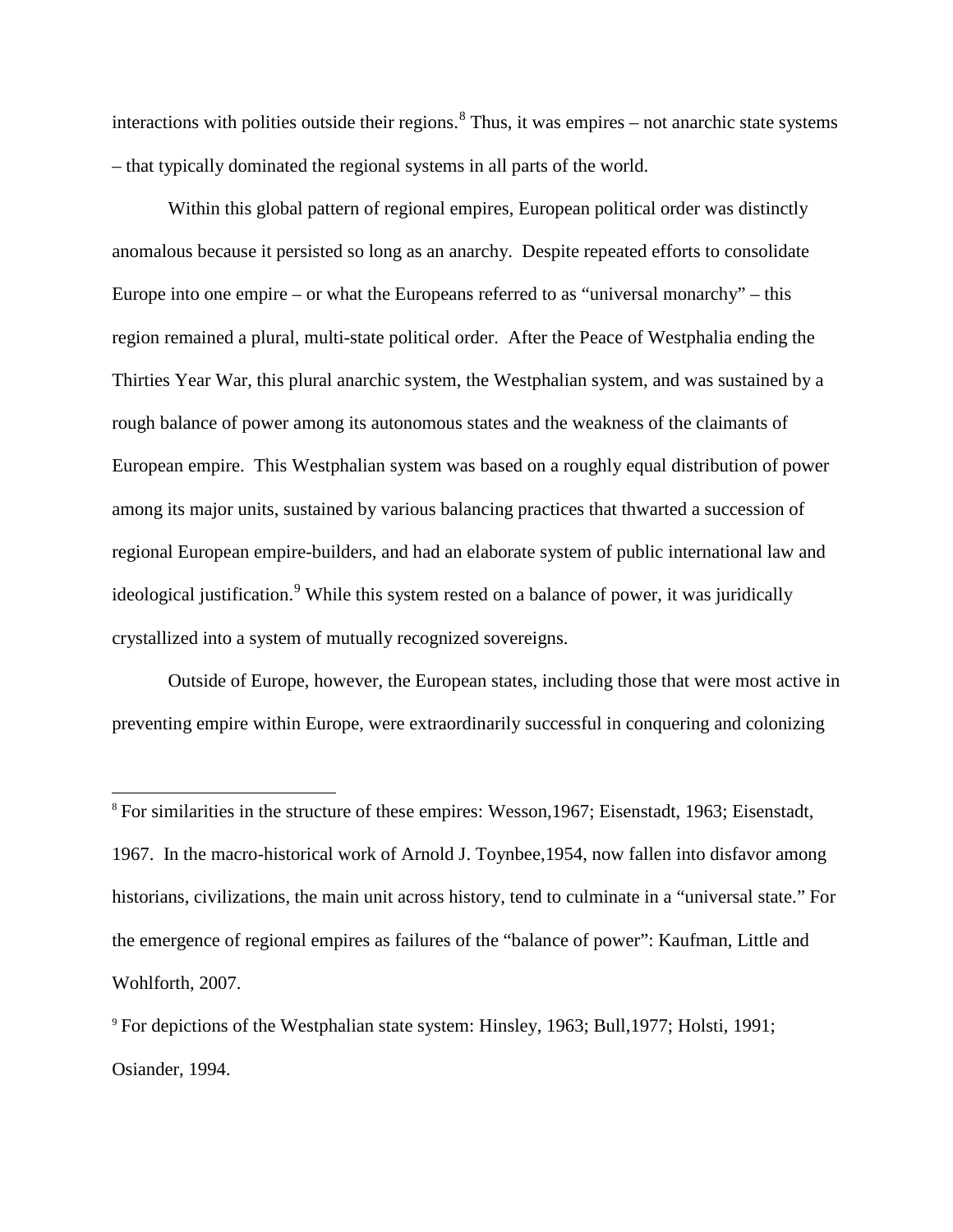vast areas across oceanic distances.<sup>[10](#page-8-0)</sup> The Europeans did not invent empire, but they were spectacularly successful at empire building on a global scope, largely because of the imbalance of power that stemmed from European innovations in technology and organization.<sup>[11](#page-8-1)</sup> The Europeans conquered and dominated empires, states, and peoples in every previously loosely coupled or isolated regional system across the world. The Europeans also successfully planted numerous colonies of settlers, mainly in the temperate zones in North and South America, Oceania, and the southern tip of Africa.<sup>12</sup> States from the Western European core of the

<span id="page-8-1"></span><sup>11</sup> Among the large literature on technological factors in European expansion: Cipolla, 1965. Of

<span id="page-8-2"></span> $12$  The "new environmental history" has made major contributions to understanding the patterns, and limits, of European global expansion. The now classic study by Crosby, 1988, established the role of ecology and climate in confining European settler colonization to temperate zones, and excluding it from the tropics. Focusing on the 'American Mediterranean' the environmental historian J.R. McNeill, shows the frequent role of insect borne infectious disease in decisively limiting imperial and colonial ventures in McNeill, 2010. Focusing on the long line of arguments stretching from the Greeks through modern era that attribute political outcomes to various natural-geographic variations, the Marxist historian J.M. Blaut shows how such arguments commonly conflated *explanations* of differences with *justifications* for imperialism. Blaut, 1993.

<span id="page-8-0"></span><sup>&</sup>lt;sup>10</sup> For the ideologies of European expansion: Pagden, 1994; Armitage, 2000.

particular note is Daniel R. Headrick's analysis of how successive waves of expansion by the Europeans and their settler colonies were shaped by particular innovations in military and naval capabilities. Headrick, 2010.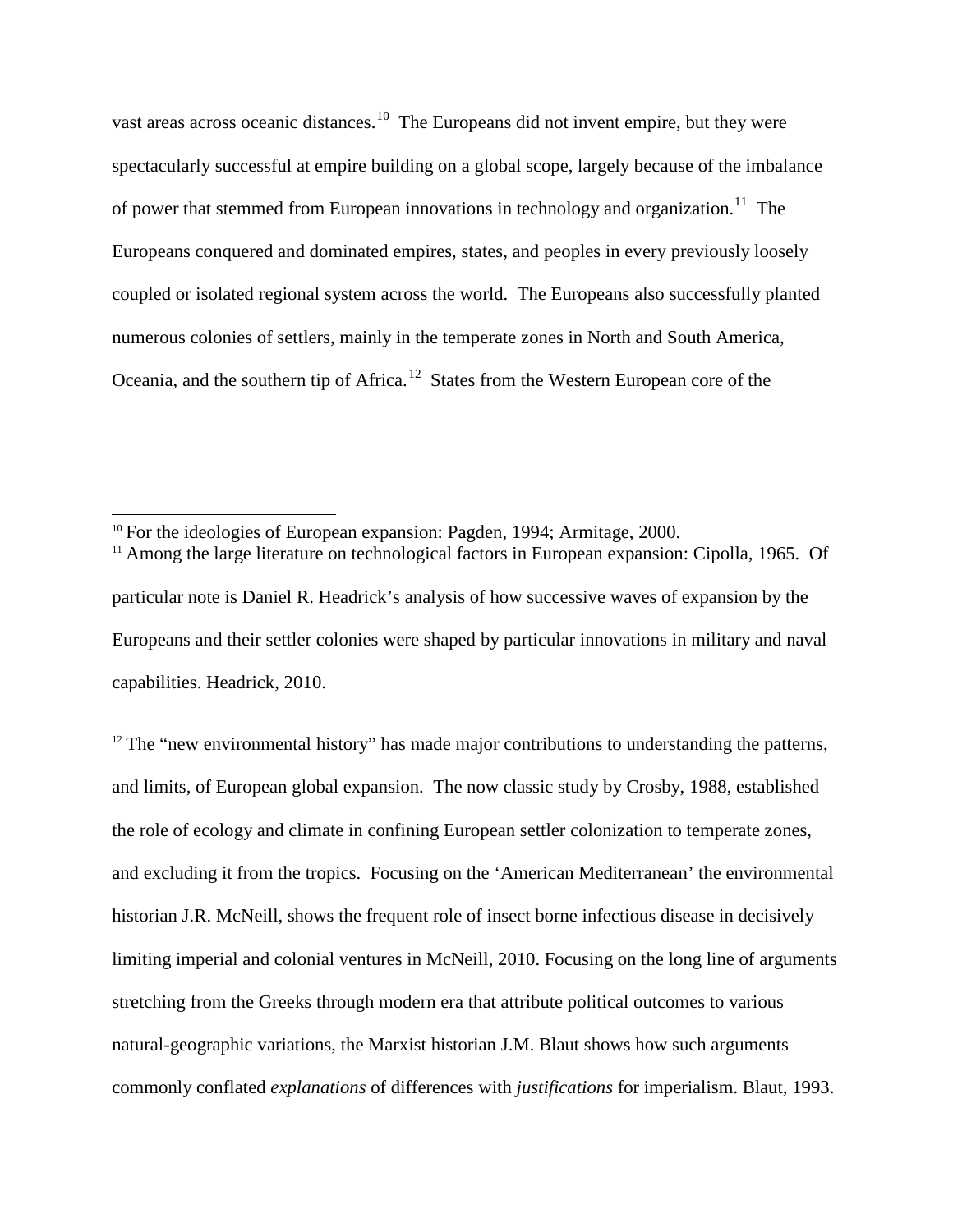Westphalian system thus brought into existence a global-scale political system made up of vast multi-continental empires of conquered peoples and a scattering of colonial "new Europes."<sup>[13](#page-9-0)</sup>

This pattern of European empire building was different from its predecessors, not just in its global scope, but also because the European states were continuously warring against one another for dominance within Europe. These struggles between states within Europe against empire in Europe were fought on a global scale. Thus the first "world war," defined as a war fought across multiple continents, occurred in the later  $18<sup>th</sup>$  century. In this struggle Britain sought to thwart French attempts to dominate Europe and the battle lines were in Europe, North America, South Asia, and across the global oceans. This pattern of the globalization of intra-European warfare continued in the  $20<sup>th</sup>$  century with the wars triggered by German efforts to dominate Europe. The growing imbalance of power between the Europeans and the rest of the world during the 18<sup>th</sup> and 19<sup>th</sup> century enabled the Europeans to easily expand their empires at the expense of non-Europeans. But during the same periods, the Europeans found it very difficult to conquer each other within Europe. Thus vast armies wrought great destruction fighting over tiny parcels of land in Europe, while comparatively small European imperial expeditionary forces readily mastered non-European armies in the Americas, Africa, and Asia.

<span id="page-9-0"></span> $<sup>13</sup>$  Reflecting this duality of sovereign equality in the Westphalian system and imperial expansion</sup> beyond it, the public international law developed by the early Europeans was thus notoriously "two faced," preserving sovereignty and membership of the "society of states" to Europeans, while the doctrine of "terra nullius" allowed European predation over non-Europeans, particularly those not organized into states. For discussions: Grovogui, 1996; Keene, 2002; and Keal, 2003.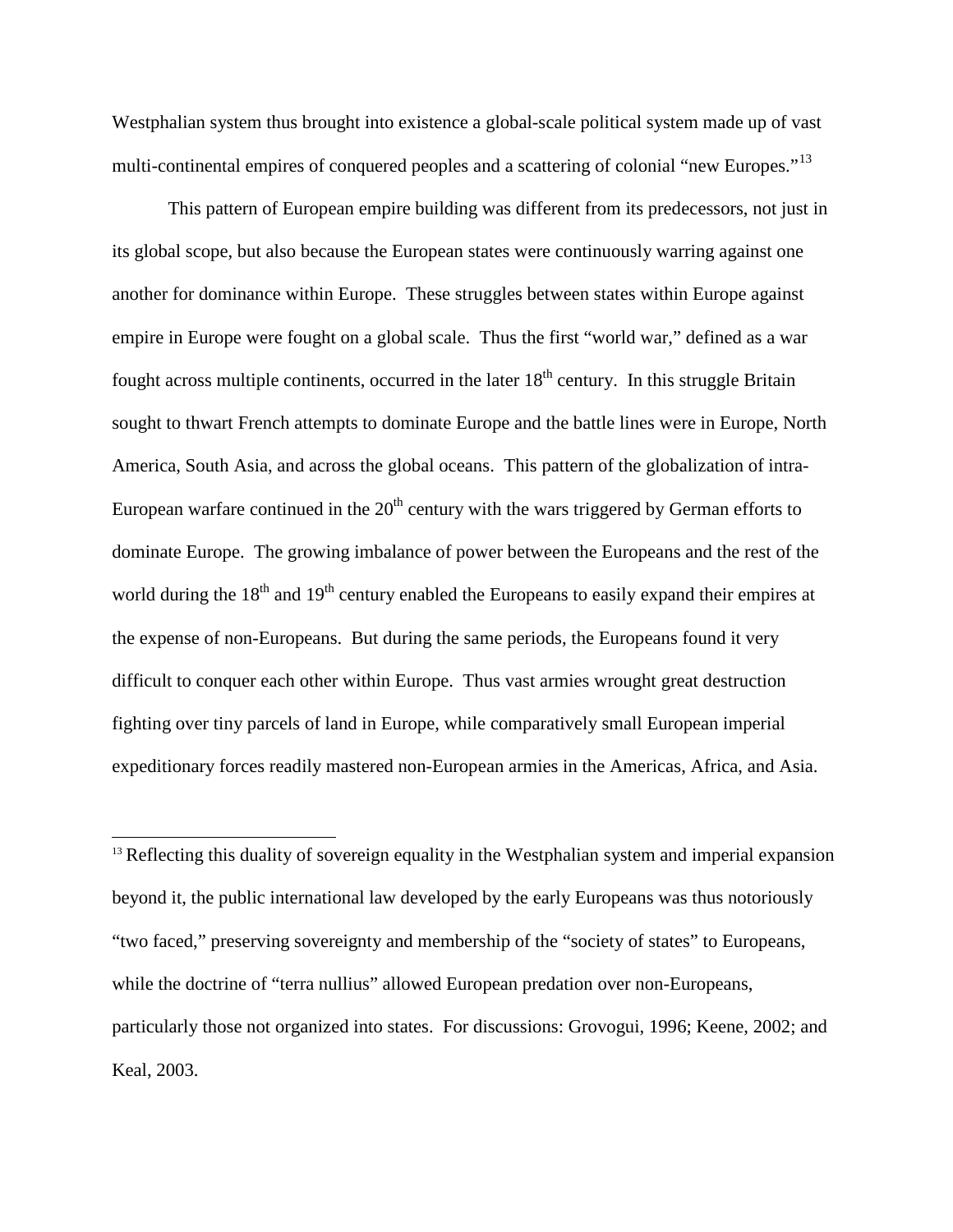Thus a balance of power underpinned the Westphalian system in Europe, while an imbalance of power between Europe and the world underpinned imperial expansion.

Anti-imperial and anti-colonial rebellions and resistance are as old as empires, but successful rebellion against European imperial rule outside Europe began in the  $18<sup>th</sup>$  century with the revolt of the colonial settler colonies in the Americas – first in North America and then in South America. This first wave of settler-colony rebellion marked the end of what historians refer to as the "first British empire," as well as the first great European empire in the Americas, that of Spain. The success of this first wave of anti-imperial rebellion in Spanish America was crucially facilitated by the weakening of Spain during the Napoleonic wars for domination within Europe.

In the later-19th century, European empire building outside of Europe entered a second wave, enabled by the new industrial technologies that further amplified the imbalance of power between Europeans and non-Europeans, which in turn allowed the Europeans to extend their imperial domination into the large interior spaces of the continents, particularly in Africa and Asia.<sup>14</sup> In the  $20<sup>th</sup>$  century, further wars among the core European states weakened Britain, France, and Holland, the leading European colonial powers, thus creating opportunities for antiimperial independence movements in Asia and Africa. Paradoxically, the fact that the Europeans were continuously fighting one another fueled their imperial ambitions and successes, while at the same time, such wars weakened them and helped enable the success of rebellions against

<span id="page-10-0"></span> $14$  For the second wave of expansion: Abernathy, 2000; Ballantyne and Burton, 2012; Betts,1985. As technological advance amplified European power, Europeans deployed the novel argument that European ascendency was justified by European technological progress, explored at length in Adas, 1989.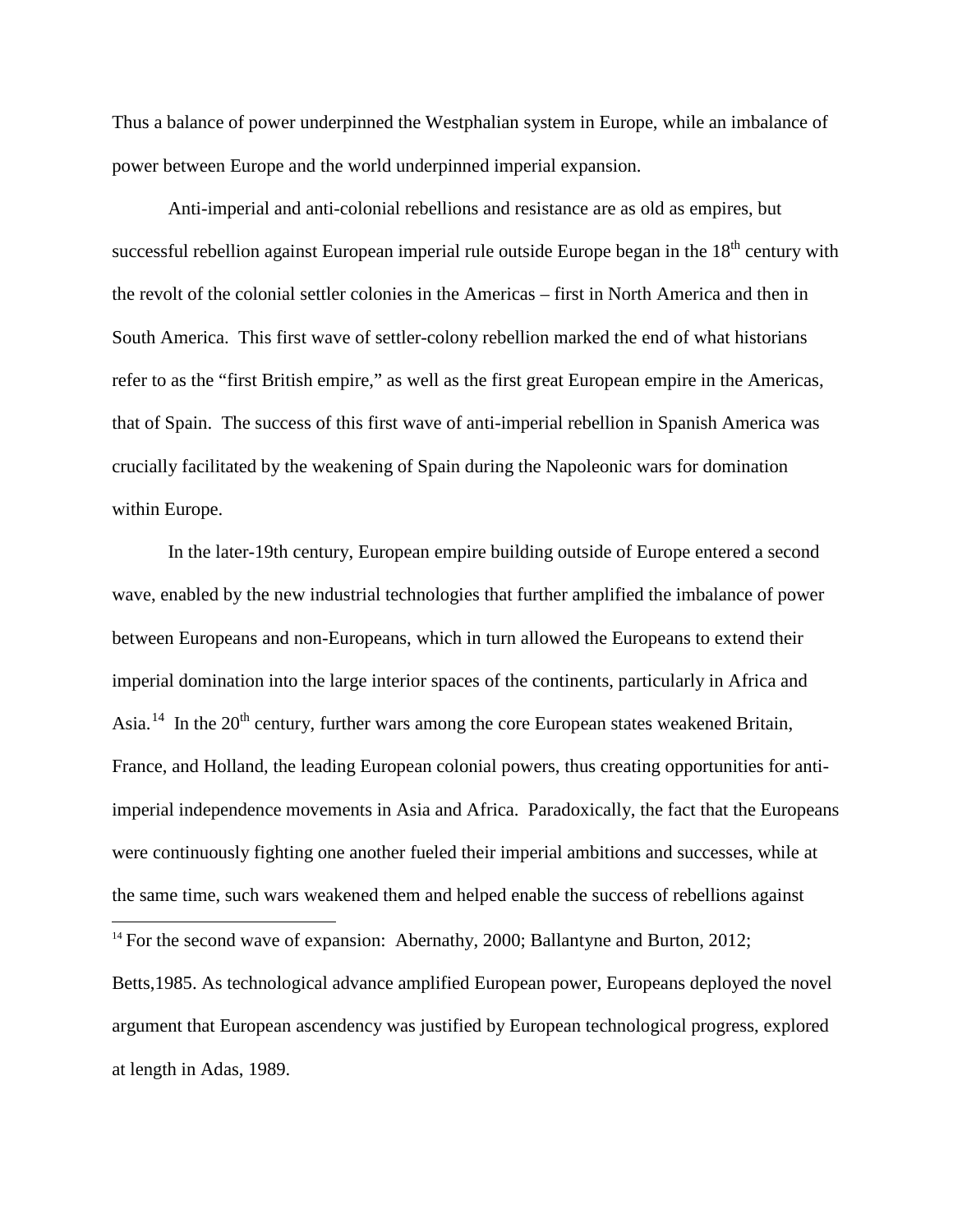their empires.[15](#page-11-0) Thus as the British empire was reaching its territorial zenith in the early years of the  $20<sup>th</sup>$  century, Britain was critically weakened by the world wars in Europe and Asia against the aspiring German and Japanese empire builders.

The territorial aggression of the Axis Powers constitute a third wave of empire building which was short lived and thwarted by the successful mobilization of the "United Nations," a coalition led by the United States, Great Britain, the Soviet Union, and China. A fourth wave of empire building, by the Soviet Union and the international communist movement in the second half of the 20th century, was thwarted and dismantled by the United States and its allies.

# The Pattern of American Anti-Imperial, Anti-Colonial, and Pro-Westphalian Impacts

Against the backdrop of this evolution of the international system and the four waves of empire building and dismantlement, it becomes possible to see more clearly the many ways in which the United States played important anti-imperial, anti-colonial, and pro-Westphalian roles. [16](#page-11-1)

<span id="page-11-0"></span><sup>&</sup>lt;sup>15</sup> For synoptic but succinct views of this weakening: Abernathy, 2000; von Albertini, 1969. <sup>16</sup> Throughout the 19<sup>th</sup> and much of the 20<sup>th</sup> century, American historiography, following the

<span id="page-11-1"></span>model of "national history" writing in Europe, tended to view the United States as unique and to tell its story as essentially an internal story. But in the later years of the  $20<sup>th</sup>$  century, "The New International History" has sought to view America in "international and comparative perspective," and has explored the many ways in which American historical events had parallels elsewhere, and the ways in which transnational flows of people, goods, and ideas shaped American developments. A wide ranging synthesis is provided in Bender, 2006. A similar move has marked recent work by geographers, most notably in Meinig's four volume, 1986, 1993, 1998, 2004.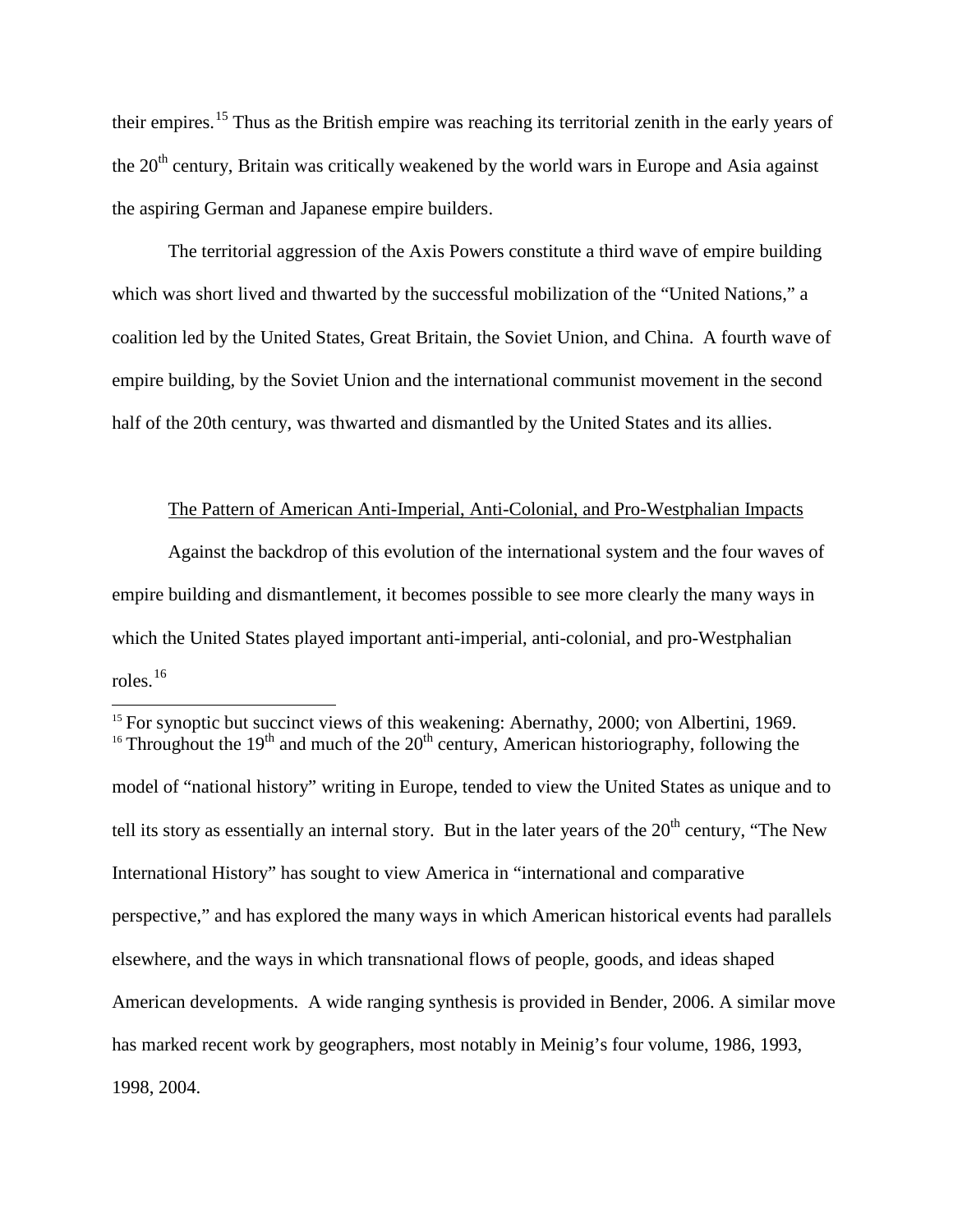In each of the four waves of empire building and dismantlement, the United States had an impact. The United States was the first "new nation" to emerge from a rebellion against European imperial rule during the first wave of modern empire. The United States also supported the independence of other European settler colonies throughout the Americas and, with the Monroe Doctrine, helped sustain their independence against European efforts to recolonize parts of the Americas. In the second wave of late  $19<sup>th</sup>$  century empire-building, the United States, despite its great relative power, did not establish an empire of its own of any significance or duration. And during the latter part of the  $20<sup>th</sup>$  century, the United States pushed European decolonization, thus facilitating the breakup of second wave empires. In the great world wars in the  $20<sup>th</sup>$  century, the United States played an important role in thwarting a third wave of imperial projects of Germany, Japan, and Italy. In the second half of the 20<sup>th</sup> century, the United States played decisive roles, both ideological and military, in thwarting the fourth wave of empire building, the expansion of the communist great power, the Soviet Union, as well as communist coups and revolutions in many weak and small independent states.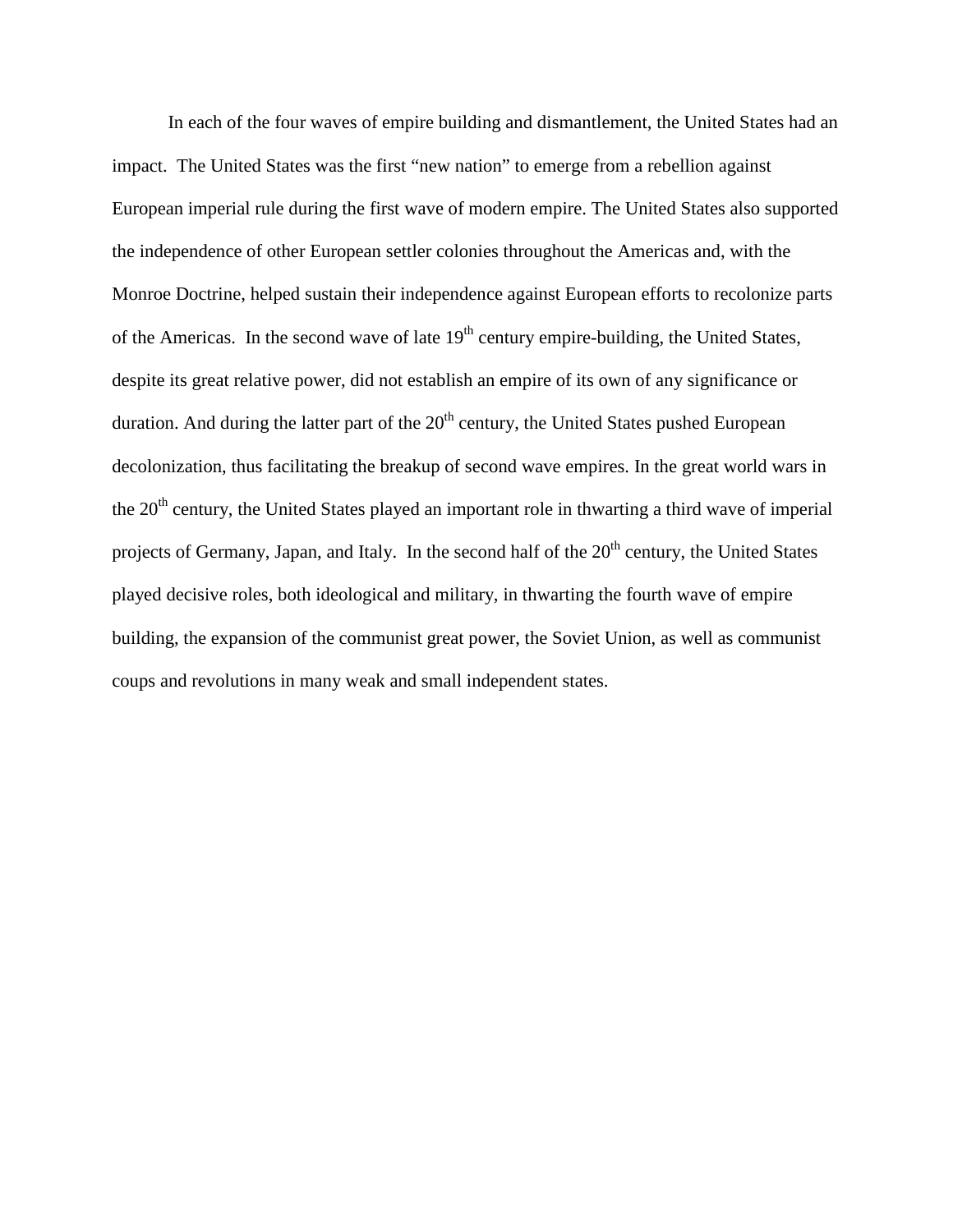# Table One

# America's Anti-Imperial Roles and Impacts

|            | Period                                           | <b>Empire Builders</b>                                                       | Role of<br>America in<br><b>Imperial Decline</b>                                            | Significance<br>of Impact |
|------------|--------------------------------------------------|------------------------------------------------------------------------------|---------------------------------------------------------------------------------------------|---------------------------|
| $1st$ wave | $15^{\text{th}}$ to $18^{\text{th}}$<br>Century  | Spain, Portugal,<br>France, Holland,<br><b>Britain in Americas</b><br>& Asia | American<br>independence &<br>decline of $1st$ British<br>Empire/<br><b>Monroe Doctrine</b> | high                      |
| $2nd$ wave | late $19th$ to<br>early 20 <sup>th</sup> century | Britain, France,<br>Germany, and<br><b>Holland</b> in Africa<br>& Asia       | U.S. support for<br>de-colonialization                                                      | medium                    |
| $3rd$ wave | 1930s & 1940s                                    | Germany, Japan,<br>& Italy in Europe,<br>Africa, and Asia                    | leader of anti-<br>imperial alliance                                                        | very high                 |
| $4th$ wave | 1945-1989                                        | Soviet Union in<br>Europe & Asia                                             | leader of anti-<br>imperial alliance                                                        | very high                 |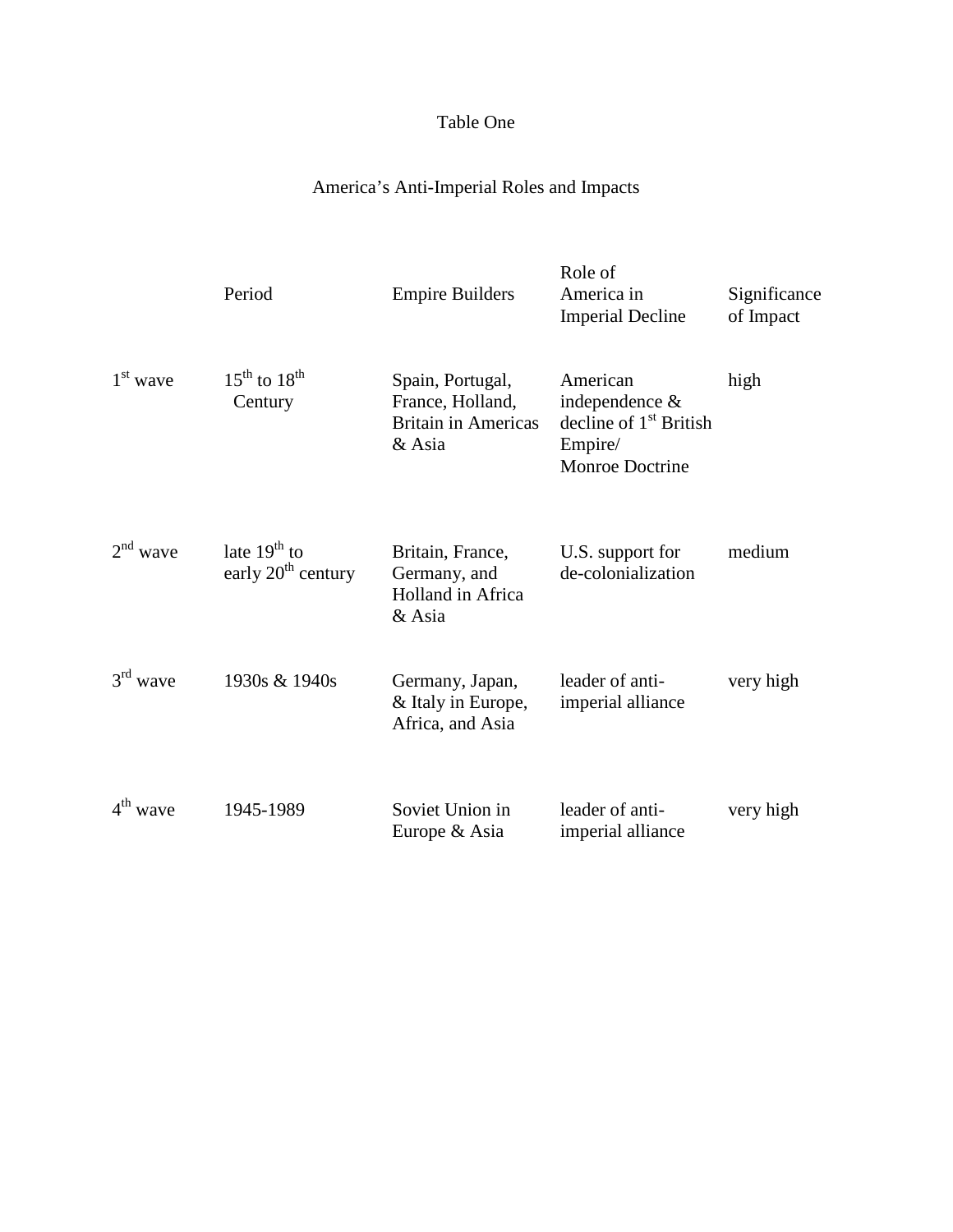The United States also played a variety of important roles in building and strengthening Westphalian institutions, moderating inter-state anarchy, and facilitating the ability of states to survive as independent members of international society. From its inception, the United States was precocious in its support for the law of nations, the institutions of the society of states, particularly the laws of war and neutrality, and public international law, as a means of restraining war and aggression. In both the  $19<sup>th</sup>$  and  $20<sup>th</sup>$  centuries, the United States, first regionally and then globally, inspired and helped legitimate anti-colonial and anti-imperial independence movements and national liberation struggles among peoples struggling against empires all over the world. In the  $20<sup>th</sup>$  century, the United States led the efforts to institutionalize Westphalian norms of non-aggression and sovereign independence, first with the League of Nations and then with the United Nations Charter. In the second half of the  $20<sup>th</sup>$  century, the American-led liberal international order institutionalized free trade and multilateral cooperation, thus providing the infrastructure for a global economic system, thus enabling smaller and weaker states to sustain their sovereign. Also in the second half of the  $20<sup>th</sup>$  century, the American system of military alliances contributed to the dampening of violent conflicts among allied states, particularly in Europe and East Asia, thus protecting the Westphalian system from the return of violent conflict and empire-building.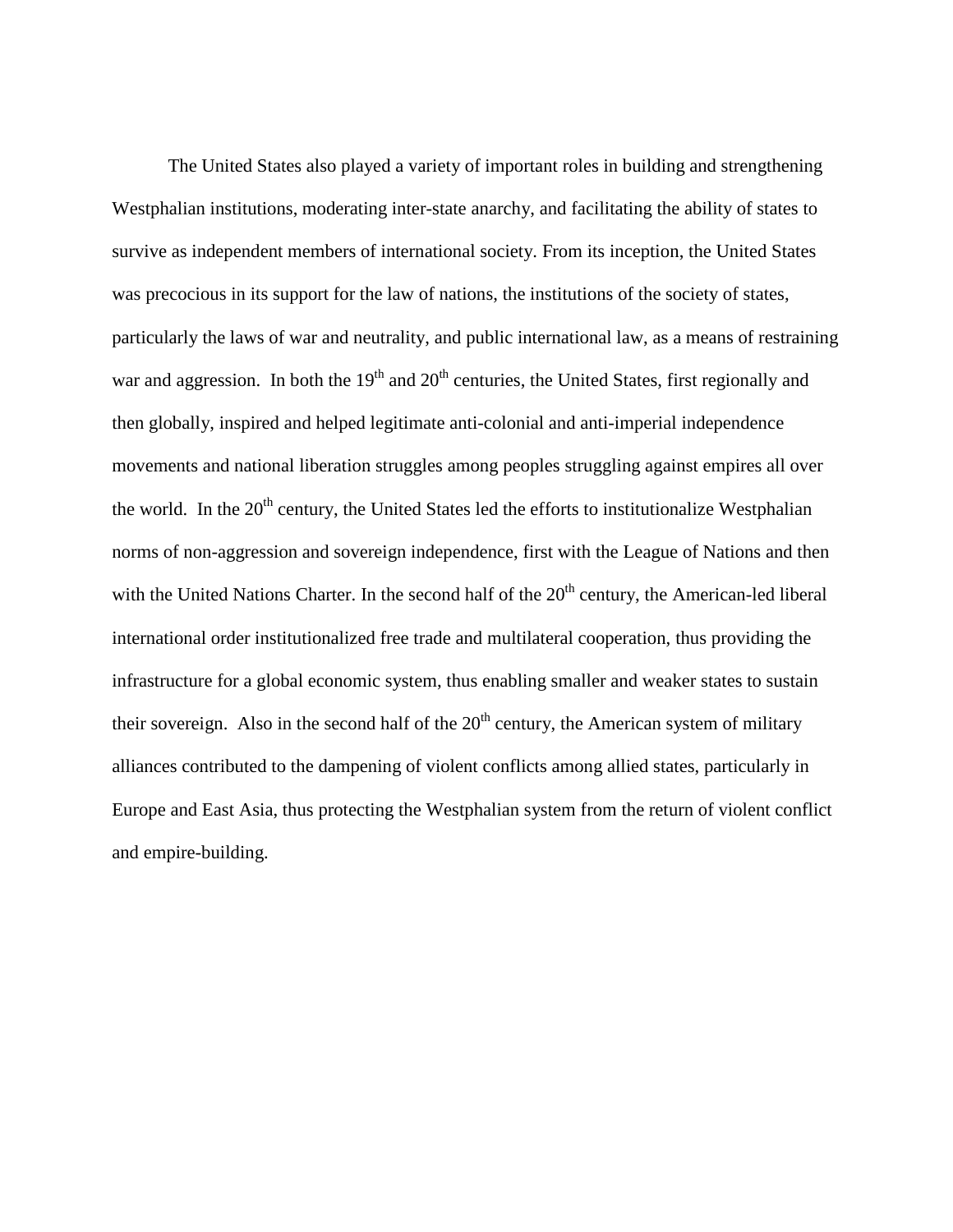# Table Two:

# America's Pro-Westphalian Roles and Impacts

|                | U.S. role                                 | systemic consequence                     |
|----------------|-------------------------------------------|------------------------------------------|
| $19th$ -20th c | support law of<br>nations                 | moderate anarchy                         |
| 19th-20th $c$  | legitimate anti-colonial<br>movements     | support basis for sovereign<br>statehood |
| $20^{th}$ c    | non-aggression/ $L$ of N<br>& UN          | moderate inter-state anarchy             |
| $20^{th}$ c    | free trade & multinational<br>cooperation | made more small states viable            |
| $20^{th}$ c    | military alliance system                  | made more small states viable            |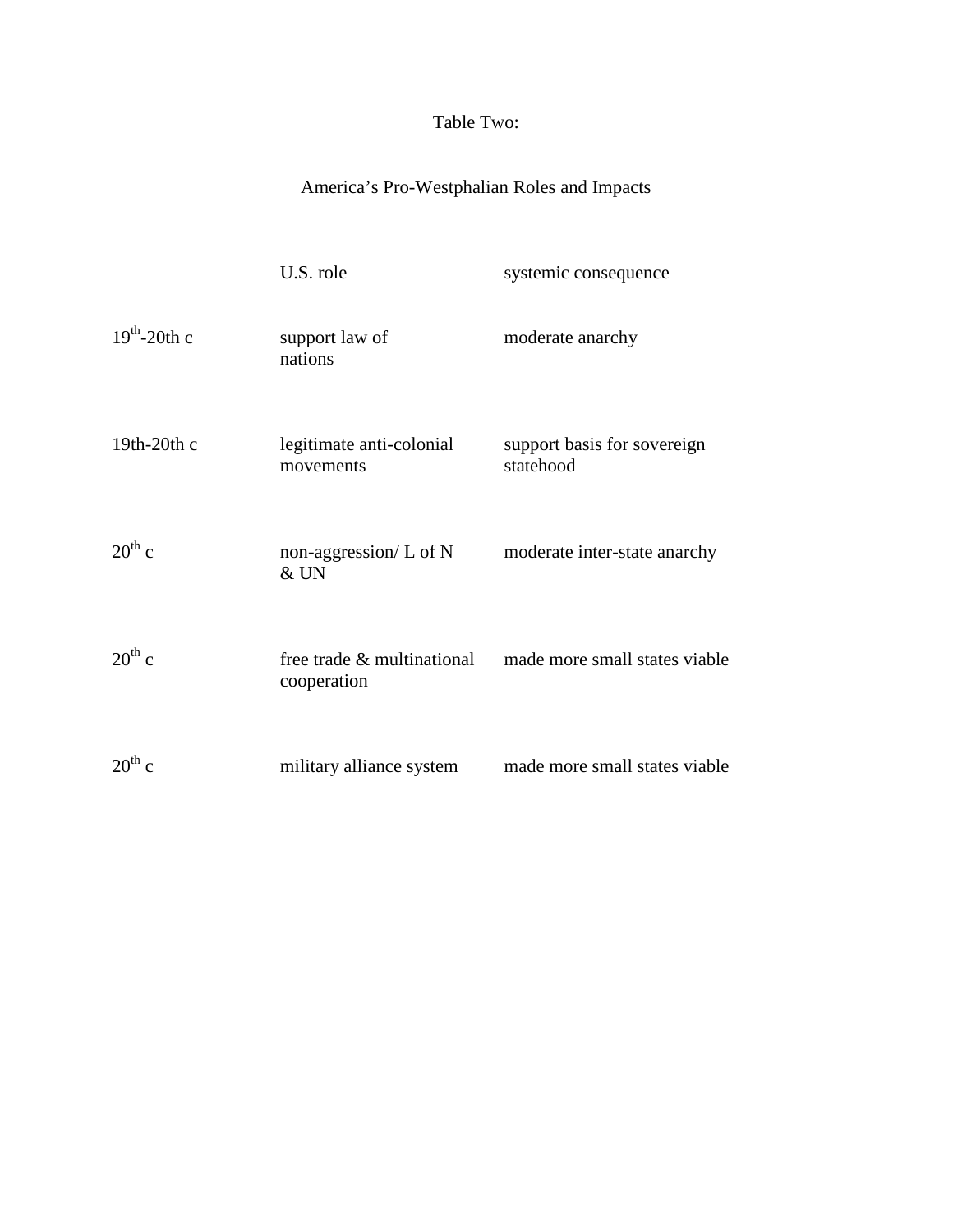Taken together, these varied American activities in the world clearly provide strong preliminary evidence for our claim that the United States has significantly contributed to the dismantlement of empires, the thwarting of further empire-building, and to the universalization, institutionalization, and stabilization of the Westphalian state-system.

# The Historical Record: The American Anti-Imperial Project and the Global Expansion of the Westphalian System

We now turn to a more detailed demonstration of the American impact across time and space, looking at six important periods and episodes in which the United States shaped the international system in ways subversive of empire and supportive of the Westphalian system.

# 1) Dismantling the First Wave of European Empire

The beginning of the United States is also the beginning of its anti-imperial contribution. The rebellion of the thirteen British colonies on the Atlantic seaboard of North America between 1775 and 1783 established American independence and began a wave of successful rebellion against European rule throughout the Americas. The American Declaration of Independence of 1776 marked an important milestone in the development of the Westphalian system because it made the American case for independence from the British empire in terms of the general principle of the illegitimacy of imperial rule, and because it asserted that the United States was not just an independent political community but also a sovereign member of the Westphalian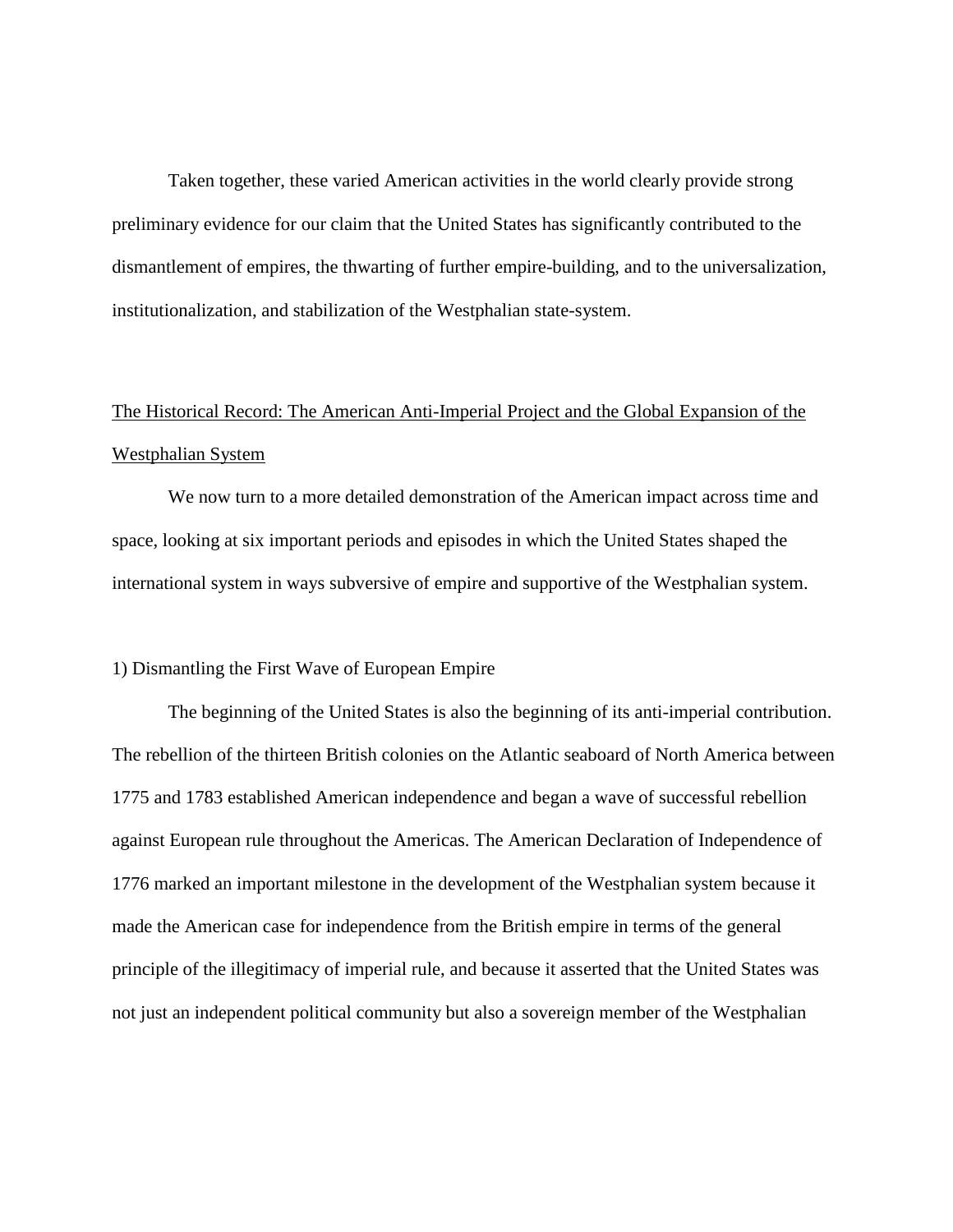society of states.<sup>[17](#page-17-0)</sup> The Declaration appealed to universal principles, to a natural right for selfdetermination, and to a right of rebellion against oppressive alien government. In making the case for American independence on advanced Enlightenment doctrines of natural rights, Lockean principles of revolution, and the laws of nations, the Declaration also underscored the fact that the founding principles of the new regime were not based on ethnic particularities but rather on political regime principles with potentially universal application. Americans viewed the laws of nations specified by Vattel and others as embodying these principles, and throughout the  $19<sup>th</sup>$ century, and beyond, the United States did much to support and extend this restraining "societal" aspect of the Westphalian system. $18$ 

The ability of the tiny population of rebellious English settlers to vindicate their claims to independence against the naval and military power of the British Empire was greatly aided by the distances between North America and Europe, and the great difficulty that the British had in subduing an American population dispersed over a large inland area. The American quest for independence was also significantly assisted by the balance of power among rival states in the Westphalian European system. Holland and France, rivals of Britain in Europe and elsewhere, first recognized American independence, and provided crucial naval support and financial aid.<sup>[19](#page-17-2)</sup>

The American Revolution had a profound "contagion effect," in part because of the universality of its principles. The rebellion of the Americans, "a shot heard round the world," inspired anti-monarchical republication revolutionaries throughout Europe, and particularly in France. The early stages of the French revolution were inspired by the events across the Atlantic

<span id="page-17-0"></span> <sup>17</sup> Armitage, 2007; Bender, 2006, p. 61.

<span id="page-17-1"></span><sup>18</sup> Lang, 1985; Sofka, 2000.

<span id="page-17-2"></span> $19$  For the military aspects of this conflict: Ferling, 2007. For its international aspects: Tucker and Hendrickson, 1982.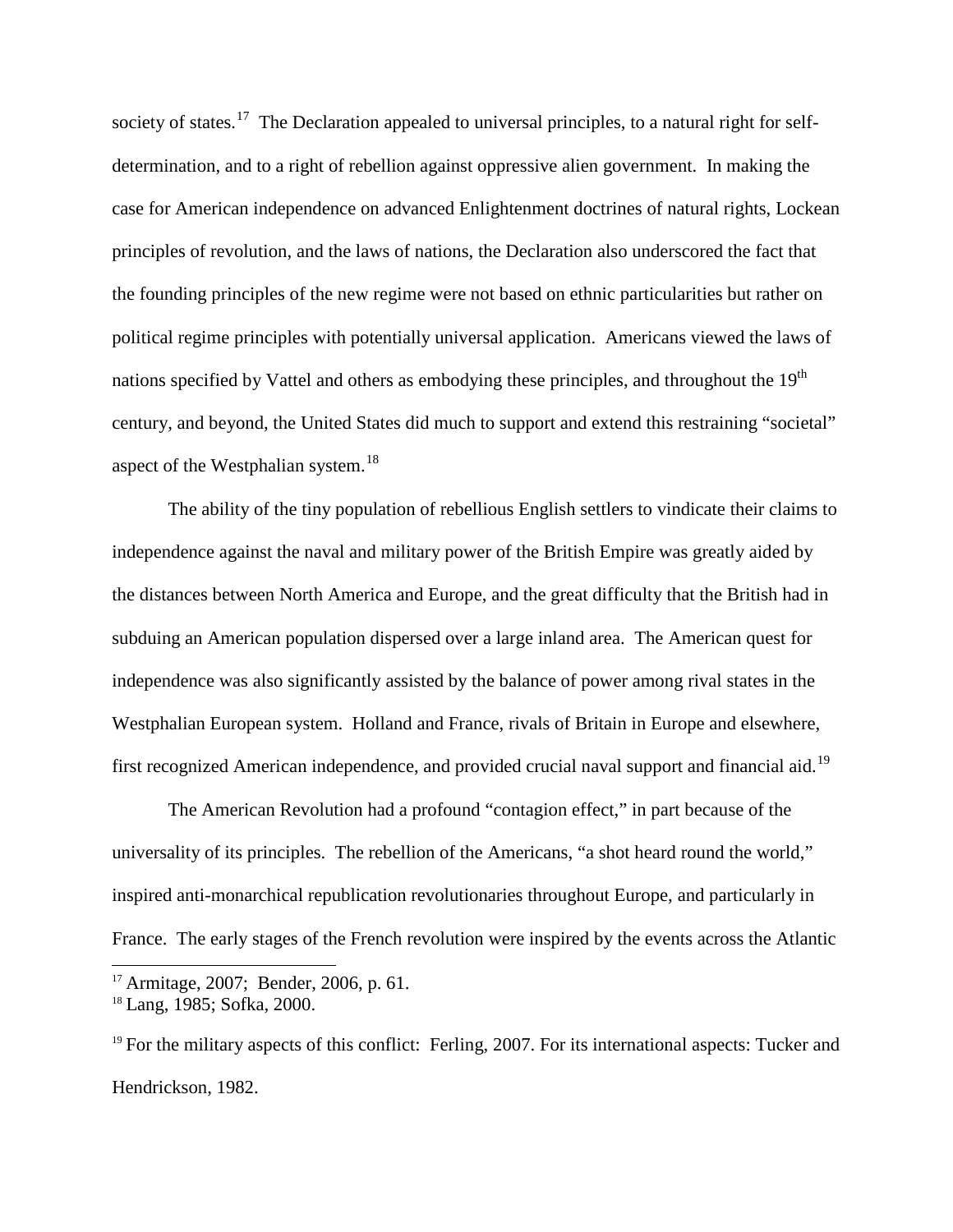in America, and its leaders sought to recast France with the political principles and forms of government of the American revolutionaries. This revolution was also a catalyst for the rebellions against European rule in the colonies of Spain across Latin America.<sup>[20](#page-18-0)</sup> Both the American and French revolutions provided inspiration for the Latin American wave of antimonarchial revolutions. The leaders of these rebellions in Spanish America, most notably Simon Bolivar and San Martin, made appeal to universal Enlightenment principles of liberal democratic natural rights and national self-determination.<sup>[21](#page-18-1)</sup> The effort of the Spanish colonists to break away was aided by the early recognition of their independence by the United States. In the south as well as the north of the Americas, the great distances from Europe and the large land-areas with dispersed settler populations, contributed to anti-colonial success. The quest of the Spanish American colonists to achieve independence was also greatly facilitated by the weakening of Spain produced by Napoleon's invasion and occupation of the Iberian peninsula.

The United States also contributed to the anti-imperial movement in this era with the promulgation of the Monroe Doctrine in  $1823.<sup>22</sup>$  $1823.<sup>22</sup>$  $1823.<sup>22</sup>$  This doctrine declared the illegitimacy of any attempt to re-colonize the Americas, even though the United States lacked the naval and military

<span id="page-18-0"></span><sup>&</sup>lt;sup>20</sup> For diplomatic history on the U.S. role: Whitaker, 1941; Griffin, 1937. For more general treatments: Haring, 1947; Langley, 1996. For Spain's American empire and its fate: McCoy, Fradera, and Jacobson, 2012.

<span id="page-18-1"></span> $21$  Balaunde, 1938; Rodriguez, 1998; Billias, 2009.

<span id="page-18-2"></span><sup>&</sup>lt;sup>22</sup> Classic diplomatic history accounts are: Perkins, 1927; May, 1975. The Monroe Doctrine was a topic of interest among German theorists, such as Karl Haushofer and Carl Schmitt, who saw American "great space" hemispheric domination as a model they hoped Germany could emulate. Ulmen, 1987.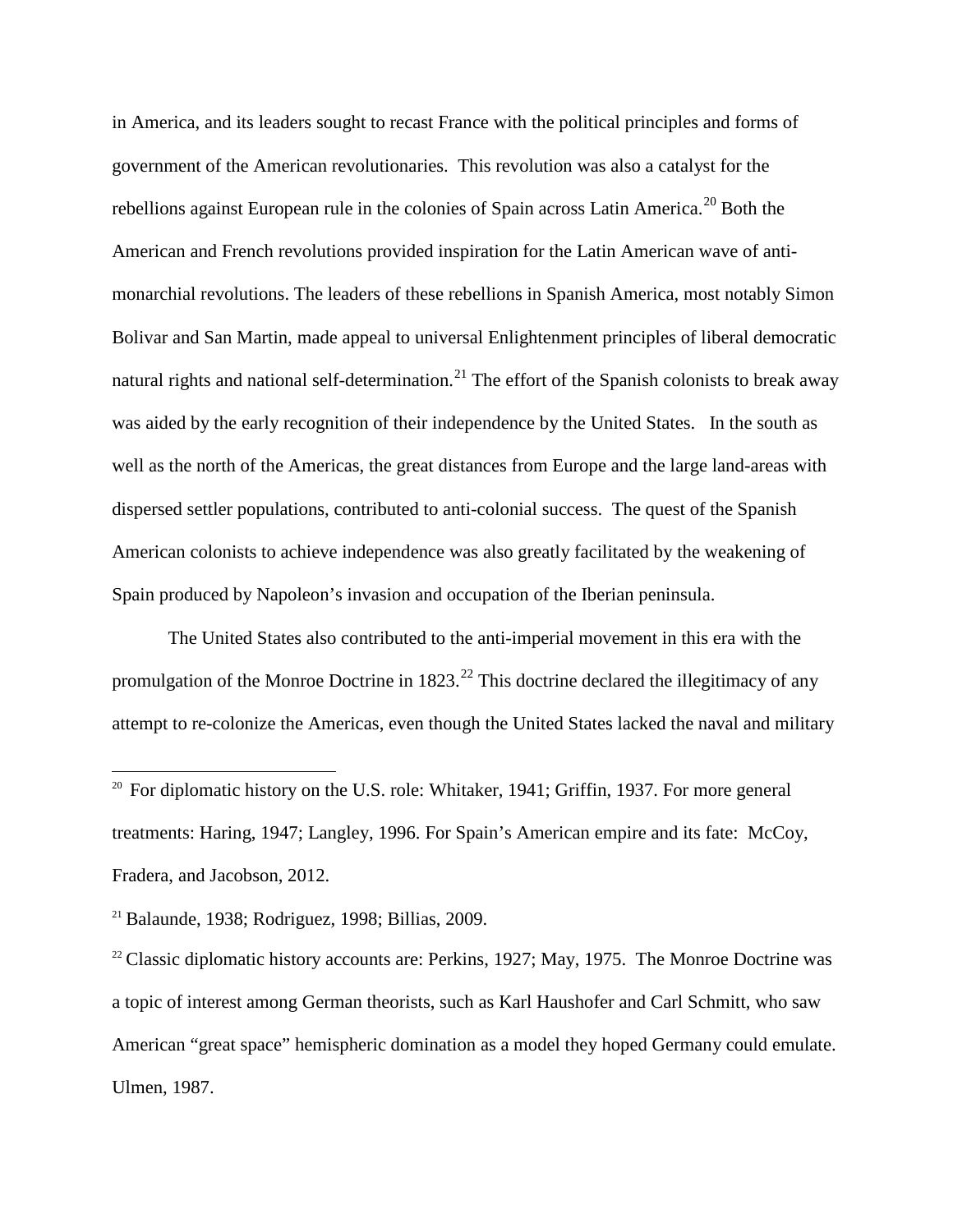capacity to impede the re-conquest of the new Spanish American republics by the Spanish monarchy that was restored at the Congress of Vienna. Many historians discount the importance of the Monroe Doctrine, instead attributing the continued independence of the Latin American republics to the British navy and the unwillingness of Britain to allow further French or Spanish imperialism in the Americas. This explanation, however, is undermined by the French invasion and occupation of Mexico in the 1860's, during the American Civil War, an effort which Britain did nothing to impede. But in 1866, after the victory of the government of the United States over its rebellious Southern states, the puppet government in Mexico City headed by the Austrian Archduke Maximilian was overthrown by the Mexicans with American political and military aid. $^{23}$  $^{23}$  $^{23}$ 

# 2) The Limits of American Regional Imperialism

Those who view the United States as an imperial state focus not just on the contemporary global reach of American power, but also on the expansion of the United States across continental North American in the first half of the  $19<sup>th</sup>$  century at the expense of native peoples and Mexico, imperial activities in the Caribbean in the later  $19<sup>th</sup>$  century, and particularly the Spanish-American War of 1898.

The expansion of the United States across the middle latitudes of the North American continent was rapid and complete. This expansion was certainly imperialistic and colonial in regard to the indigenous American population, whose small numbers, military and technological

<span id="page-19-0"></span><sup>&</sup>lt;sup>23</sup> The literature on this episode, arguably the most clear-cut and consequential application of the Monroe Doctrine, is quite thin, and it is mentioned mainly in passing in general accounts of U.S. foreign policy. For accounts: Cook, 1974; Case and Spencer, 1970.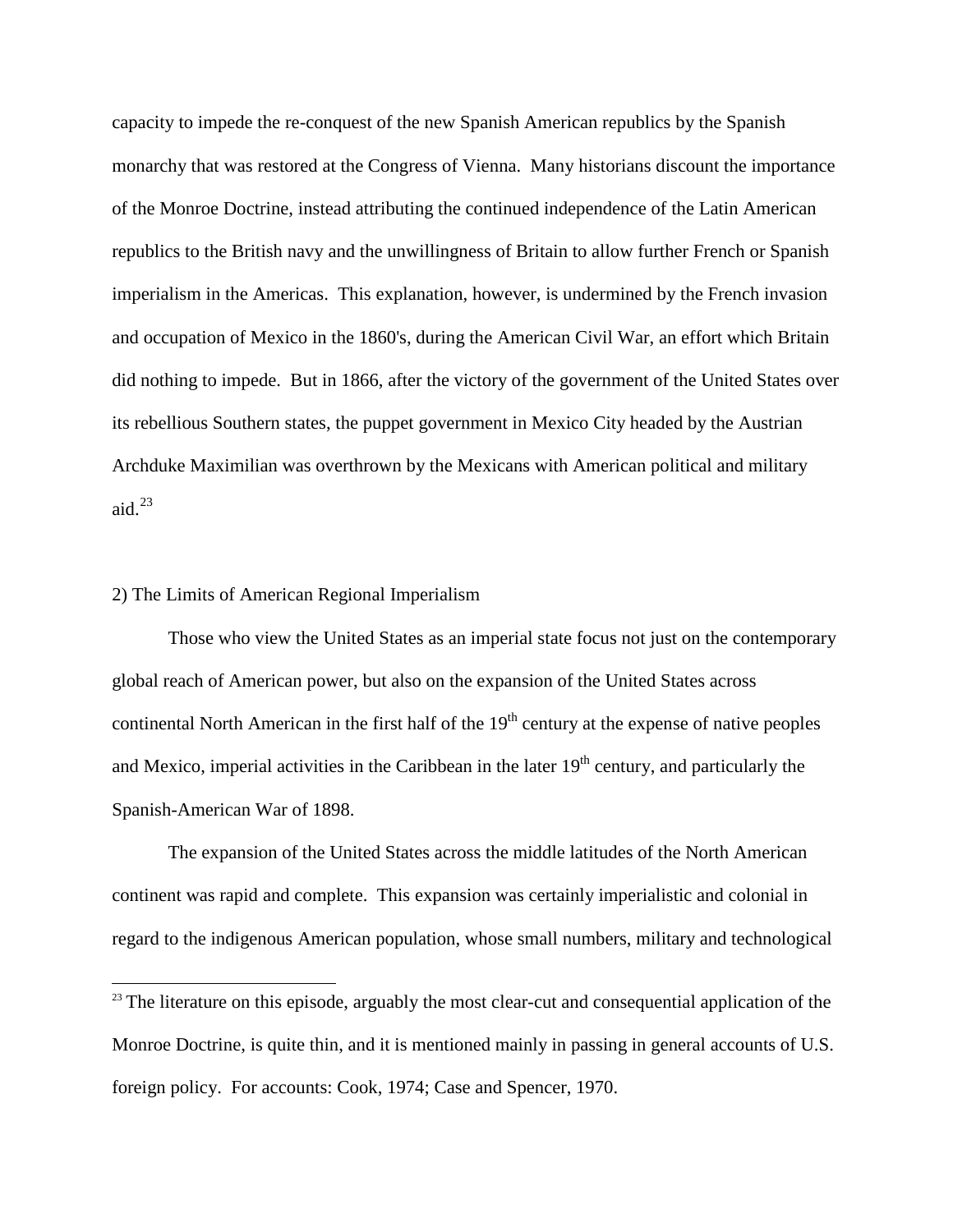weakness, and political fragmentation posed little serious resistance to American expansion. This expansion paralleled the expansion of other great powers in the late  $19<sup>th</sup>$  century. Britain expanded across Canada and Australia and into Africa. Russia expanded across Siberia to the Pacific and into Central Asia.<sup>[24](#page-20-0)</sup> Oing China expanded into Central Asia and Manchuria.<sup>25</sup> All these expansions occurred against indigenous peoples with little military capacity. But the American expansion was different because it brought in its wake rapid settlement, which did not happen in the other cases due to the presence of relatively populous indigenous peoples, most notably in Africa, and inhospitable geographic conditions in the interior of Asia, Africa, Canada, and Australia.<sup>26</sup> These  $19<sup>th</sup>$  century expansions into the continental interiors were classic peripheral expansions that were largely not impeded by the balancing efforts of other states.

Thus American continental expansion, while imperial, did not produce an empire, and the settlers that streamed westward across the steppe and mountains of the middle latitudes of North

<span id="page-20-0"></span> $24$  For the full sweep of Russia's interaction with the international system: Lieven, 2001;

LeDonne, 1997. For accounts of Russian expansion to its south and east: Khodarkovsky, 2002; Marks, 1991.

<span id="page-20-1"></span> $25$  For historical accounts: Purdue, 2005; Wakeman, Jr, 1985.

<span id="page-20-2"></span><sup>26</sup> Unlike the "second wave" expansion of European states that was occurring on other continents across oceans, both American and Russian expansion was territorially contiguous. The great British geographer and 'geopolitican,' Halford Mackinder, famously anticipated the rapid development of the interior of what he dubbed the "World Island," and its basis for an "empire of the world" in Mackinder, 1919, and this argument found a ready audience in Cold War America. But unlike American expansion, Russian expansion was into areas that were inhospitable to agriculture and extensive settlement, documented at length by several geographers seeking to dispel the hold of Mackinder's warning. Parker, 1972; Wesson, 1974; Cressey, 1962.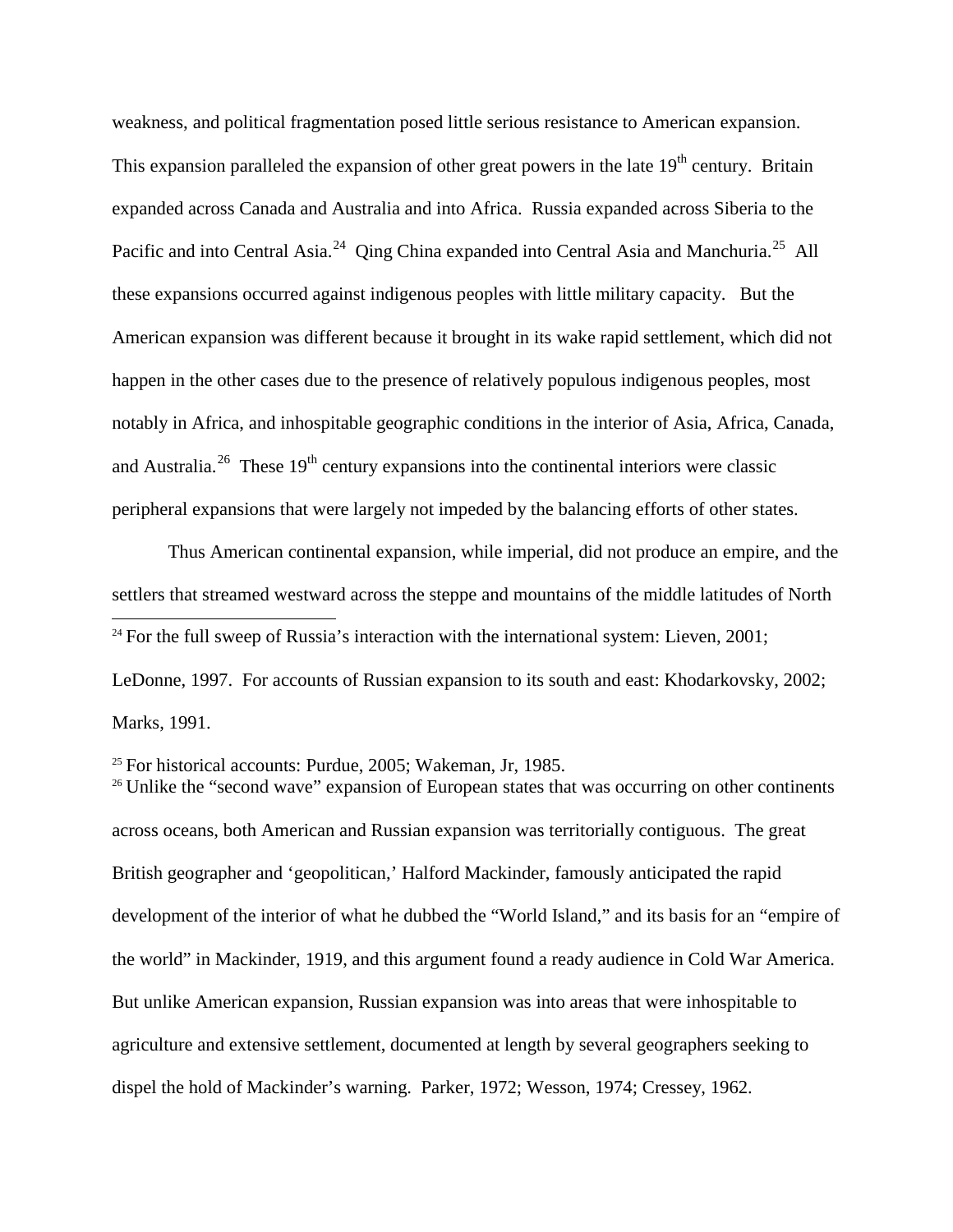America showed little inclination to break away and establish their own states. In large measure this was because these settlers strongly identified themselves as Americans, and because they enjoyed political representation in the American federal-union.<sup>27</sup> While British settlers in Australia, New Zealand, Canada, and enclaves in Southern Africa, also saw themselves as members of the British nation, the numerous and widely discussed schemes to federally incorporate these far-flung settler colonials were never seriously attempted, and were probably infeasible due to the unitary nature of the British state, the great distances between the colonies and the British Isles, and the great divergences of interests that sprung from their distant locations and circumstances.<sup>[28](#page-21-1)</sup> The American expansion was also different because large parts of the territories were acquired through purchase, most notably of Louisiana from France in 1803, which doubled the size of the United States, and then of Alaska from Russia in 1867.<sup>[29](#page-21-2)</sup>

<span id="page-21-0"></span> $27$  In his influential lectures of 1884, the British historian J.R. Seeley argued that the United States was a novel political formation, in combining republican self-rule and large size (previously only associated with oppressive empires) and pointed to the pivotal importance of the Northwest Ordnance of 1787, which provided for the admission of new states into the union and their equality with the original states Among the large literature on this topic: Meinig, 1993. Bender, 2006, p. 105. For its role in the American founding: Onuf, 1987.

<span id="page-21-1"></span> $28$  For the geographic limits to such schemes: Deudney, 2001. For an intellectual history: Bell, 2007.

<span id="page-21-2"></span> $29$  The transfer of large territories by purchase, rather than conquest, was common in American expansion, but not much explored in international relations theory. For one recent exception: Elman, 2004.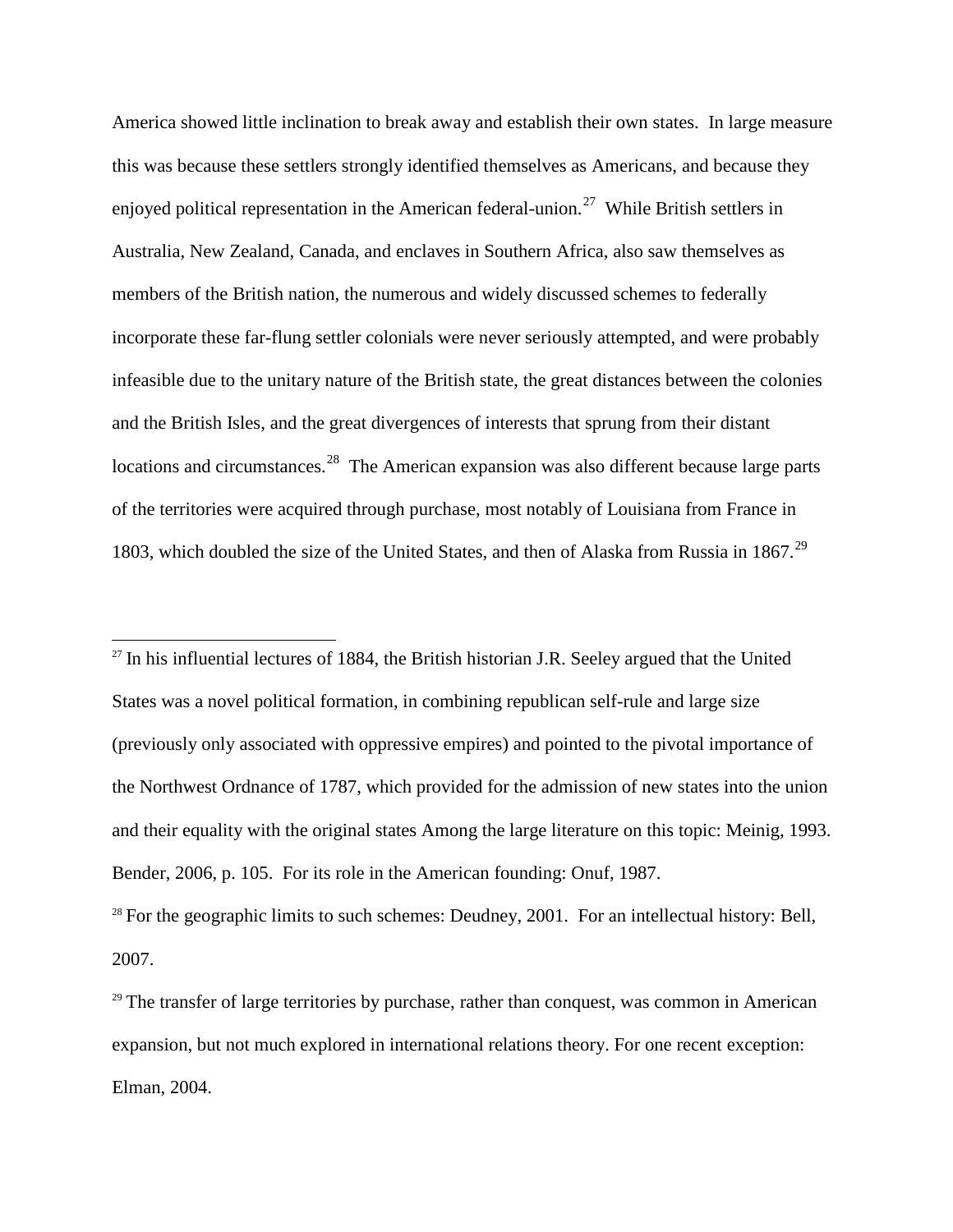The annexation of Texas and the Mexican War of 1846-48 loom large in the narrative of American imperial expansion, but also reveal its limits. These events underscore the great relative power of the United States relative to neighboring European settler-colonies in the Americas, the strength of American opponents of imperialism in slowing and limiting expansion, and the imperialist tendencies of the Southern 'slavocracy' that rejected core American regime principles. When Mexico became independent from Spain, it inherited Spanish claims to the vast, largely arid, and sparsely populated area that stretched far into western North America. In an effort to stimulate economic development, Mexico invited American settlers into Texas, and Americans, mainly from the neighboring Southern states, streamed into eastern Texas, bringing with them their slaves, despite the recent abolition of slavery in Mexico. The settlers successfully rebelled against Mexico, without assistance from the United States government, and then sought admission to the Union, but, thwarted from joining by Northern opposition to the extension of slavery, Texas remained an independent, and internationally recognized, state for nearly a decade. In 1844, James K. Polk, a slave-owning protégé of Andrew Jackson, was elected president in one of the closet elections in American history,  $30$  and he quickly precipitated a war with Mexico in which two small American armies quickly seized northern Mexico and then Mexico City itself. Polk's plan to annex all or most of Mexico was thwarted by his emissary's refusal to demand such extensive cessions, and Polk was only able to win Senate ratification of the Treaty of Guadalupe Hidalgo by the slimmest margins due to the vociferous Northern opposition to the expansion of slavery and expansion by conquest. Thus, even in this most extreme case of American imperial expansion in the  $19<sup>th</sup>$  century, it is striking how little of

<span id="page-22-0"></span><sup>&</sup>lt;sup>30</sup> Ironically, Polk's Whig rival and opponent of annexation, lost New York, and thus the election, by fewer votes than were cast for a small early pro-abolitiontist party.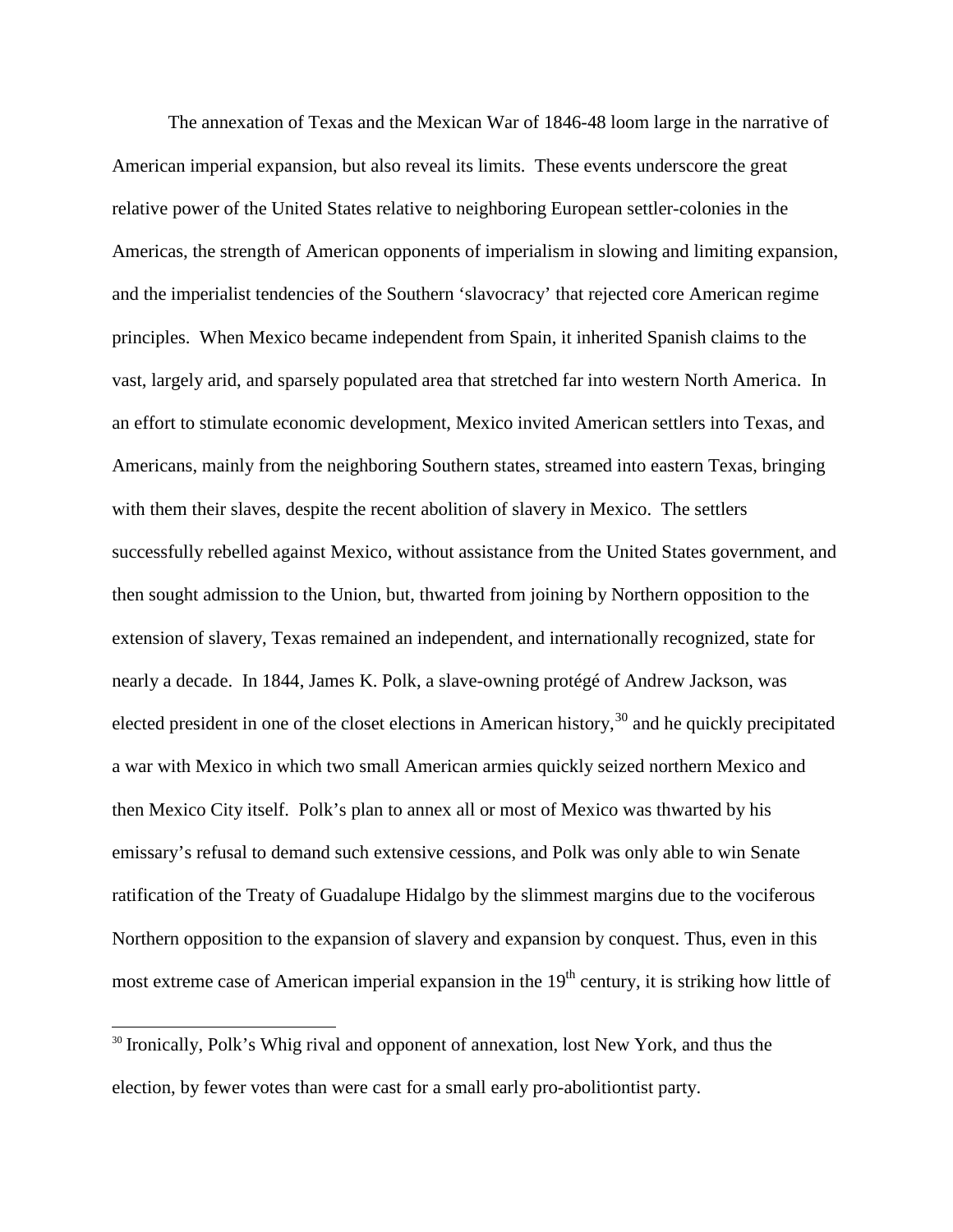Mexico was taken, given America's power potential, and how slow and conflicted this expansion was.

As the United States' population rapidly grew, and the industrialization of the United States advanced, the relative power position between the United States and all other actors within the New World greatly changed. By the late  $19<sup>th</sup>$  century, the United States had the world's largest economy, and was one of the leaders in technological and organizational innovation. Among the handful of other large and powerful states with the potential to play roles as great powers on the global stage, the United States had decided advantages over each of the others. Given this great American power, what is distinctive, indeed remarkable, about American foreign policy within the Americas was how many opportunities there were for American expansion that did not actually occur.<sup>[31](#page-23-0)</sup> Cuba, despite the aspirations of many Cubans and some Americans, remained outside the American Union, in part because of the unwillingness of most Americans to annex a people who were so different in their political institutions and ethnic and racial composition. It is also notable that the remaining British colonies to the north of the United States, consolidated after 1867 into the Canadian federation, were not subject to American aggression and annexation, despite the fact that Canada, while larger than the United States, had less than a tenth of the American population, and had an essentially indefensible three thousand mile border with its neighboring colossus. And the aspirations of some Americans for expansion into the Caribbean and Central America were repeatedly thwarted by the checks and balances of the American federal government, which made opposition easy and action difficult.<sup>[32](#page-23-1)</sup>

<span id="page-23-1"></span><span id="page-23-0"></span> $31$  For how American domestic factors impeded expansion during this period: Meiser, 2015.  $32$  Also of note in the American relationship with its weak neighbors to the south is the return of

the Panama Canal to Panama in 1978, a transfer of a strategically and economically valuable asset not typically made by imperial states.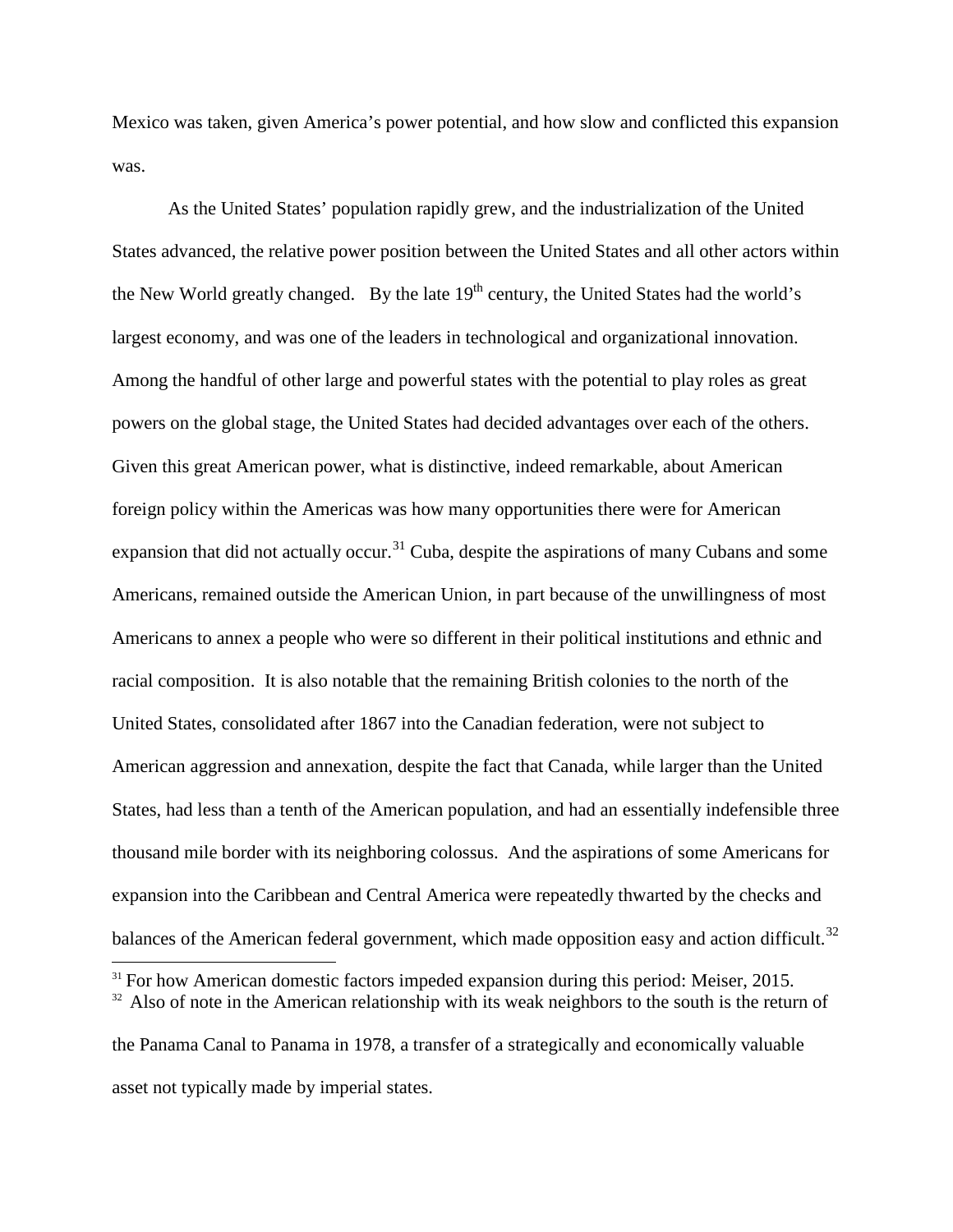One episode of extra-continental American imperialism – the Spanish-American War – looms large in many of the narratives of America as fundamentally imperialist.<sup>[33](#page-24-0)</sup> This short, and militarily one-sided, war with Spain was followed by American occupation of several long-time Spanish colonies in the Caribbean, as well as the Philippine Islands, located on the far side of the Pacific. This war is, however, in many ways the exception that proves the general rule. The case for war by its advocates was strengthened by the sensational catastrophic explosion of the U.S. battleship *Maine* in Havana harbor (an event widely attributed to sabotage, but later found by the U.S. Navy to have been caused by the ignition of coal dust in the ship), reports of widespread human rights abuses by Spain against Cubans, and a desire to further the elimination of European colonial rule in the Americas.<sup>34</sup> United States stopped short of actually annexing Cuba, and demonstrated little willingness to incorporate the Philippines into the American Union.<sup>[35](#page-24-2)</sup> This war was also extremely controversial in the United States, and there was extensive domestic opposition to it. Critics opposed the war and any long-term imperial rule, typical for European

<span id="page-24-0"></span> $33$  For overall accounts of the period: May, 1961; LaFeber, 1993. For the scope of the American debate: Hendrickson, 2009.

<span id="page-24-1"></span><sup>34</sup> For a chronology of these events: Perez, 1998.

<span id="page-24-2"></span><sup>35</sup> The American occupation of the Philippine Islands and its efforts, often brutal, to suppress local rebellion, looms large in accounts of imperialism and racism as major influences of U.S. foreign policy: Karnow, 1989; Miller, 19xx; Kramer, 2006*.* The United States in 1934 promised that the Philippines would become independent in 1946, and in part due to this commitment Filipinos fought with the Americans to eject the invading Japanese in the second world war, unlike the native elites and populations in the British, French and Dutch colonies elsewhere in Asia.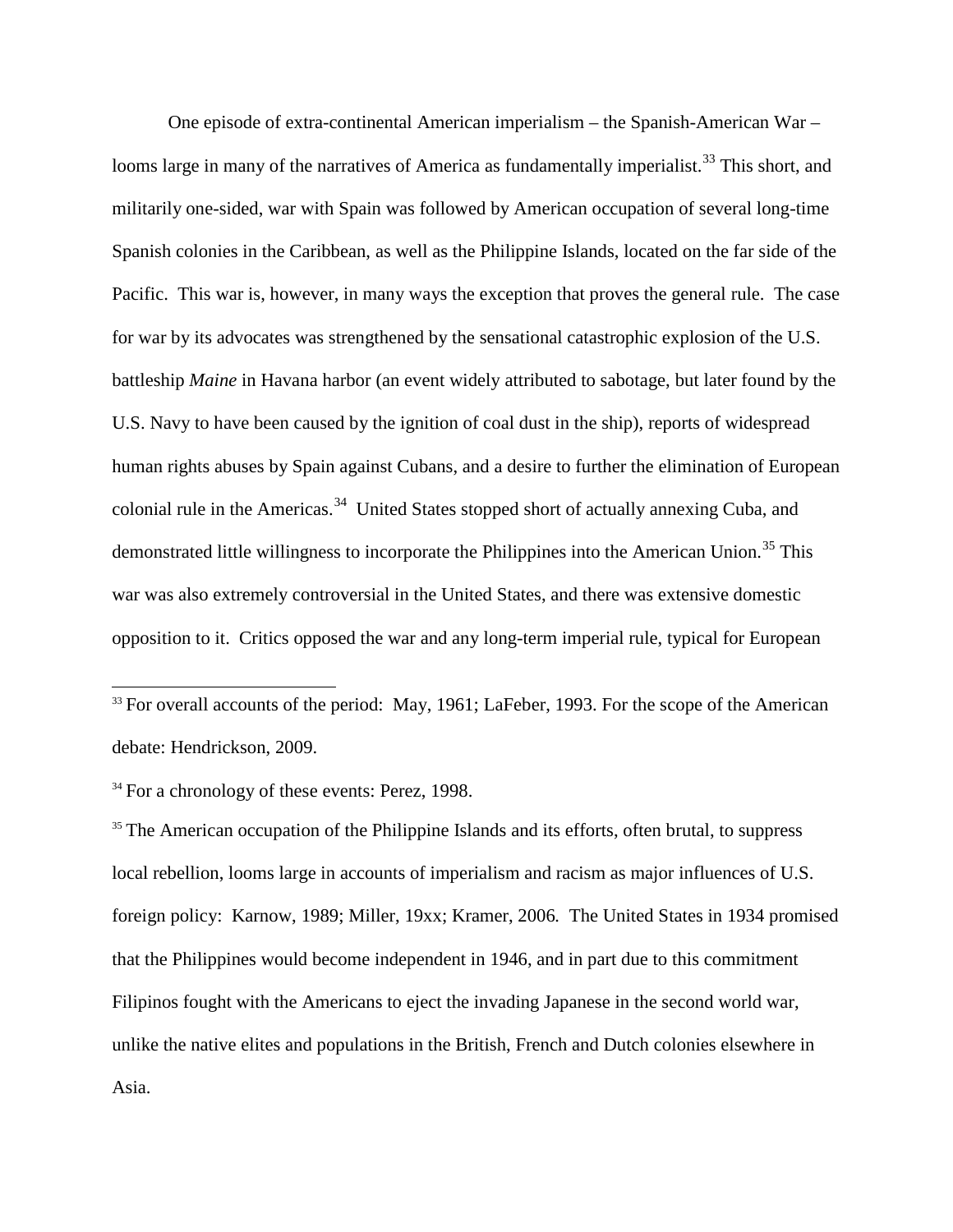and Asian great powers, because of its fundamental incompatibility with American liberal democratic regime principles.<sup>36</sup> Also, part of the rationale for this war was the prospect that other stronger European states, most notably Germany, were poised to annex the far-flung pieces of the militarily weak Spanish empire.<sup>[37](#page-25-1)</sup> The appeal of annexation to preclude annexations by others was particularly evident in the American acquisition of the Hawaiian islands. Due to their position in the middle of the Pacific Ocean, and the extraordinarily fine harbor they possessed, this small archipelago was inevitably relevant to the defense of the Pacific coast of the United States, and another imperial state would surely have seized them had the United States not done so. Overall, what is striking about the United States as an imperial power is how different it was from other imperial states in the late  $19<sup>th</sup>$  century, first in the ease and completeness of its absorption of the interiors of North America, and then in the limited and half-hearted scope of its expansion elsewhere in North America, and elsewhere in the global system.

# 3) Thwarting Third Wave Empires: The Two World Wars

During the early  $20<sup>th</sup>$  century, as the new military capabilities provided by the industrial revolution were coming into widespread use, the international system was convulsed by two global wars, World War I and World War II, that were unprecedented in their scope and destructiveness. While the far-reaching impacts of these wars has been widely recognized, the fact that these wars saw the defeat of very aggressive imperial and colonial projects, from Germany, Italy and Japan, seldom registers as the great anti-imperial and anti-colonial efforts that they actually were. In the first of these wars, which was primarily in Europe, Germany was able conquer a large area in Eastern Europe and seize from the Russian empire large parts of its

<span id="page-25-0"></span><sup>&</sup>lt;sup>36</sup> For accounts of this opposition and its influence: Beisner, 1968; Tompkins, 1970.

<span id="page-25-1"></span> $37$  For the long history of great power rivalry in the Caribbean: Langley, 1976.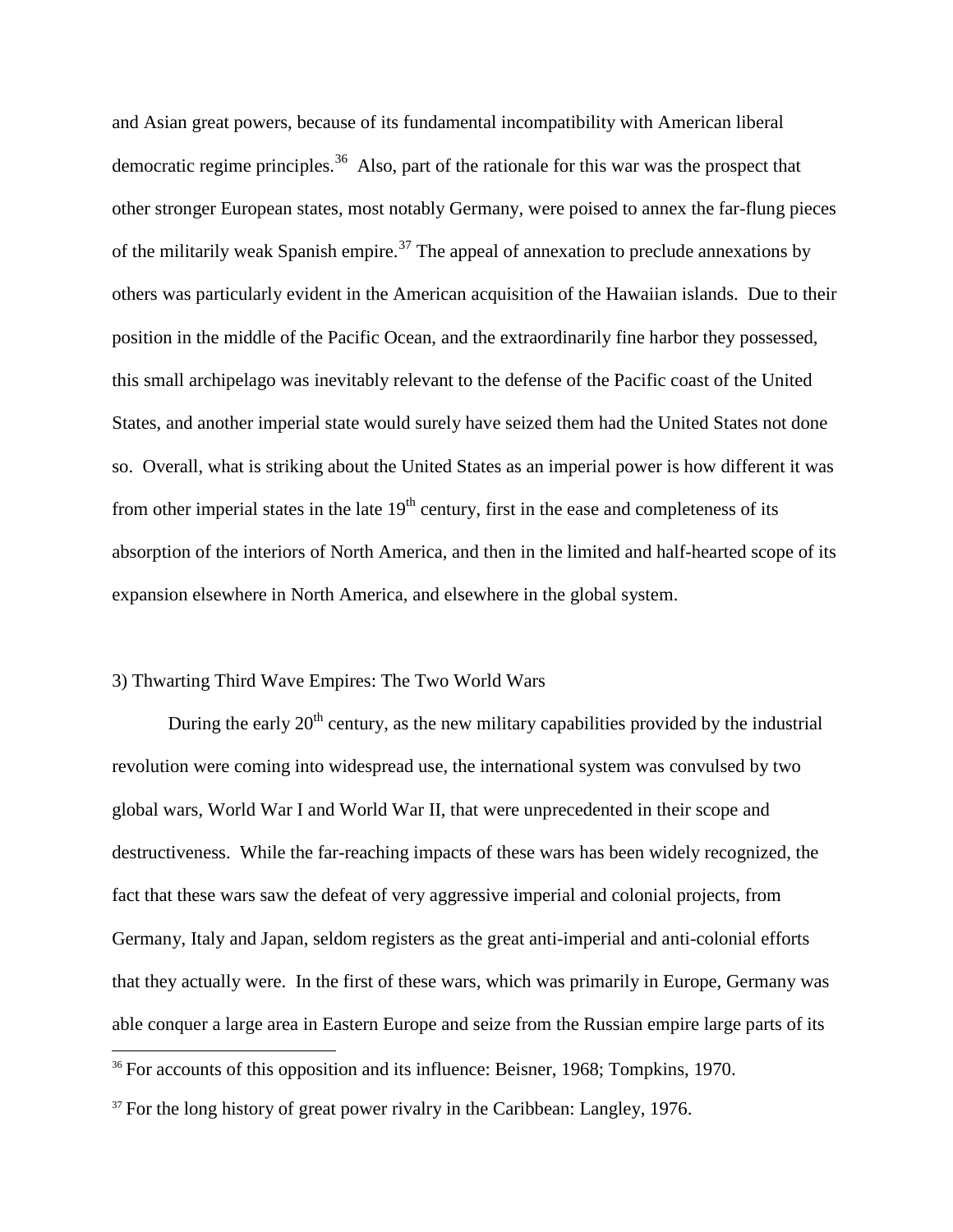western territories.<sup>38</sup> Despite this great success in the east, Germany was ultimately defeated by an alliance of Britain and France, that was joined late in the war by the United States. This war resulted in the collapse of four long-established European empires in central Europe and western Asia: Romanov Russia, Hapsburg Austria-Hungary, Hollenzollen Germany, and Ottoman Turkey. In the wake of these imperial collapses, the Western allies at the conference of Versailles recognized an array of newly independent nation-states. Some, such as Poland and the Baltic states, had once enjoyed independence, but had lost it to imperial advances by their neighbors. Others, such as Yugoslavia and Czechoslovakia, appeared as states for the first time.

The United States played an important role in the allied victory over the Central Powers in 1918. At the 1919 Versailles conference, the United States played an even more important role in shifting the architecture of the settlement toward anti-imperial principles of national self-determination.<sup>[39](#page-26-1)</sup> While Britain and France continued to view empires as legitimate and sought to advance their own imperial interests, the United States, under the leadership of Woodrow Wilson, was instrumental in pushing the settlement closer to universalizing Westphalian principles of national self-determination. Although the settlement took important strides in this direction, it was incomplete and marred by inconsistent application of these principles, not just

<span id="page-26-1"></span><span id="page-26-0"></span><sup>&</sup>lt;sup>38</sup> For the imperial and colonial aims of Germany in World War I: Fischer, 1961; Fischer, 1965. For a particular penetrating discussion of Germany's expansionist efforts: Calleo, 1978.  $39$  For the American role: Ikenberry, 2001. On Wilson's evolving thinking about the principles and institutions of postwar order: Cooper, 2001; Levin,1970; Knock,1995; MacMillan, 2002.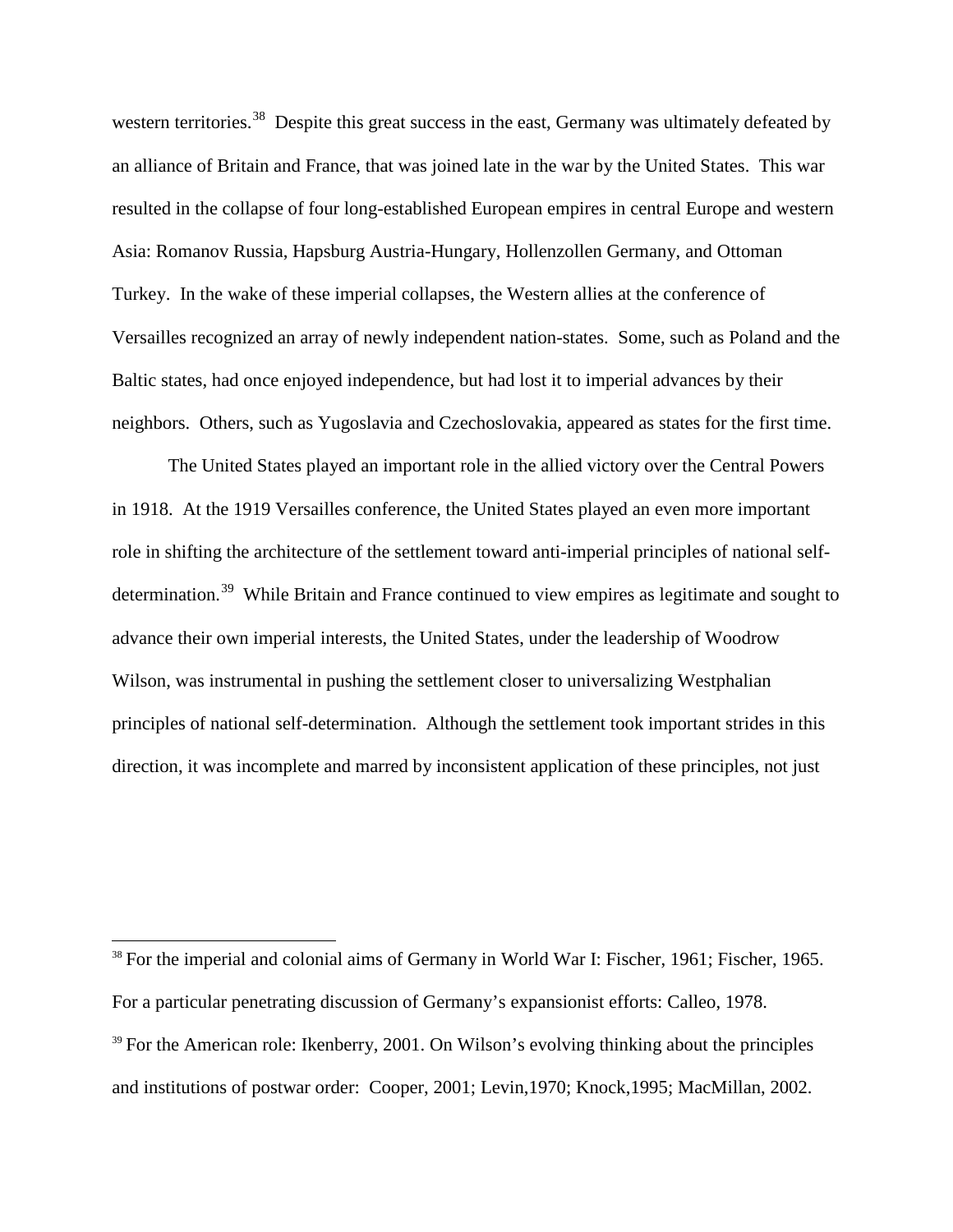because of the interests of the European imperial states, but also because of the Eurocentric and racial attitudes of Wilson and other allied leaders.<sup>[40](#page-27-0)</sup>

The second phase of these conflicts in World War II was even more violent and more completely global in scope.<sup>[41](#page-27-1)</sup> This global war was triggered by the aggression of Italy, Japan, and Germany, each with ambitions to create extensive empires through military conquest. At its high water mark in 1942, Japan had conquered a vast domain in East Asia and the Pacific, displacing British, French, Dutch, and American (in the Philippines) possessions, as well as large parts of China.<sup>[42](#page-27-2)</sup> In western Eurasia, the German Third Reich, at its high tide in 1942, had conquered almost all of continental Europe, North Africa, and most of European Russia. The Nazi German regime had also rapidly begun to implement its ghastly genocidal plans to eliminate populations to clear *lebensraum* for German colonization.<sup>[43](#page-27-3)</sup> These vast German

<span id="page-27-0"></span><sup>40</sup> The first American President from the South elected since the Civil War, Wilson's attitudes toward race were on the more retrograde end of the spectrum of American racial attitudes during this period. On Wilson and race: Gerstle, 2008 and essays on Wilson in Cooper, Jr. and Knock, 2010. For the influence of racism on the Versailles settlement: Manela, 2007; Mayer, 1969.  $41$  For the primary responsibility of Hitler in initiating the war, and the interconnections between its Pacific and European "theaters": Weinberg, 1994.

<span id="page-27-3"></span><span id="page-27-2"></span><span id="page-27-1"></span> $42$  For Japan's overseas empire, initiated with the defeat of China in 1895 and the occupation of the Koran peninsula in 1911, and then greatly expanded in the 1930s and 1940s: Myers and Peattie, 1984. For its conquest and rule in China and elsewhere: Duus, Myers, and Peattie, 1996.  $43$  For the importance of conquest for colonization in Hitler's thinking, and thus German grand strategy: Smith, 1986; Rich, 1973. For links to larger social-biological and population theories: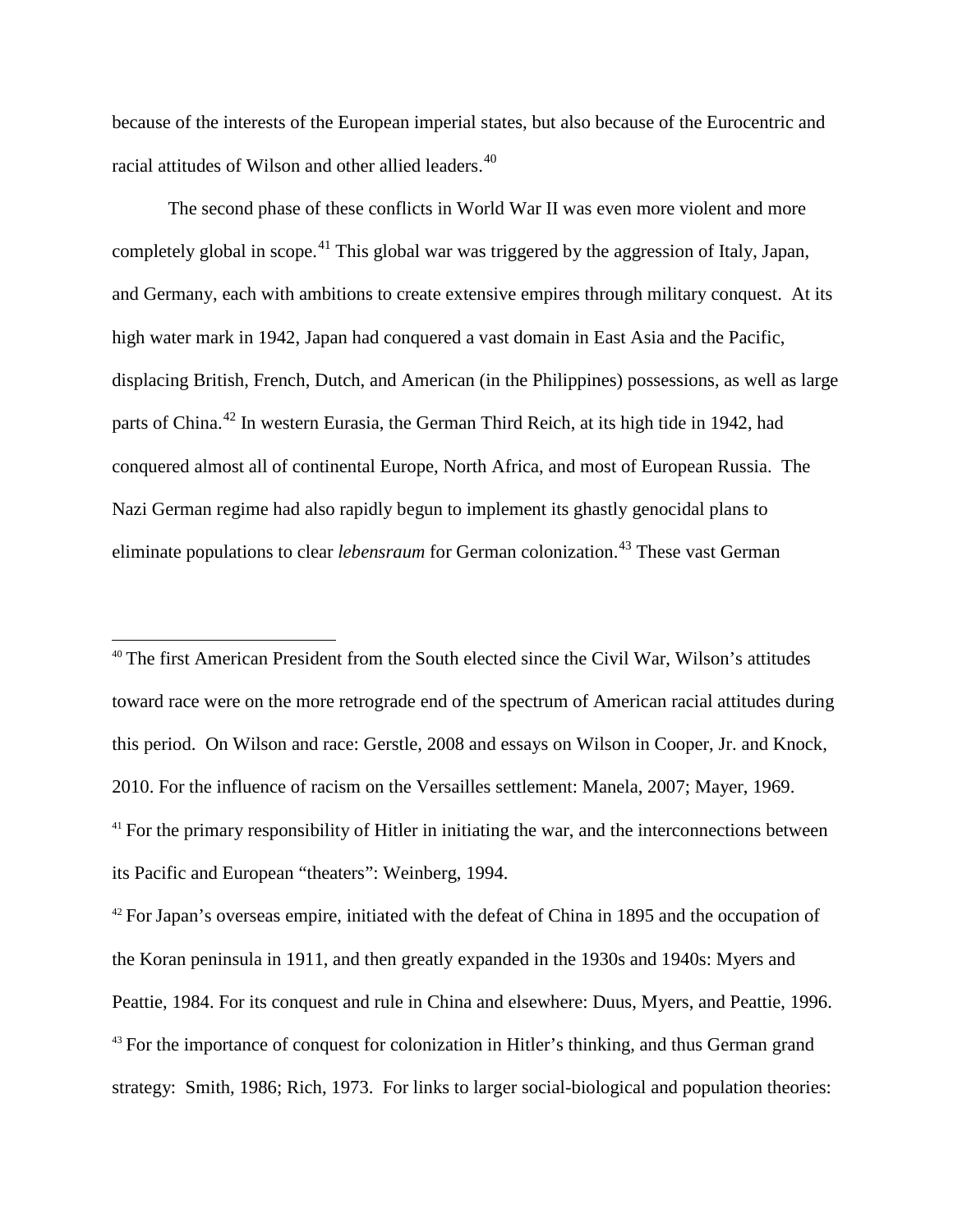conquests were at the expense of numerous previously independent nation-states. Had the Axis empires not been defeated and dismembered, the international system would have been dominated by three massive empires in Eurasia, confining the Westphalian world primarily to the Western Hemisphere.

 As in the first world war, America initially remained aloof from the conflict, only joining in response to direct aggression from the axis powers.<sup>[44](#page-28-0)</sup> But the United States in this conflict played a much more decisive role in mobilizing the resources and deploying the armies and navies that defeated the axis powers. In this conflict, the United States was the "arsenal of democracy," and played the balancer role, doing so on a global scale what Great Britain had done in earlier centuries in European wars. Its distance from the core states shielded it from full blown attacks from the military forces of the expansive core states on the east and west ends of  $\overline{a}$ Bashford, 2014. For the diverse ways in which the Nazi imperium was ruled and exploited: Mazower, 2008.

<span id="page-28-0"></span><sup>44</sup> The Japanese attack on Pearl Harbor, followed by Hitler's declaration of war on the United States, ended the contentious American debate about involvement in the war. Even before this event, American strategic thinking increasingly saw American security as dependent on access to the "old world," in part due to the growing realization that the 'western hemisphere' was not a viable defensive perimeter, an argument forcefully made by Spykman, 1942. For debates within the American foreign policy establishment: Santoro, 1992. Extensive German activity in the Americas, discussed in Frye, 1967, also played a role in this American reorientation. For discussion: Haglund, 1984; Whitaker, 1954, 1965. For Marxist geographer Neil Smith on the influential State Department geographer Isaiah Bowman advocacy of American expansion: Smith, 2003.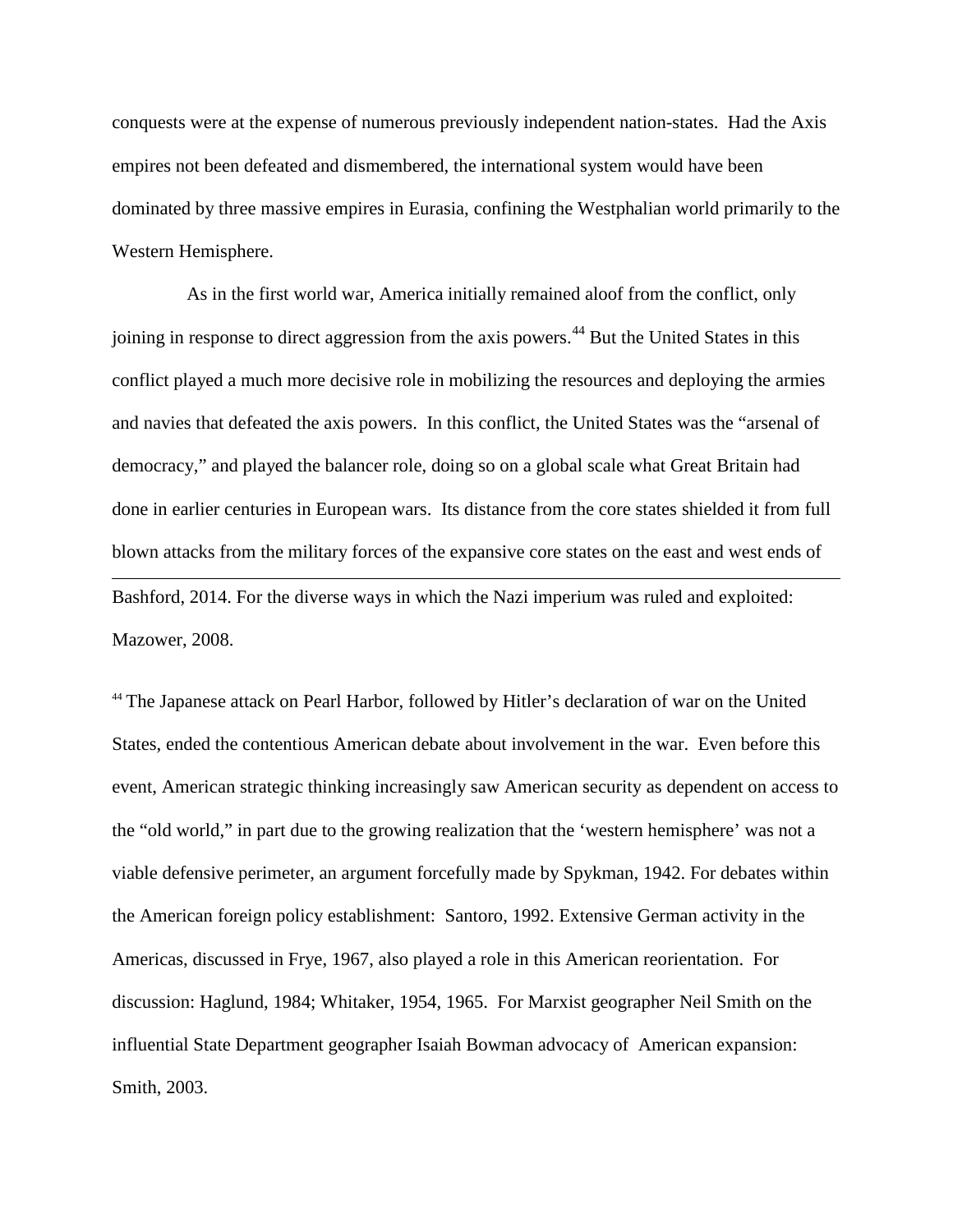the Eurasian "world island." Thrown into alliance by their common mortal enemy, the Soviet Union, Britain, and the United States formed a grand anti-imperial coalition that called itself the United Nations, thus underscoring the extent to which the allied war aims sought to restore the independence of occupied and threatened nations. In the Atlantic Charter of 1941 the United States and Britain articulated a vision of a postwar order, but the Americans preferred stronger support for national self-determination and the opening of exclusive imperial economic zones.<sup>[45](#page-29-0)</sup> In the wake of this war, the United States played a decisive leadership role in the founding the United Nations Organization and the drafting of its Charter.<sup>[46](#page-29-1)</sup> Despite the aspirations of some for an autonomous international organization with the capabilities to enforce the peace, the Charter was much more an institutionalization of the Westphalian system because it enshrined national sovereignty and self-determination as the foundational principles of international order. Like earlier less institutionalized versions of the Westphalian system, the Charter recognized the inequality of power among its members, and institutionalized the special rights and responsibilities of the great powers as permanent and veto-bearing members of its Security Council. The UNO was not a proto-world government, but instead was a framework through which the most powerful states could cooperate to maintain international peace and security. These efforts to institutionalize and reform the Westphalian state system were driven by the widespread realization that the destructiveness of modern industrial war had grown to such an extent that the maintenance of peace was necessary for the security and survival of states to a

<span id="page-29-0"></span> <sup>45</sup> For accounts of the Atlantic Charter meeting: Brinkley and Facey-Crowther, 1994; Wilson, 1969. For an account of the clash of British and American agendas regarding anti-imperialism that emphasizes FDR's skill in outmaneuvering Churchill: Hamilton, 2014.

<span id="page-29-1"></span><sup>46</sup> For the pivotal U.S. role: Kennedy, 2006; Schlesinger, 2003; Russell, 1958.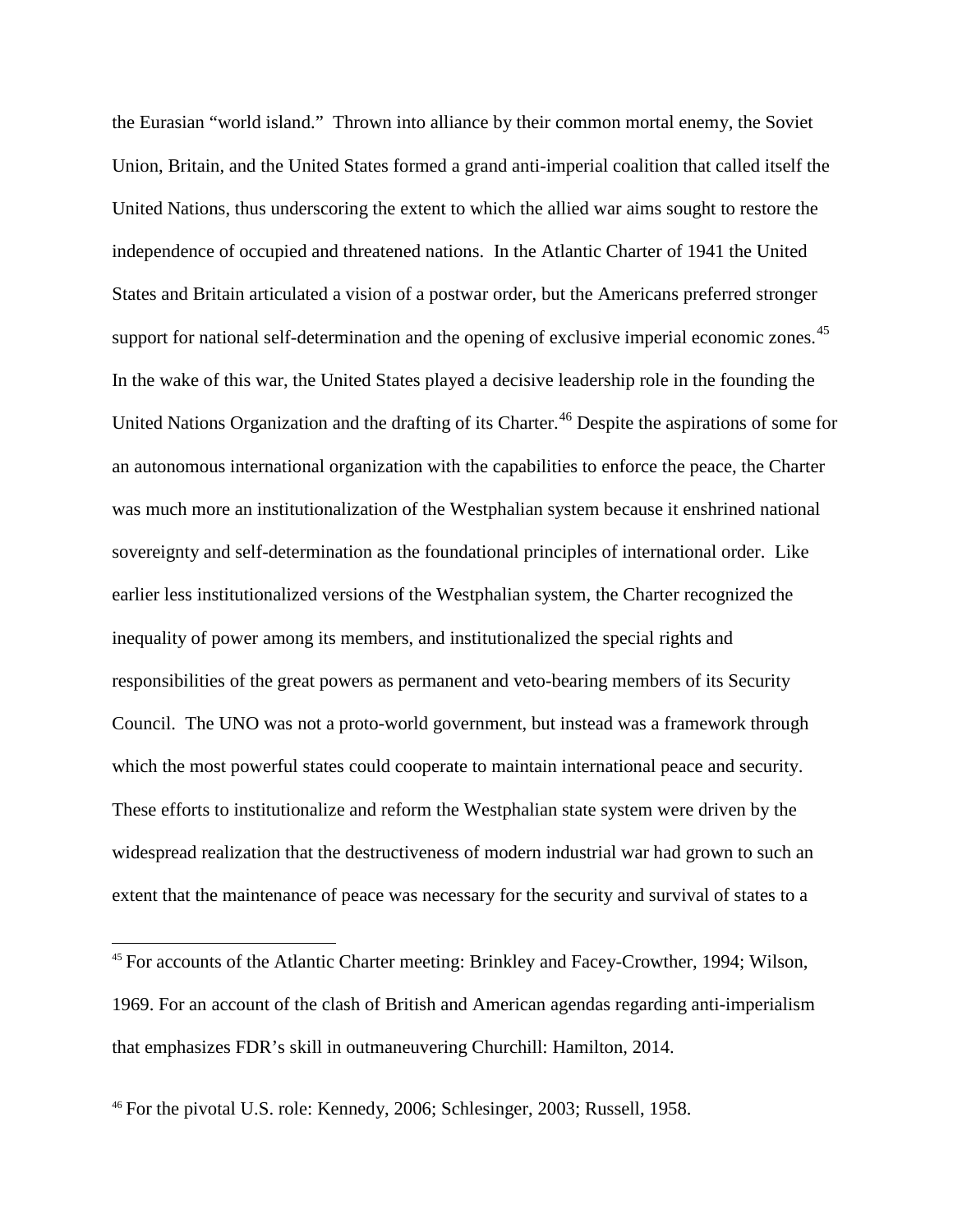vastly greater extent than in previous eras. With the Universal Declaration of Human Rights in 1948, core liberal democratic principles of human rights were enshrined into international law, which previously had almost exclusively specified the rights of states. These new features of world public law and organization embodied political principles which the United States had played a major historical role in developing and promulgating.

Finally, America's relations with China in the wake of second and third wave empire building illuminate these larger patterns. China, across its long history was – like other great powers – significantly imperial and colonial. However, in the  $19<sup>th</sup>$  and early  $20<sup>th</sup>$  century, China was primarily a victim of empire and imperialism, by the Europeans and most aggressively by its Asian neighbor, imperial Japan. Throughout the period of European encroachment in East Asia, the United States generally opposed territorial concessions and spheres of influence in China. Instead, the United States supported an "open door" for trade – a forerunner to later American ideas about open and multilateral trade.<sup>[47](#page-30-0)</sup> In the 1930s and 1940s, the United States opposed Japanese imperial aggression in China and elsewhere in Asia, leading the United States to first place an embargo on Japan and then wage a costly war against it. China suffered horribly from Japanese depredations, but it was primarily the United States that defeated imperial Japan. Moreover, despite the relative weakness of China during and after the war, the Roosevelt administration insisted that China receive one of the five permanent seats on the UN Security Council.[48](#page-30-1) More recently, since the 1970s, the United States has supported the Chinese opening to the world, including participating in the WTO and other global bodies, and mostly welcomed Chinese trade and growth. Overall, China has by-and-large benefitted from the emergence of the

<span id="page-30-0"></span> $47$  Cohen, 2010, Fifth ed.

<span id="page-30-1"></span><sup>48</sup> For accounts of Sino-American relations: Christensen, 1996; Foot, 1997; Gittings, 1974.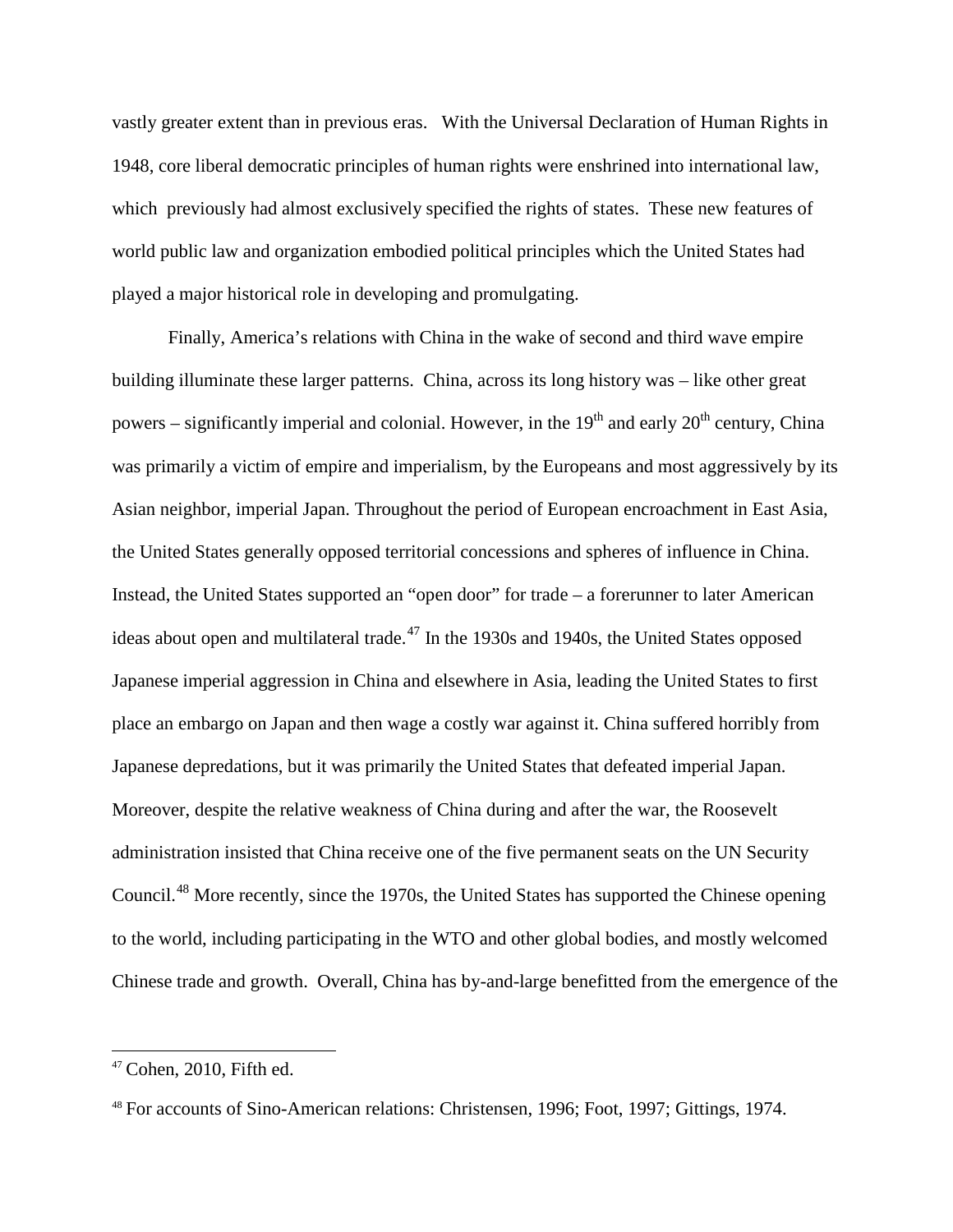United States as a great power, its opposition to second and third wave imperialism, and the postwar liberal international order.<sup>[49](#page-31-0)</sup>

#### 4) Thwarting Fourth Wave Empires: The Soviet Union and International Communism

The next, and arguably most important, American contribution to the anti-imperial cause was the leading role that the United States played in resisting the expansion of the Soviet Union and international communism.[50](#page-31-1) The second world war resulted in the complete destruction of the Japanese, German, and Italian imperial projects, but it improved the military and political position of another empire, that of the Soviet Union.<sup>[51](#page-31-2)</sup> In the struggle to thwart Soviet imperial ambitions, the United States played the pivotal role, as leader of a system of alliances stretching in a long arc along the Eurasian periphery that was threatened by Soviet power, and also as the primary promoter of liberal democratic capitalism as an alternative to communism. The Soviet

<span id="page-31-2"></span><sup>51</sup> Unlike the particularistic and often radically anti-universal ideologies animating earlier waves of modern empire builders, communist ideology was militantly universal in its ambitions, aiming for nothing less than an eventual communist "one world." For Soviet thought on how the world would be organized after complete communist global victory, see Goodman, 1960. But like the mass murder practices of Nazi German imperialism, the communist movement repeatedly demonstrated its willingness to dispossess, coerce, and kill large numbers of people. The most authoritative body count, at 120 million deaths, is provided in Courtois, 1999.

<span id="page-31-0"></span> <sup>49</sup> For aspects of this view: Iriye, 1967.

<span id="page-31-1"></span><sup>&</sup>lt;sup>50</sup> Most of the enormous body of literature on this conflict focuses on its character as a great power conflict, or its ideological dimensions, and is rarely incorporated in studies of empires. Gaddis, 1997, speaks of a clash of "empires" in Europe and Asia. See ch.2 and 3.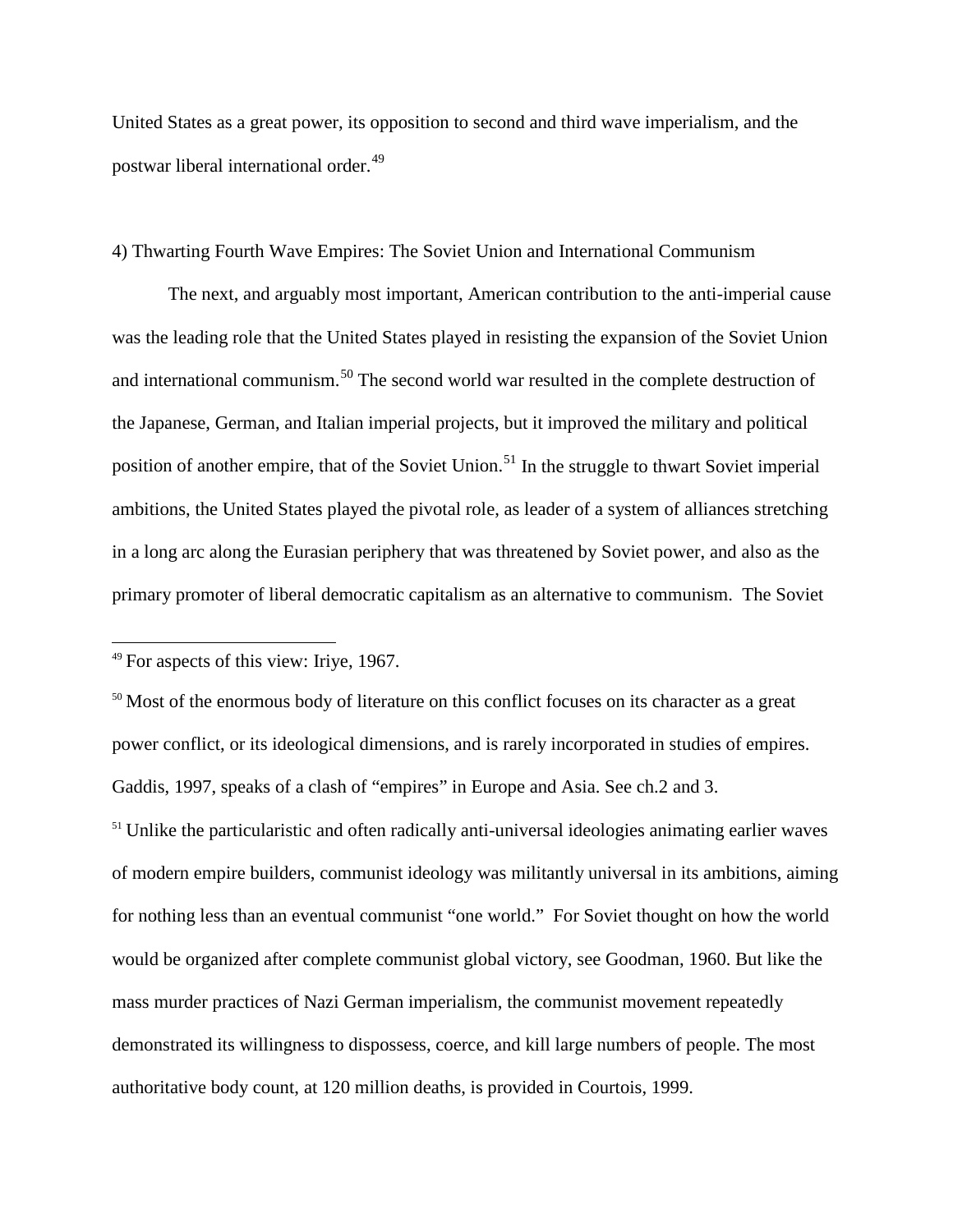Union not only inherited the Russian empire with its numerous subjected nations and groups, but as the result of the advance of its armies into the center of Europe in 1945, it had brought Eastern Europe under its direct domination. The states that the Soviet Union dominated in Eastern Europe, such as Poland, were nominally independent but were very tightly controlled by the Soviet Union through the communist parties that the Soviet Union put into power with military force, and by the permanent presence of large Soviet armies. The imperial nature of the relationship between the Soviet Union and these nominally independent East European states was unmistakably revealed when the Soviet Union used its overwhelming military power to crush rebellions, and even reform movements, in Poland in 1953, Hungary in 1956, and Czechoslovakia in 1967. The Warsaw Pact, the Soviet-dominated alliance that included its Eastern European "satellites" was both a threat to countries beyond the East-West divide, and an instrument for the maintenance of Soviet control over its often restive "allies."

Starting in the late 1940s, the United States organized a global alliance system to contain Soviet power. Although dozens of countries in these alliances in Europe, the Middle East, Southeast Asia, and East Asia contributed significantly, the United States provided the decisive military capabilities to thwart Soviet expansion. This required the United States to maintain high levels of defense expenditure, to reorganize the American government on a permanent war footing, and to deploy military forces in a network of bases around the world. The United States came to be the major military power in the long arc stretching from Norway to Japan because of World War II, but it continued its presence because of the threat of the Soviet Union and its allies. The American presence was thus "by invitation," and as such fundamentally different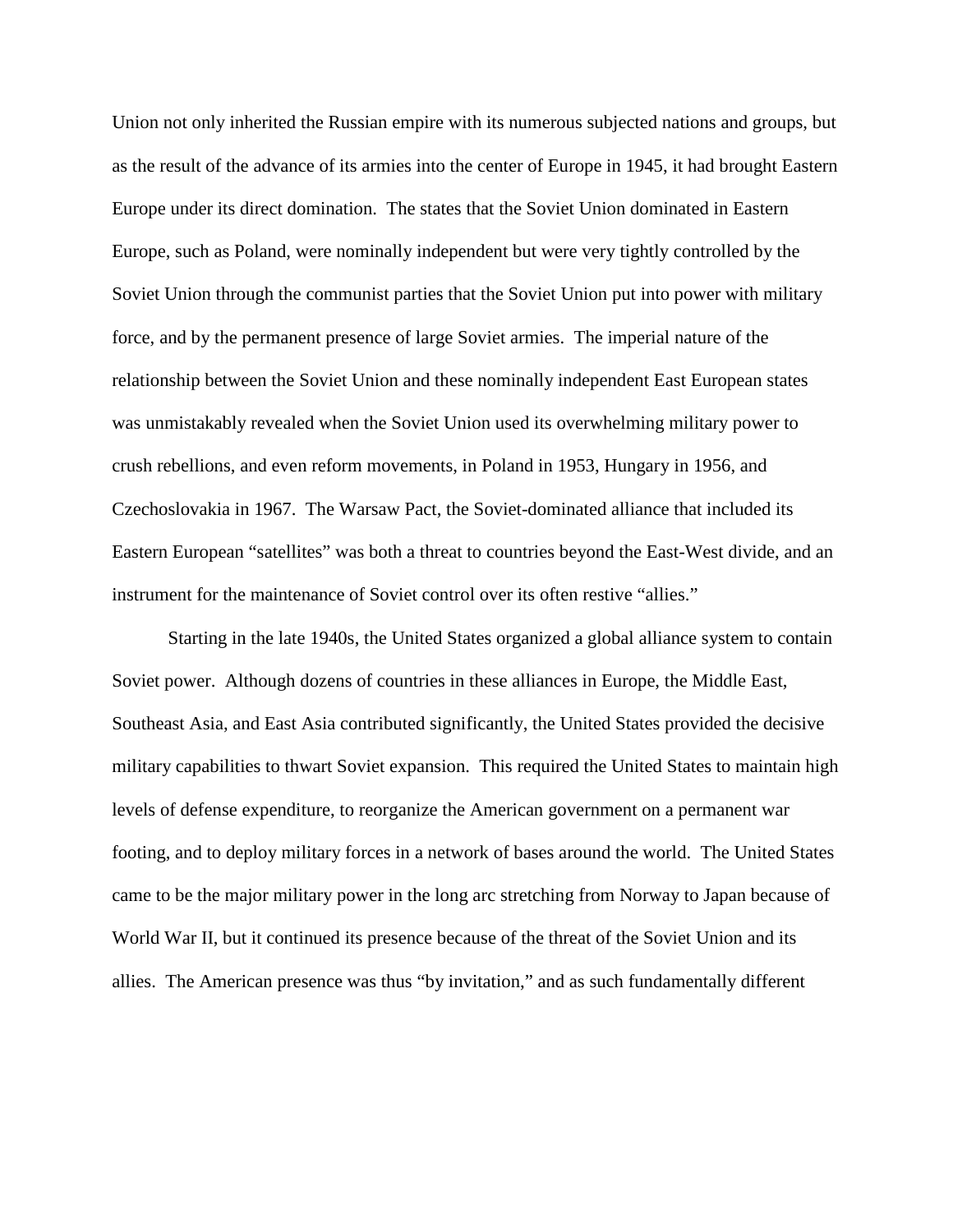from the Soviet presence outside its borders. The United States was thus an "empire" in its size and power, but not in its terms of domination. $52$ 

## 5) Dismantling Second Wave European Empires and the Soviet Empire

In the second half of the  $20<sup>th</sup>$  century, the United States also contributed in important ways to the dismantlement of empire and the spread of independent Westphalian nation states. Between 1945 and 1965, nearly all the colonized peoples in the European empires achieved political independence. In the wake of the second world war, the United States played an important role in helping to dismantle the British, French, and Dutch overseas empires that had been begun in the  $18<sup>th</sup>$  century but greatly expanded in the late  $19<sup>th</sup>$  and early  $20<sup>th</sup>$  century.<sup>[53](#page-33-1)</sup> As in the first wave of imperial disintegration in the late  $18<sup>th</sup>$  and early  $19<sup>th</sup>$  century, war among the core states in the European states – in this case, the world wars – greatly weakened the core European colonial states, and provided a decisive push toward de-colonization. Colonial peoples, particularly in Africa and South Asia, had been mobilized extensively in the allied war effort, thus taking them a step toward self-rule. The legitimacy of the European colonial empires  $52$  This expression comes from Lundestad, 1990. For extensive exploration of the American system, its logics, and differences with "empire": Ikenberry, 2011. For a core-periphery view of this system and the global system: Goldgeier and MacFaul, 1992. Indicators for the difference between the US presence in the former colonial world in Asia, Africa, and Latin America and an "imperial presence" is that the U.S. leaves its bases when asked by the host country, as occurred in the Philippines in the wake of the democratic transition there, and the fact that the U.S. pays, often substantial sums, for basing rights. Cooley, 2008.

<span id="page-33-1"></span><span id="page-33-0"></span><sup>53</sup> Fieldhouse, 1967; Darwin, 1988; Thomas, Moore, Butler, 2008.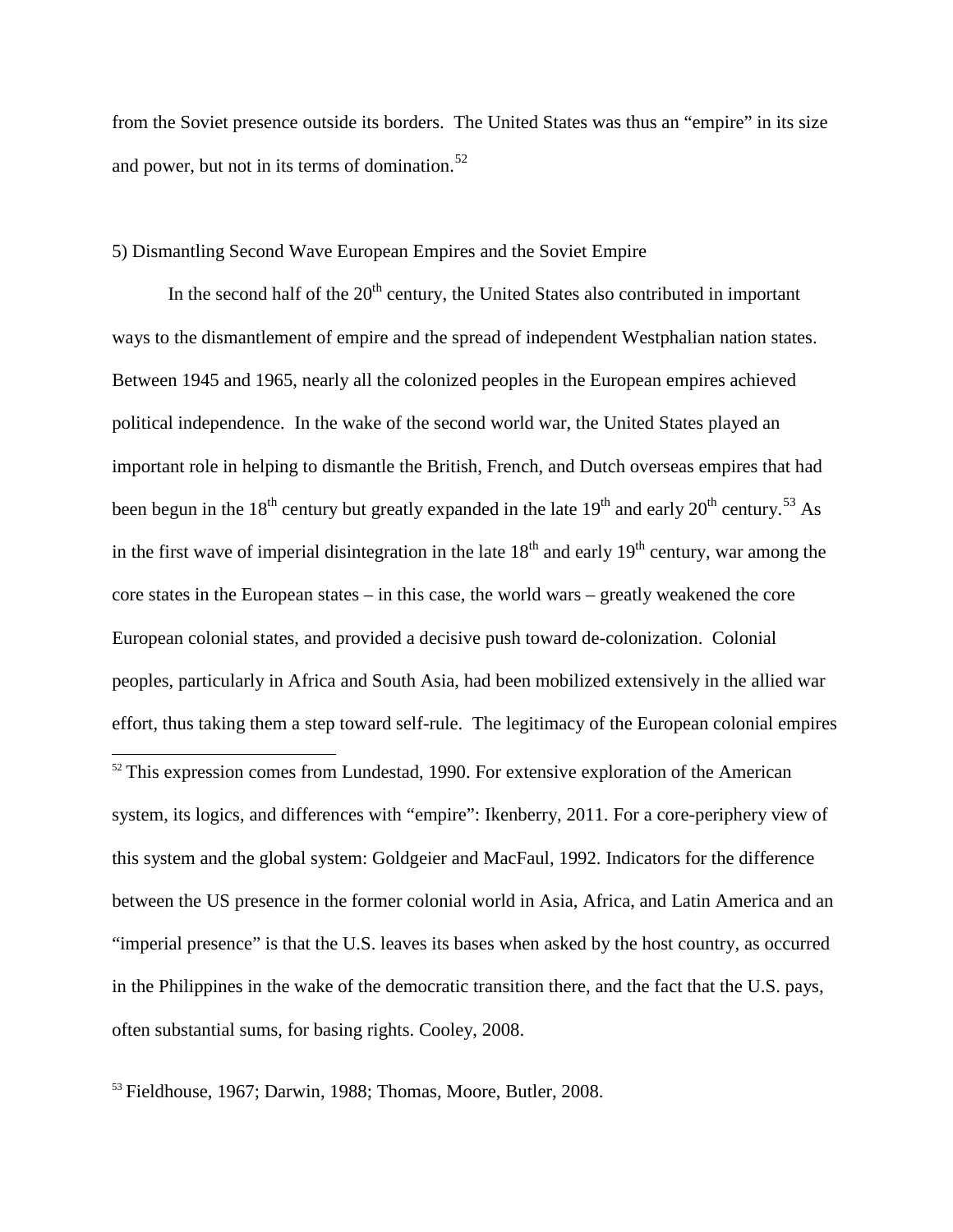had also been eroded by the war aims of the allied powers and the elevation of the principle of national self-determination as the basic principle of international order. Many non-European elites in the European empires had been educated in the metropolitan countries where they were exposed to liberal democratic as well as communist ideas, both fundamentally subversive of the types of colonialism and imperialism that the Europeans practiced. Taken in combination, these developments profoundly weakened the underpinnings of the European colonial empires.

In the demise of the European empires, the United States played an important supporting, but probably not a centrally decisive role.<sup>[54](#page-34-0)</sup> The American contribution primarily took the form of pressure on the European colonial powers to accept the inevitability of the end of their empires and the futility of armed resistance to them. In the wake of the devastation of France and Britain by the war in Europe, these countries had hoped to revive their fortunes and improve their positions by reestablishing or maintaining their rule over large parts of Africa and Asia. But these countries were also heavily dependent on American aid to assist their recovery from the destruction of the war, and on American military power to restrain Soviet ambitions in Europe. This dependence and vulnerability provided the United States with leverage to push the Europeans to accept the dismantlement of their empires. The Dutch had lost control of Indonesia to the invading Japanese in 1942 and hoped to re-establish their rule after the defeat of Japan, but they were stymied in this effort by the United States.<sup>55</sup> The United States played an important role in the dismantlement of the British imperial preference system, a core part of the British

<span id="page-34-1"></span><span id="page-34-0"></span><sup>&</sup>lt;sup>54</sup> For accounts of de-colonization that examine the contribution of the United States: Louis, 1978; Louis, 1986, Newsom, 2001. For American critiques of British colonialism: Watt, 2008. <sup>55</sup> McMahon, 1981.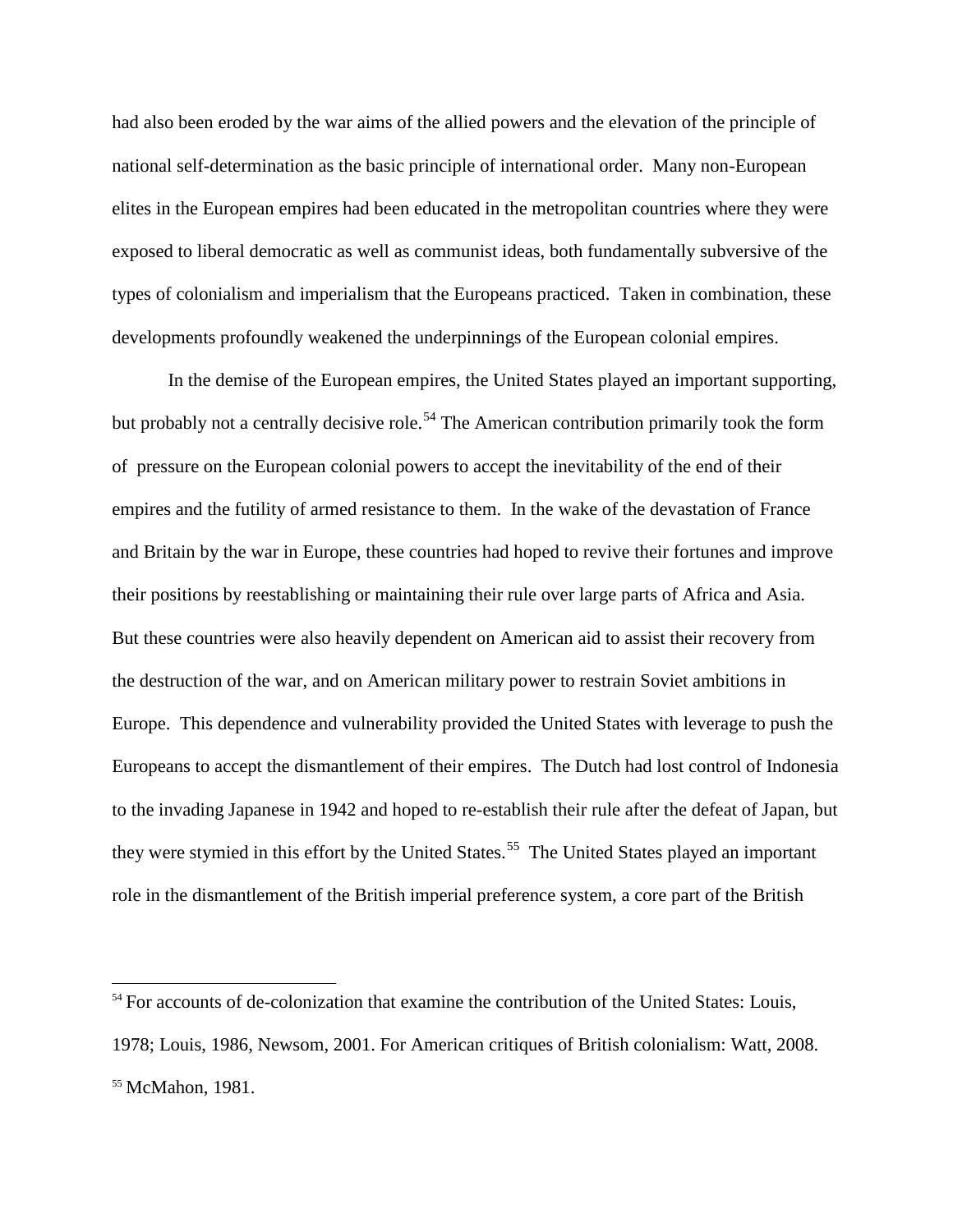imperial system, through leverage over Lend Lease and postwar financial assistance.<sup>[56](#page-35-0)</sup> Although the French empire was much smaller than the British, the French were much more determined to hold on to their imperial possessions. But France was unable to maintain its rule in Sub-Saharan western Africa in the face of determined colonial independence movements that were backed by both the United States and the Soviet Union.

The United States opposed the continuation of European colonial rule, and it opposed the expansion of communism, which the United States viewed as a new, and particularly dangerous, imperialism. American efforts to end European empires were greatly complicated by the anticolonialism of the Soviet Union, and the communist orientation of many colonial independence leaders. On the one hand, the international communist movement's vigorous support for colonial national independence efforts created a strong incentive for the United States to also support these efforts. On the other hand, the aim of some of these movements and their leaders to establish communist regimes created incentives for the United States to resist some of these efforts. The difficulties of finding a path through this dilemma underlay the two great conflicts in French Indochina. Because the Vietnamese independence movement was dominated by communists, the United States supported France in its costly and ultimately futile effort to prevent the independence of French Indochina between 1949 to1954. In the Geneva Accords of 1954, Indochina was partitioned into four independent countries – Laos, Cambodia, a communist

<span id="page-35-0"></span><sup>&</sup>lt;sup>56</sup> For accounts of Washington's use of Lend Lease to pressure Britain to dismantle the Imperial Preference System: Gardner, 1956; Hathaway, 1983; Woods, 1990; Kimball, 1994; Borgwardt, 2007.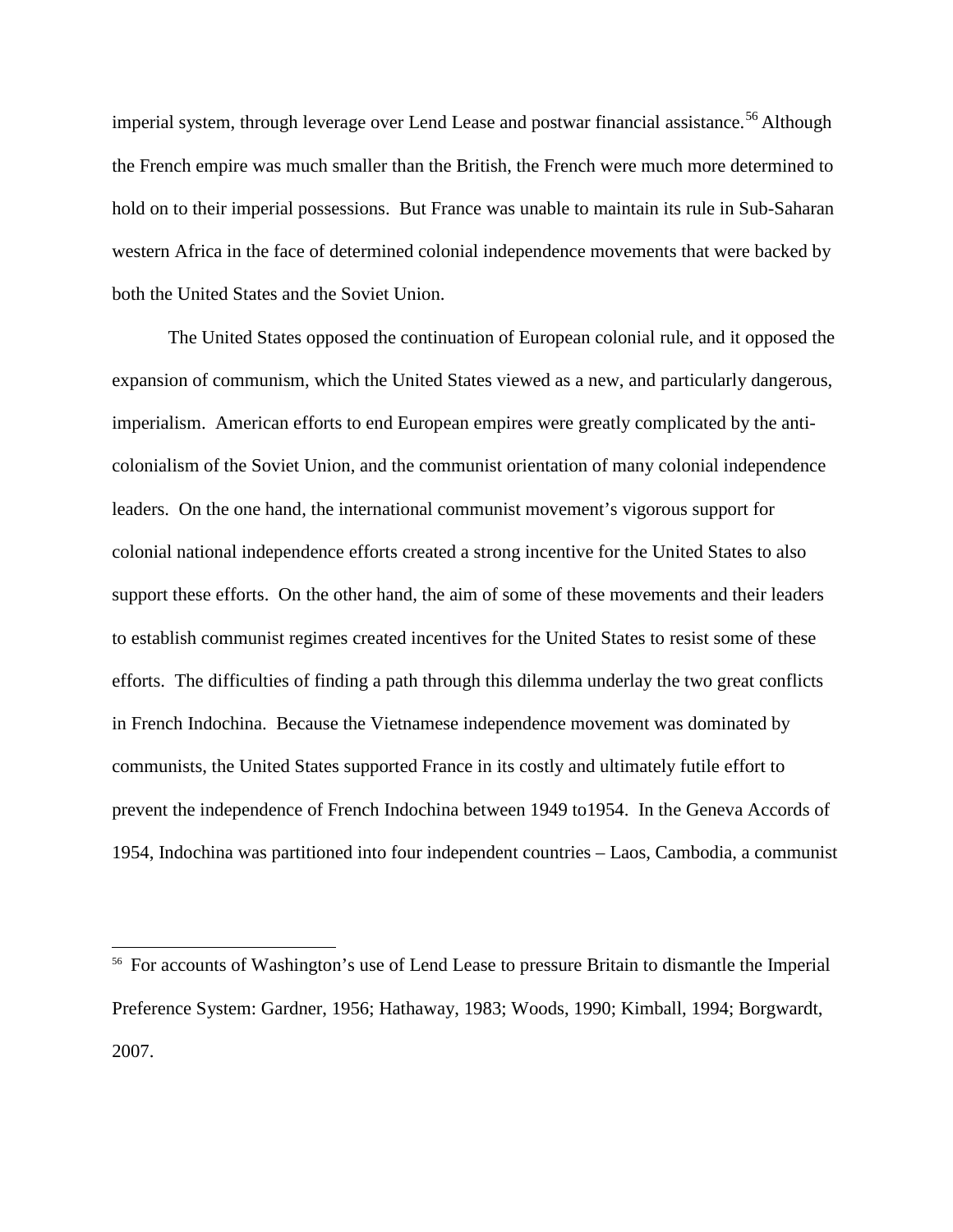North Vietnam, and a non-communist South Vietnam.<sup>[57](#page-36-0)</sup> In the 1960s, the corrupt and widely unpopular non-communist regime in the South was threatened by a communist rebellion aided by the North Vietnam. Fearing the fall of South Vietnam, the United States fought a major war to maintain the independence of South Vietnam from 1964 until the fall of Saigon in 1975.<sup>[58](#page-36-1)</sup>

The difficulties of opposing communist take-overs, while at the same supporting decolonization and promoting democratic rule in the newly independent countries, vexed American foreign policy decision-makers for a generation. The United States tended to view a communist take-over of a country as both likely to be irreversible, and an augmentation of the power of the Soviet coalition. As a result, the United States almost always supported authoritarian and autocratic dictatorships, some of them highly repressive in many newly independent states. However, in the wake of the collapse of the Soviet Union and the international communist movement in the 1980s, the United States quickly removed its support for anti-communist but oppressive dictators throughout the underdeveloped world and provided support for democratic transitions.

Perhaps the greatest success of the American effort to dismantle empires and advance national and democratic self-determination occurred in the late-1980s and early 1990s in Eastern Europe and the Soviet Union itself. While the collapse of the Soviet Union and its rule in Eastern Europe occurred both unexpectedly and suddenly, it seems clear that the United States and its West European democratic allies played very important roles in this shift. The Americanled NATO alliance contained Soviet military threat and the success and ideological appeal of liberal democratic capitalism undermined the communist system, in part by providing a model of

<span id="page-36-0"></span> <sup>57</sup> Statler, 2009; Logevall, 2012; Nguyen, 2012.

<span id="page-36-1"></span><sup>&</sup>lt;sup>58</sup> Herring, 1985.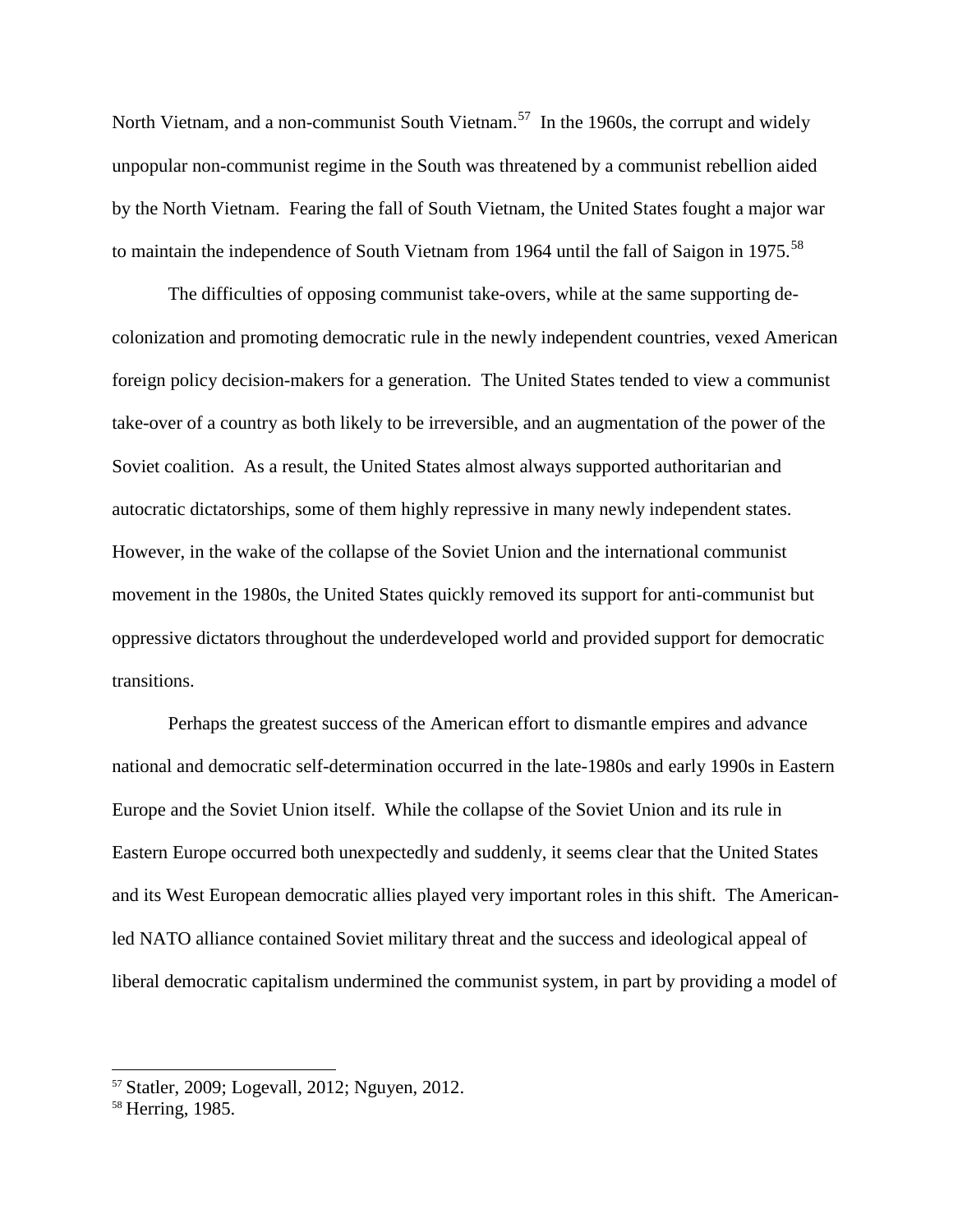a system that was superior in both its economic performance and its ability to realize human rights and democratic accountability.[59](#page-37-0)

### 6) Systemic Effects of Liberal Order

Another important and underappreciated way in which the United States has influenced the international system away from empire and toward the Westphalian system of sovereign states is through its pivotal role in creating and sustaining liberal aspects of the international order. The effort to build international institutions and arrangements to provide public goods, solve common problems, and provide an infrastructure for transactions is widely appreciated.<sup>[60](#page-37-1)</sup> What is less appreciated are the ways in which these efforts strengthened the ability of weaker and smaller sovereign states to obtain a viability that they would otherwise lack.

Such a Westphalian supporting "system effect" can be seen the extensively promoted and institutionalized trading system. Trade institutions allow states to pursue highly developed relations, comparative advantage, and functional economic differentiation. In a state system without such institutions, states would be compelled to pursue much more self-sufficient and even autarkic economic strategies that would reduce their overall wellbeing and undercut the ability of small states to remain independent. Another system effect supporting and stabilizing the Westphalian system has resulted from the extended military alliance system. Without the pooling of resources and the security provided by these alliances, many states would simply be unable to sustain their independence against larger neighboring states. The proliferation of the

<span id="page-37-0"></span> $59$  For other efforts to address this topic: Deudney and Ikenberry, 2011; Deudney and Ikenberry, 1991/92. For the effects of this struggle: Wested, 2005.

<span id="page-37-1"></span> $60$  Ikenberry, 2011.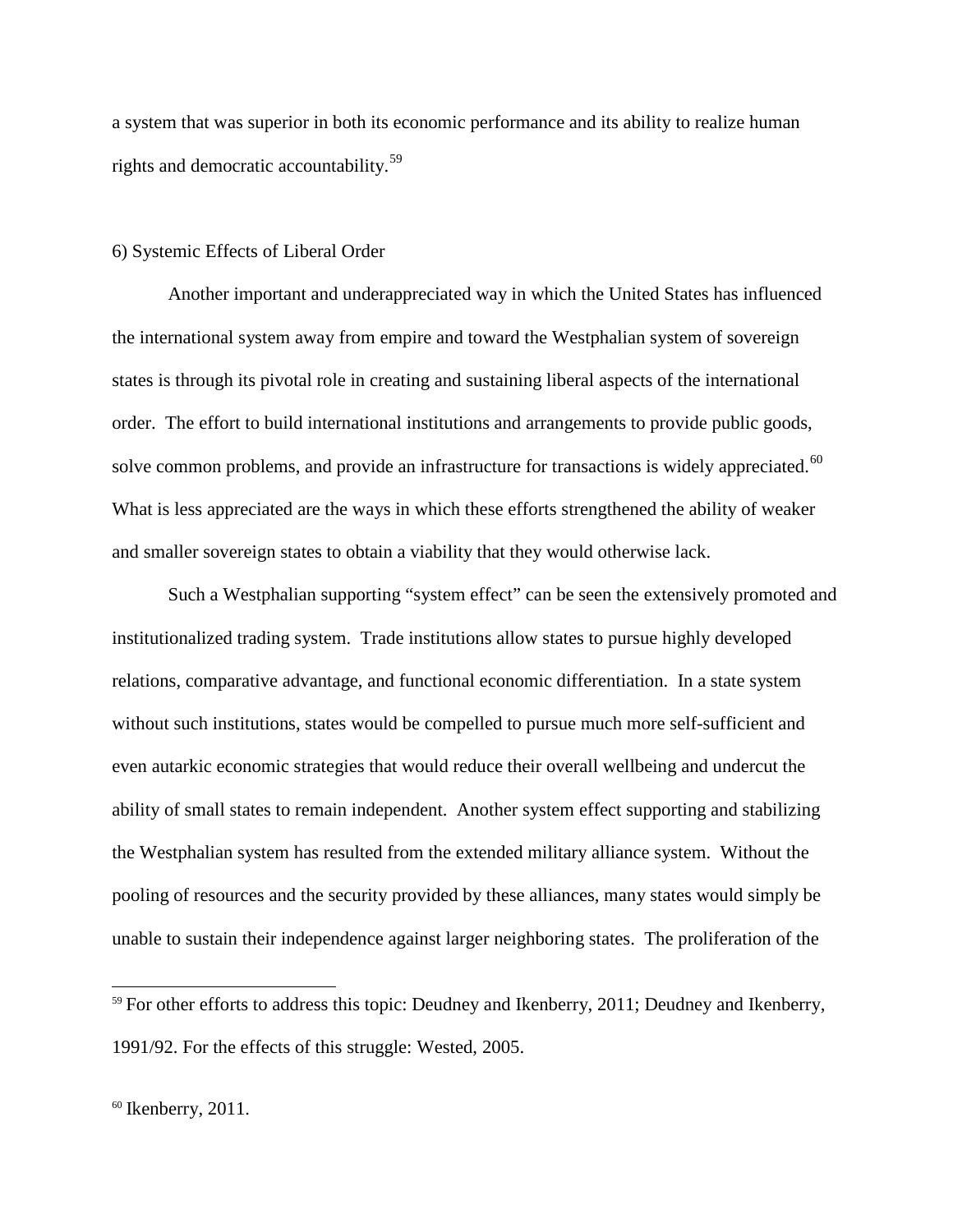number of states and indeed the breakup of states into smaller and smaller units is in part a consequence that small states do not have to provide their own security when they are enmeshed in the extended alliance systems which the United States played such a central role in providing.

### **Conclusions**

History is always ambiguous, complex, and subject to dispute. Some facts loom larger for some observers than others, and there is no ultimately neutral position from which historical judgements can be made. As the most powerful and influential – and successful – state across the  $20<sup>th</sup>$  century, questions about the American impact on the world loom particularly large in their importance while being particularly difficult to fully answer. Because of its outsized influence, the foreign policy of the United States has drawn criticisms from many directions, most all of which have at least some merit. Over the last several decades the idea that the United States has been, and remains, an essentially imperial state, devoted to the acquisition and maintenance of empire has been given wide airing, is held by large numbers of people, both inside, but particularly outside the United States. This view of the United States has also been developed in a large academic and historical literature that has challenged, in ways large and small, a more positive view of the American role and impact that was once widely, often uncritically, held by many Americans.

In this paper, we have laid out a very different view of the historical relationship between the United States and imperialism, colonialism and empire. Our main claim is that the United States has been far more anti-imperial than imperial, far more anti-colonial than colonial, and far more the enemy than the source of empire. Over the course of the quarter millennium of its existence, the United States has done more than any other state to thwart and dismantle empire.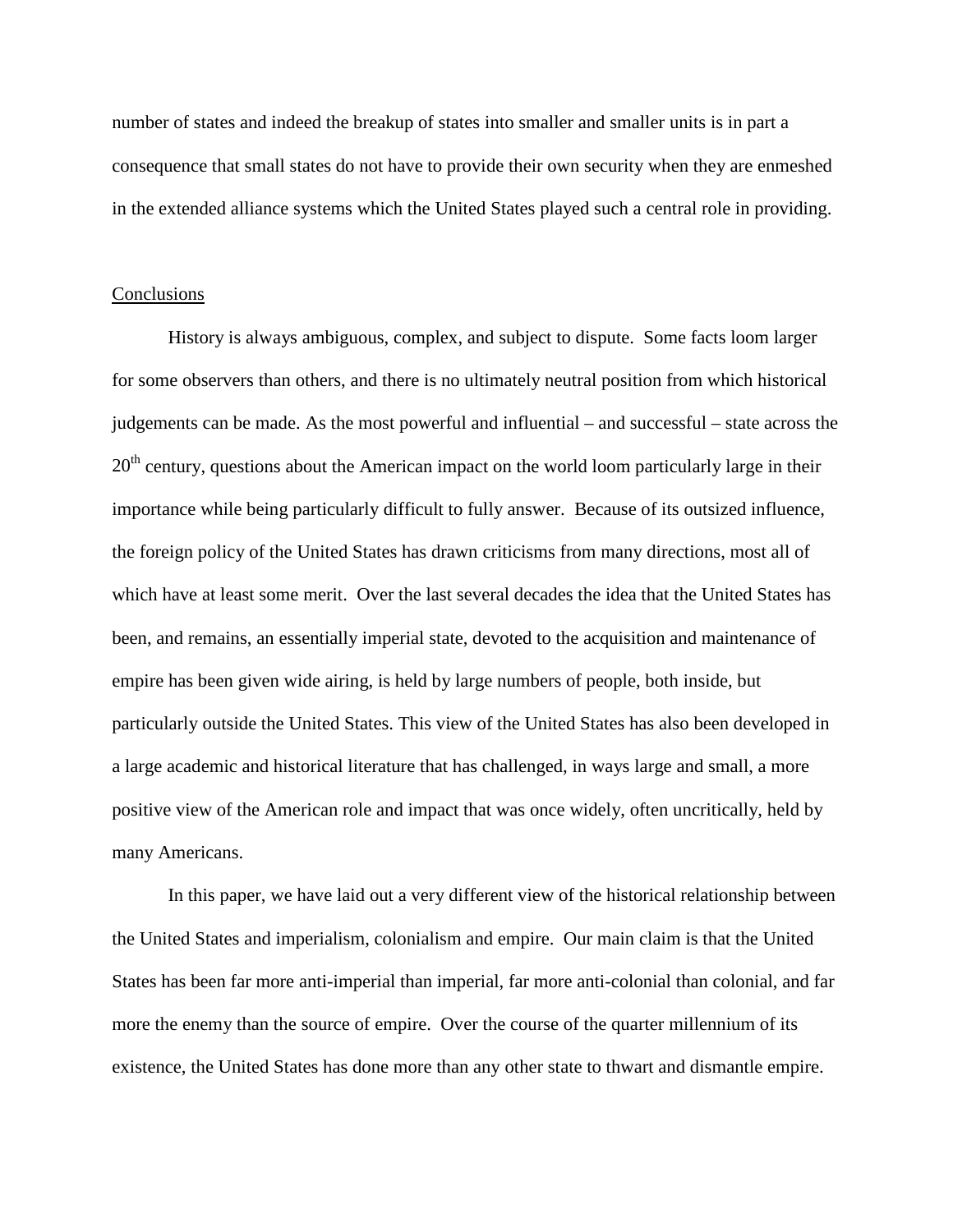This impact was in part intentional and in part an indirect effect of American great power balancing.

Many factors are at play in the decline of empire and the universalization of the Westphalian state system – the diffusion of military capacities, the rise of the international trade system, the rise of nationalism, and the spread of anti-colonial and human rights norms. This paper shows that the impact of the United States should be added to this short list of factors. Furthermore, these factors overlap and interact in complex ways, and sometimes the American impact enables and amplifies them. The diffusion of military capacities – part of a broader spread of modern and industrial technologies – was influential in the demise of empires by raising the cost of their creation and maintenance, but was less important than the military defeat of imperial great powers in wars with the United States, particularly in the third and fourth waves. The growth of trade reduces the incentives to acquire empires, but many trading networks were intra-imperial, and the United States played an often decisive role in advancing a more open, non-preferential trading order. Nationalism, an ideology closely connected with state-building within the Westphalian system, was a persistent enemy of empire from its inception and the emergence of the United States was the first anti-imperial national rebellion and a model for imperial resistance ever since. Similarly, anti-colonial and human rights norms, another set of 18<sup>th</sup> century innovations, have had a life extends far beyond he United States but the Unite States has done more by its practices and example to advance them than any other act in the late-modern era. In sum, these factors certainly existed and operated independently of the American impact, but they have been greatly amplified by the rise of the United States.

The new critical historiography of the United States as empire and its influence on the world as imperial rests of a simple fundamental category conflation, which is the concept of "the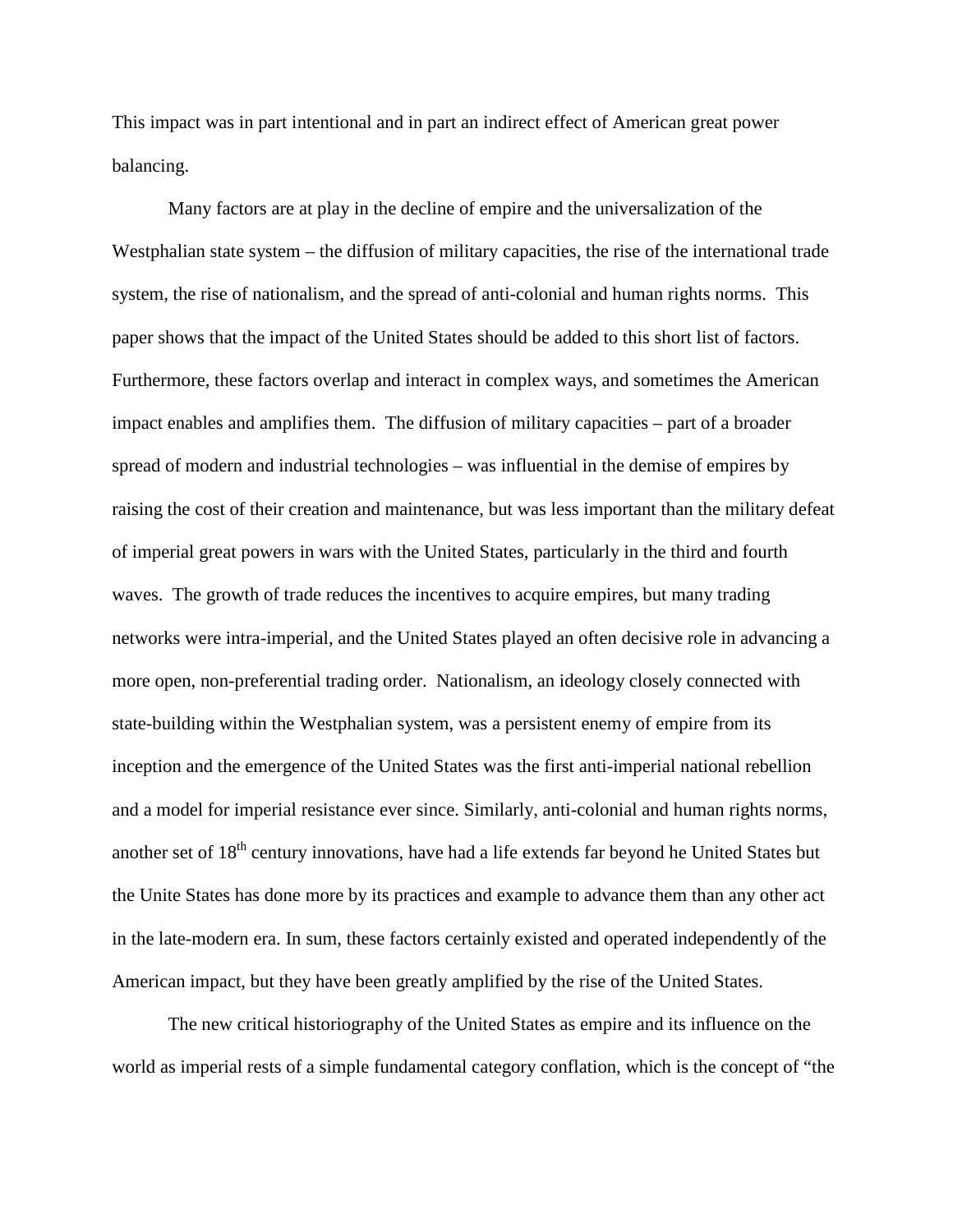West." It is certainly true that the United States has a wide array of civilizational and cultural inheritances from the historical European core of the West. But far more basic for understanding the changing role of empire and imperialism in world politics is the ways in which Europe and the United States differ. The "old West" of Europe has been across the centuries of the modern era primarily devoted to empire and imperialism, while America's rise has been largely at the expense of empire and colonialism. While the Westphalian system originated in Europe, European globalization was imperial and the universalization of the Westphalian system was made possible only by the decline of these empires.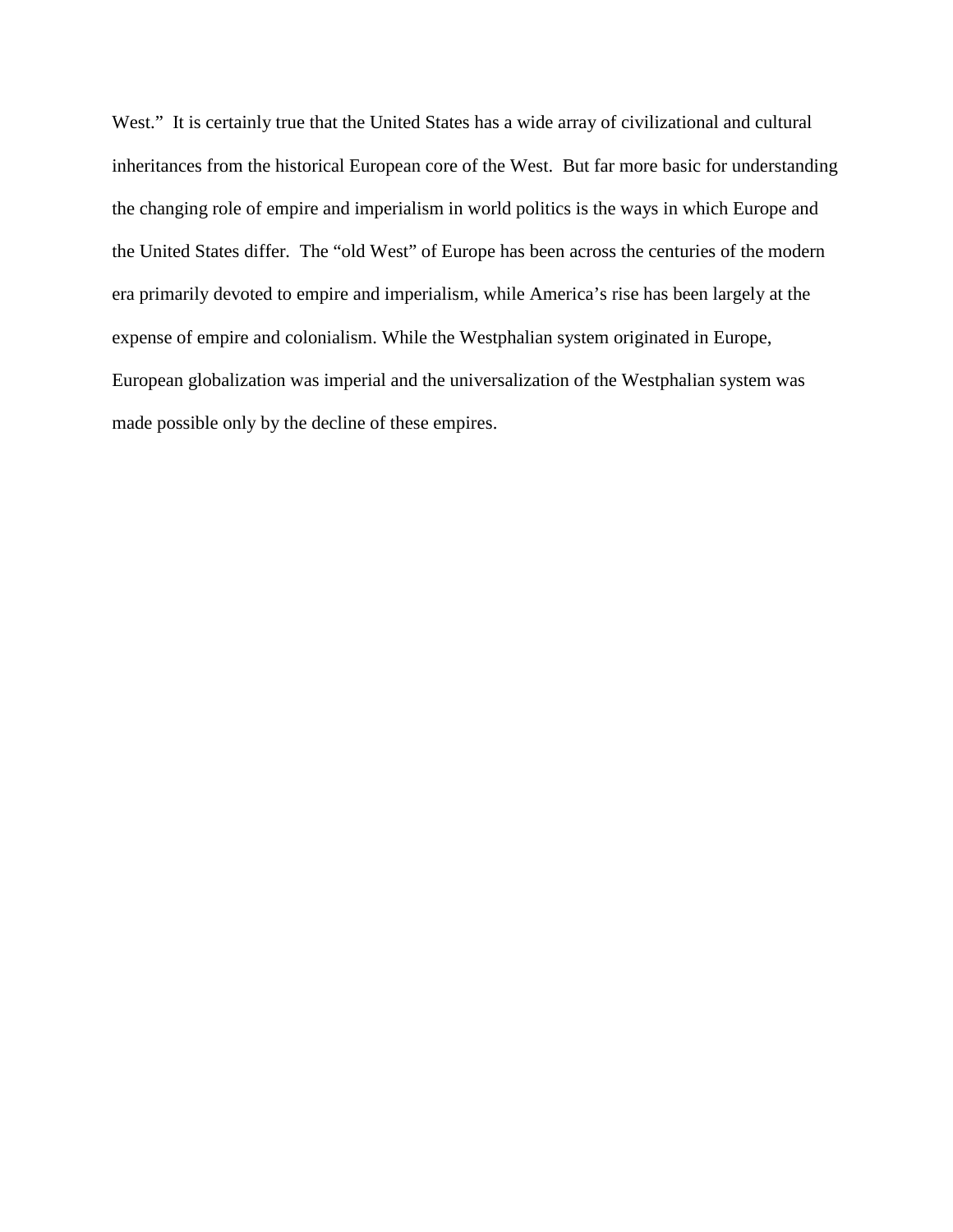# **Bibliography**

Adas, Michael. *Machines as the Measure of Man: Science, Technology, and Ideologies of Western Dominance* (Cornell University Press, 1989).

Abernathy, David. *The Dynamics of Global Dominance: European Overseas Empires, 1415- 1980* (Yale University Press, 2000).

Armitage, David. *The Ideological Origins of the British Empire* (Cambridge University Press, 2000).

Armitage, David. *The Declaration of Independence: A Global History* (Harvard University Press, 2007)

Armitage, Dan. *Foundations of Modern International Thought* (Cambridge University Press, 2013).

Balaunde, Victor A. *Bolivar and the Political Thought of the Spanish American Revolution*  (Johns Hopkins University Press, 1938).

Ballantyne, Tony and Antoinette Burton, *Empires and the Reach of the Global, 1870-1945*  (Harvard University Press, 2012).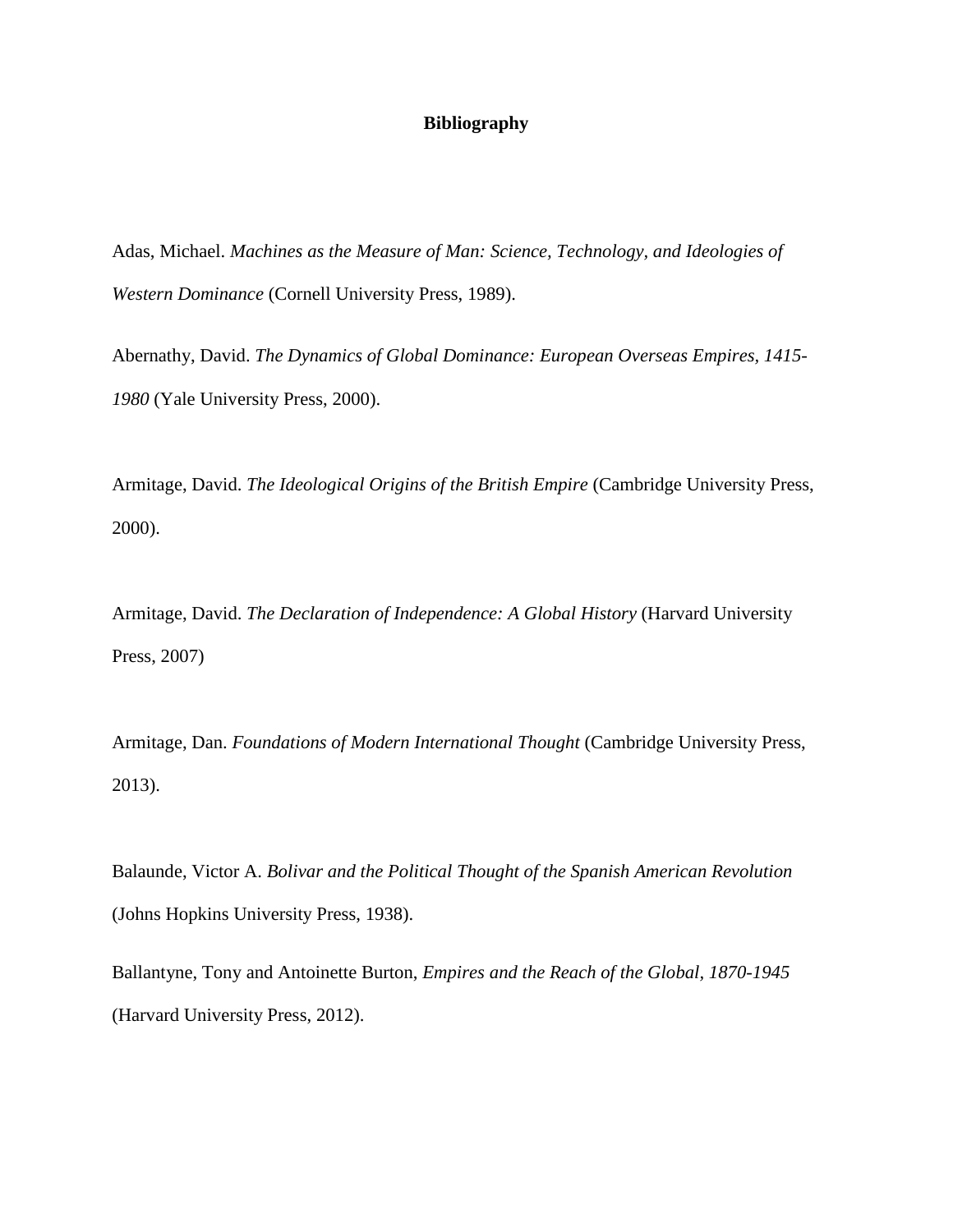Bashford, Alison. *Global Population: History, Geopolitics, and Life on Earth* (Columbia University Press, 2014).

Beisner, Robert L. *Twelve Against Empire: The Anti-Imperialists, 1898-1900* (McGraw Hill, 1968).

Bell, Duncan*. The Idea of Greater Britain: Empire and the Future of World Order, 1860-1900*  (Princeton University Press, 2007).

Bender, Thomas. *A Nation among Nations: America's Place in World History* (Hill & Wang, 2006).

Betts, Raymond. *Uncertain Dimensions: Western Overseas Expansion in the Twentieth Century* (University of Minnesota Press, 1985).

Billias, George Athan. *American Constitutionalism Heard Round the World, 1776-1989* (New York University Press, 2009).

Blaut, J.M. *The Colonizer's Model of the World: Geographical Diffusionism and Eurocentric History* (New York: Guilford Press, 1993).

Borgwardt, Elizabeth. *A New Deal for the World: America's Vision for Human Rights* (Cambridge: Belknap Press, 2007).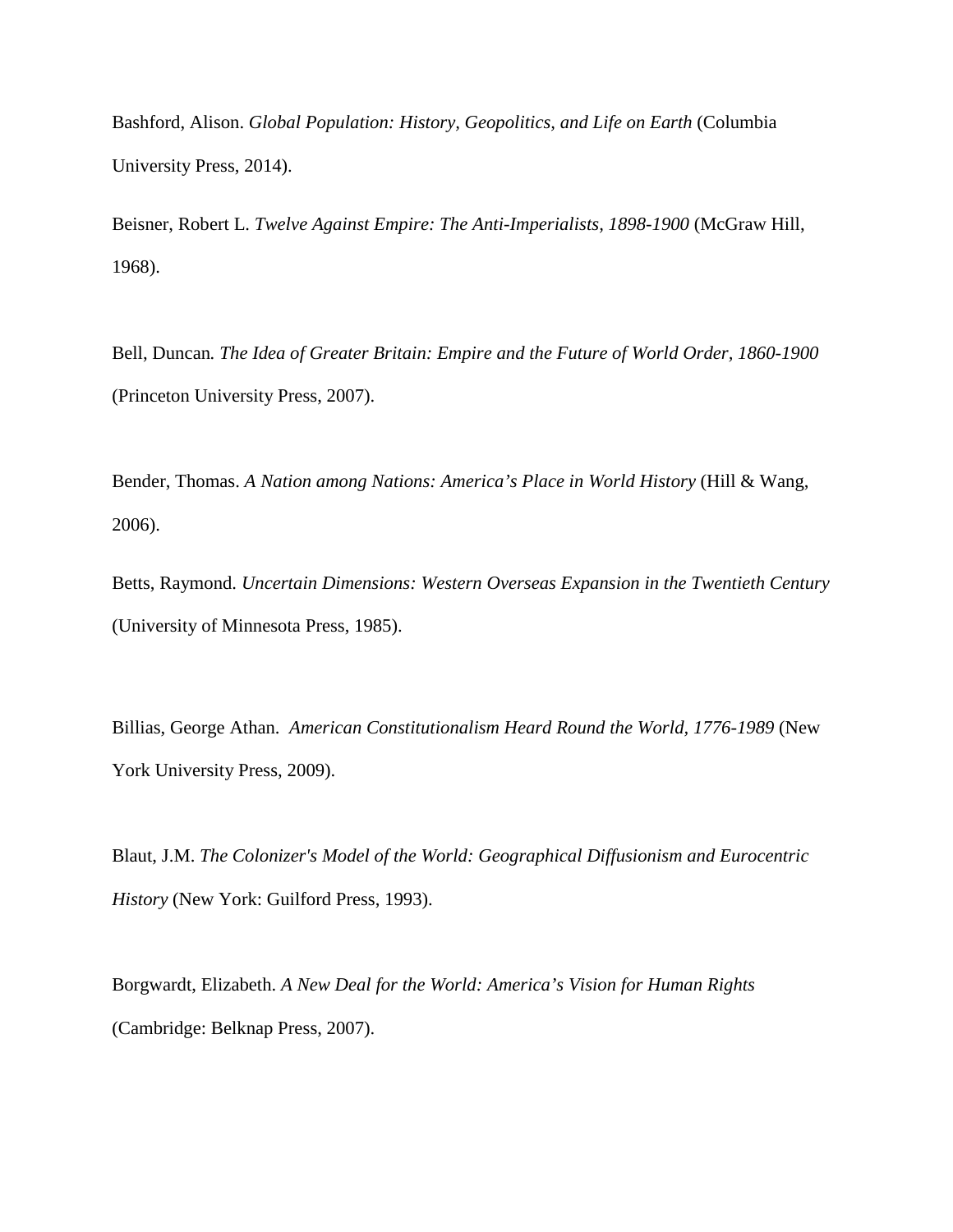Bracevich, Andrew J. *American Empire: The Realities and Consequences of American Diplomacy* (Harvard University Press, 2002).

Brinkley, Douglas and David Facey-Crowther. eds., *The Atlantic Charter* (New York: Palgrave Macmillan, 1994).

Bull, Hedley. *The Anarchical Society: A Study of Order in World Politics* (London: Macmillan, 1977).

Burbank, Jane and Frederick Cooper. *Empires in World History: Power and the Politics of Difference* (Princeton University Press, 2011).

Calhoun, Craig, Frederick Cooper, and Kevin W. Moore, eds. *Lessons of Empire: Imperial Histories and American Power* (New York: New Press, 2006).

Calleo, David. *The German Problem Reconsidered: Germany and the World Order, 1870 to the Present* (Cambridge University Press, 1978).

Case, Lynn M. and Warren Spencer, *The United States and France: Civil War Diplomacy*  (University of Pennsylvania Press, 1970).

Christensen, Thomas J. *Useful Adversaries: Grand Strategy, Domestic Mobilization, and Sino-American Conflict, 1947-1958* (Princeton University Press, 1996).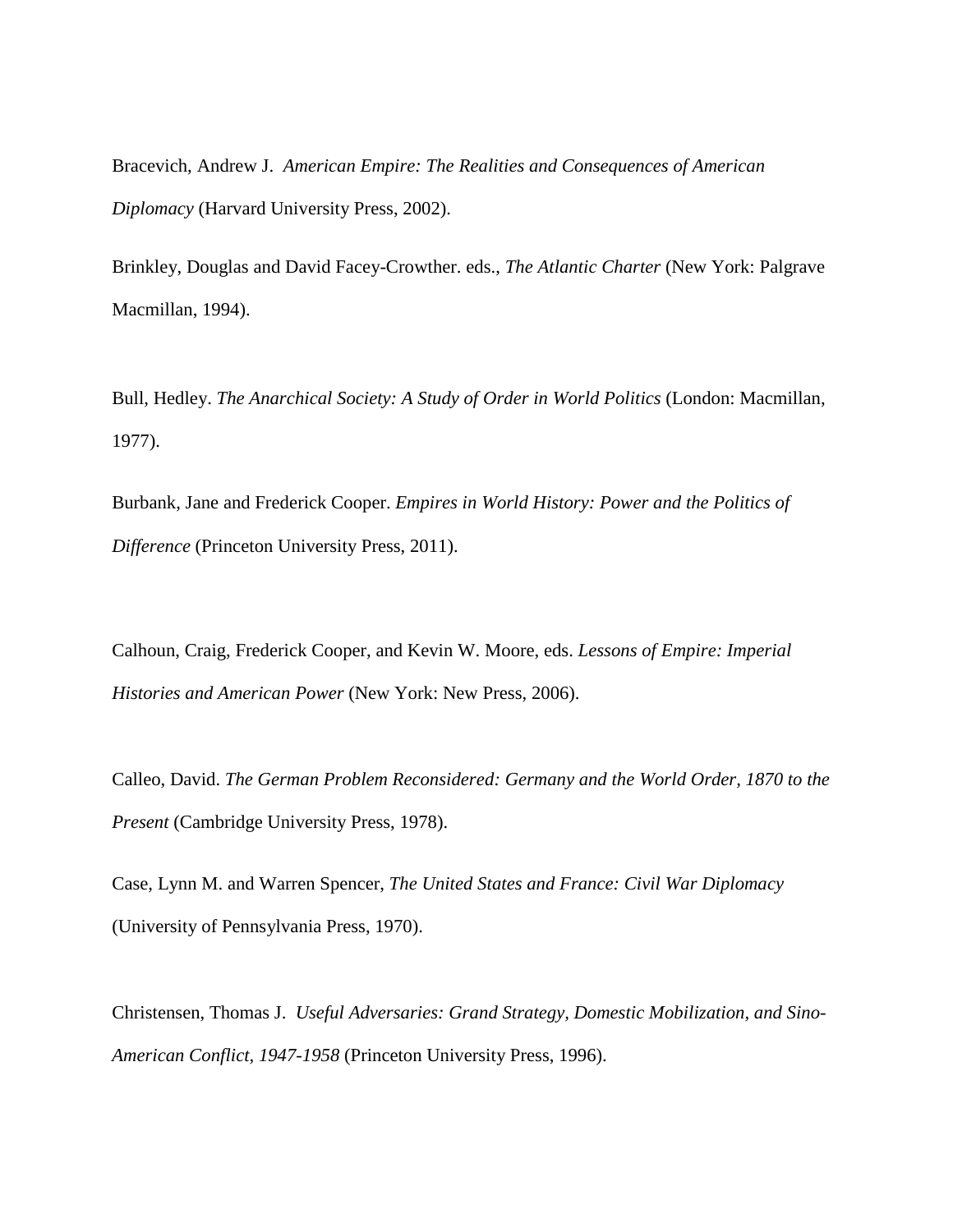Cipolla, Carlo. *Guns, Sails and Empires: Technological Innovation and the Early Phases of European Expansion, 1400-1700* (New York: Minerva Press, 1965).

Cohen, Warren I. *America's Response to China: A History of Sino-American Relations* (Columbia University Press, 2010).

Cook, P. *The North, the South, and the Great Powers, 1861-1865* (New York: 1974).

Cooley, Alex*. Base Politics: Democratic Change and the U.S. Military Overseas* (Cornell University Press, 2008).

Cooper, John Milton. *Woodrow Wilson: A Biography* (New York: Vintage, 2011).

Cooper, Jr., John Milton and Thomas J. Knock, eds., *Jefferson, Lincoln, and Wilson: The American Dilemma of Race and Democracy* (University of Virginia Press, 2010).

Courtois, Stephane et al., *The Black Book of Communism: Crimes, Terror and Repression* (Harvard University Press, 1999).

Cressey, George. *Soviet Potentials: A Geographic Appraisal* (Syracuse University Press, 1962).

Crosby, Alfred. *Ecological Imperialism: The Biological Expansion of Europe 900-1900* (Cambridge University Press, 1988).

Darwin, John. *Britain and Decolonisation: The Retreat From Empire in the Post-War World* (New York: St. Martin's Press, 1988).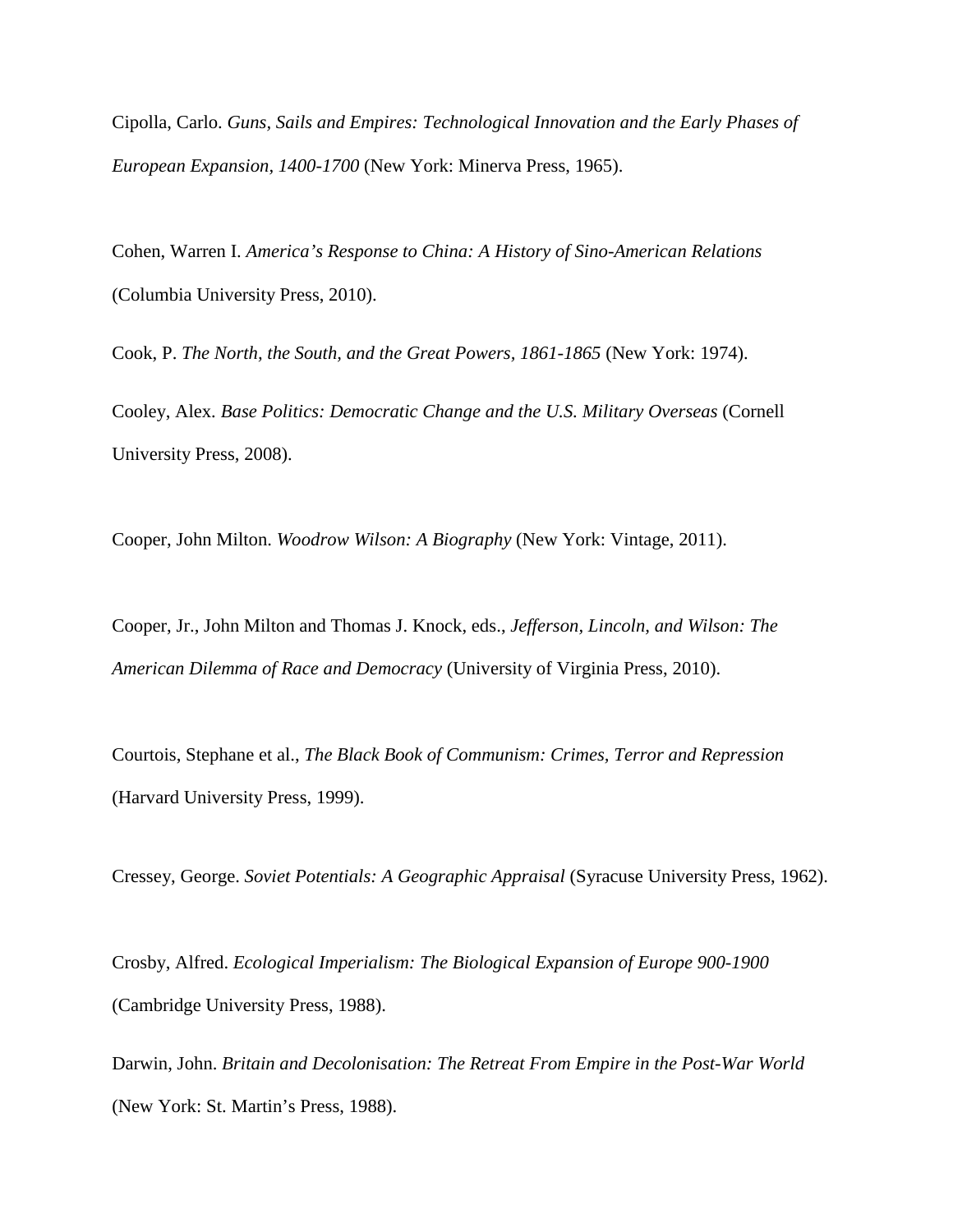Darwin, John. *After Tamerlane: The Rise and Fall of Global Empires, 1400-2000* (London: Bloomsbury, 2009).

Darwin, John. *Unfinished Empire: The Global Expansion of Britain* (Penguin, 2012).

Deudney, Daniel. "Greater Britain or Greater Synthesis? Seeley, Mackinder and Wells on Britain in the Global Industrial Era," *Review of International Studies*, vol.27, Spring 2001, pp.187-208.

Deudney, Daniel and G. John Ikenberry. "The International Sources of Soviet Change," *International Security*, Vol.13, No.3, (Winter 1991/92), pp.74-118.

Deudney, Daniel and G. John Ikenberry. "Pushing and Pulling: The Western System, Nuclear Weapons, and the End of the Cold War," *International Politics* (July/September 2011), pp. 496- 554.

Doyle, Michael. *Empires* (Cornell University Press, 1986).

Drinon, Richard. *Facing West: The Metaphysics of Indian-hating and Empire Building* (New York: Meridian, 1980).

Duus, Peter, Ramon H. Myers, and Mark A. Peattie, eds., *The Japanese Wartime Empire, 1931- 1945* (Princeton University Press, 1996).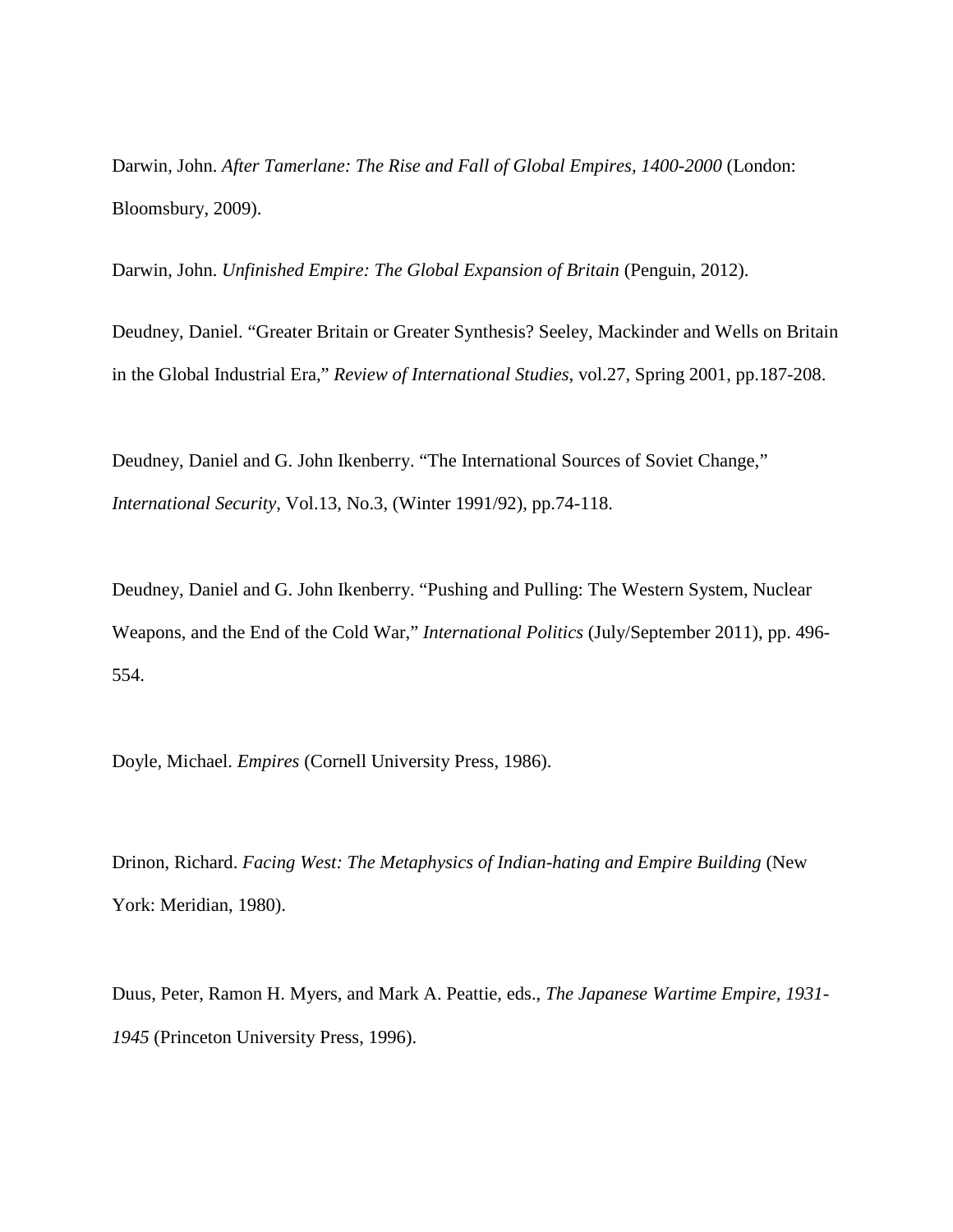Eisenstadt, S.N. *The Political Systems of Empires: The Rise and Fall of Historical Bureaucratic Societies* (Free Press, 1963).

Eisenstadt, S.N. *The Decline of Empires* (Englewood Cliffs, N.J.: Prentice-Hall, 1967).

Elman, Colin. "Extending Offensive Realism: The Louisiana Purchase and America's Rise to Regional Hegemony," *American Political Science Review*, vol.98. no.4 (November 2004), pp.563-576.

Ferguson, Niall. *Colossus: The Price of America's Empire* (New York: Penguin, 2004).

Ferling, John. *Almost a Miracle: The American Victory in the War of Independence* (Oxford University Press, 2007).

Fieldhouse, D.K. *The Colonial Empires: A Comparative Survey from the Eighteenth Century* (New York: Delacorte Press, 1967).

Fischer, Fritz. *German War Aims in the First World War* (New York: W.W. Norton, 1961).

Fischer, Fritz. *World Power or Decline: The Controversy over Germany's Aims in the First World War* (Norton, 1965).

Foot, Rosemary *.The Practice of Power: US Relations with China since 1949* (Oxford University Press, 1997).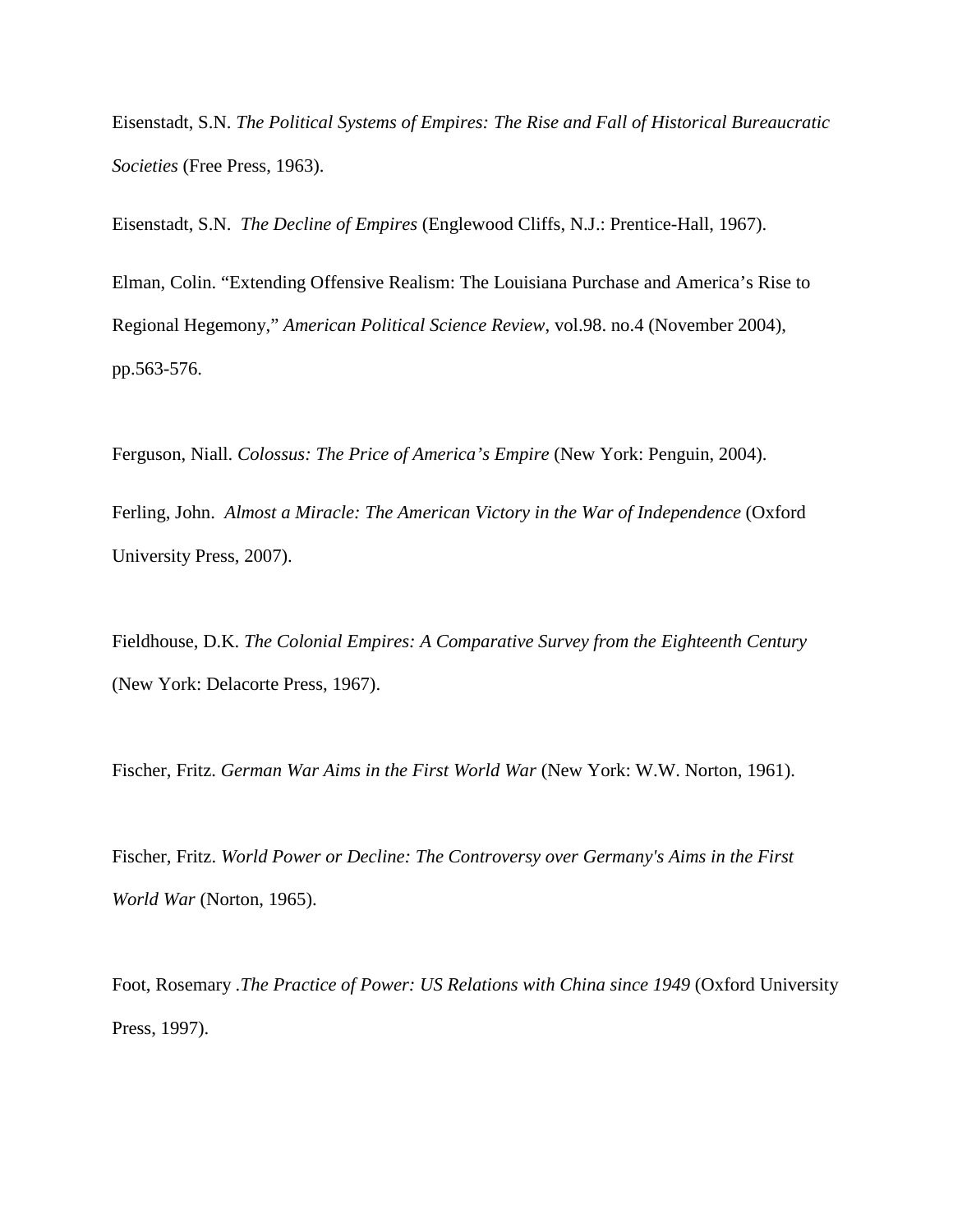Frye, Alton. *Nazi Germany and the American Hemisphere, 1933-1941* (Yale University Press, 1967).

Gaddis, John Lewis in *We Now Know: Rethinking Cold War History* (Oxford University Press, 1997).

Gardner, Richard. *Sterling-Dollar Diplomacy: Anglo-American Collaboration in the Reconstruction of Multilateral Trade* (Clarendon Press, 1956).

Gerstle, Gary. "Race and Nation in the Thought of Woodrow Wilson," in John Milton Cooper, Jr., ed., *Reconsidering Woodrow Wilson* (Johns Hopkins University Press, 2008).

Gittings, John. *The World and China, 1922-1972* (New York: Harper & Row, 1974).

Go, Julian. *Patterns of Empire: The British and American Empires, 1688 to the Present* (Cambridge University Press, 2011).

Goldgeier, James M. and Michael MacFaul, "A Tale of Two Worlds: Core and Periphery in the Post-Cold War Era," *International Organization*, vol.46, spring 1992, pp.467-91.

Goodman, Elliott. *Soviet Design for a World State* (Columbia University Press, 1960).

Griffin, Charles C. *The United States and the Disruption of the Spanish Empire* (New York: 1937).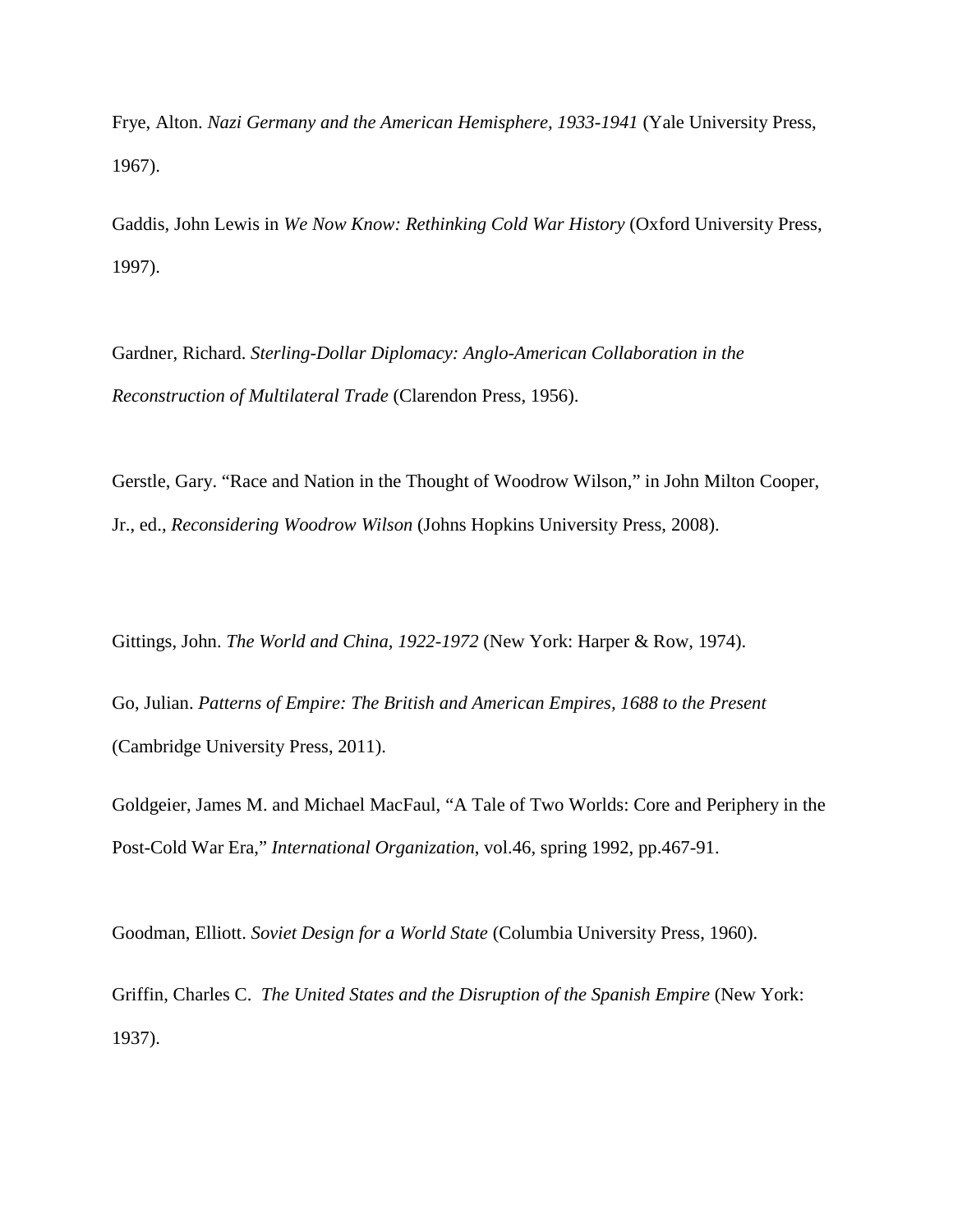Grovogui, Siba N'Zatioula. *Sovereigns, Quasi-Sovereigns, and Africans* (University of Minnesota Press, 1996).

Haglund, David G. *Latin America and the Transformation of U.S. Strategic Thought, 1936-1940* (University of New Mexico, 1984).

Hamilton, Nigel, *The Mantle of Command: FDR at War, 1941-1942* (Houghton Mifflin Harcourt, 2014).

Hathaway, Robert. *Ambiguous Partnership: Britain and American, 1944-1947* (Columbia University Press, 1983).

Haring, C.H. *The Spanish Empire in America* (Harcourt, Brace and World, 1947).

Hardt, Michael and Antonio Negri. *Empire* (Harvard University Press, 2000).

Headrick's, Daniel R. *Power over Peoples: Technology, Environments, and Western Imperialism, 1400 to the Present* (Princeton University Press, 2010).

Hendrickson, David C. *Union, Nation, or Empire: The American Debate over International Relations, 1789-1941* (University Press of Kansas, 2009).

Herring, George C. *America's Longest War: United States and Vietnam, 1950-1975* (McGraw– Hill, 1985).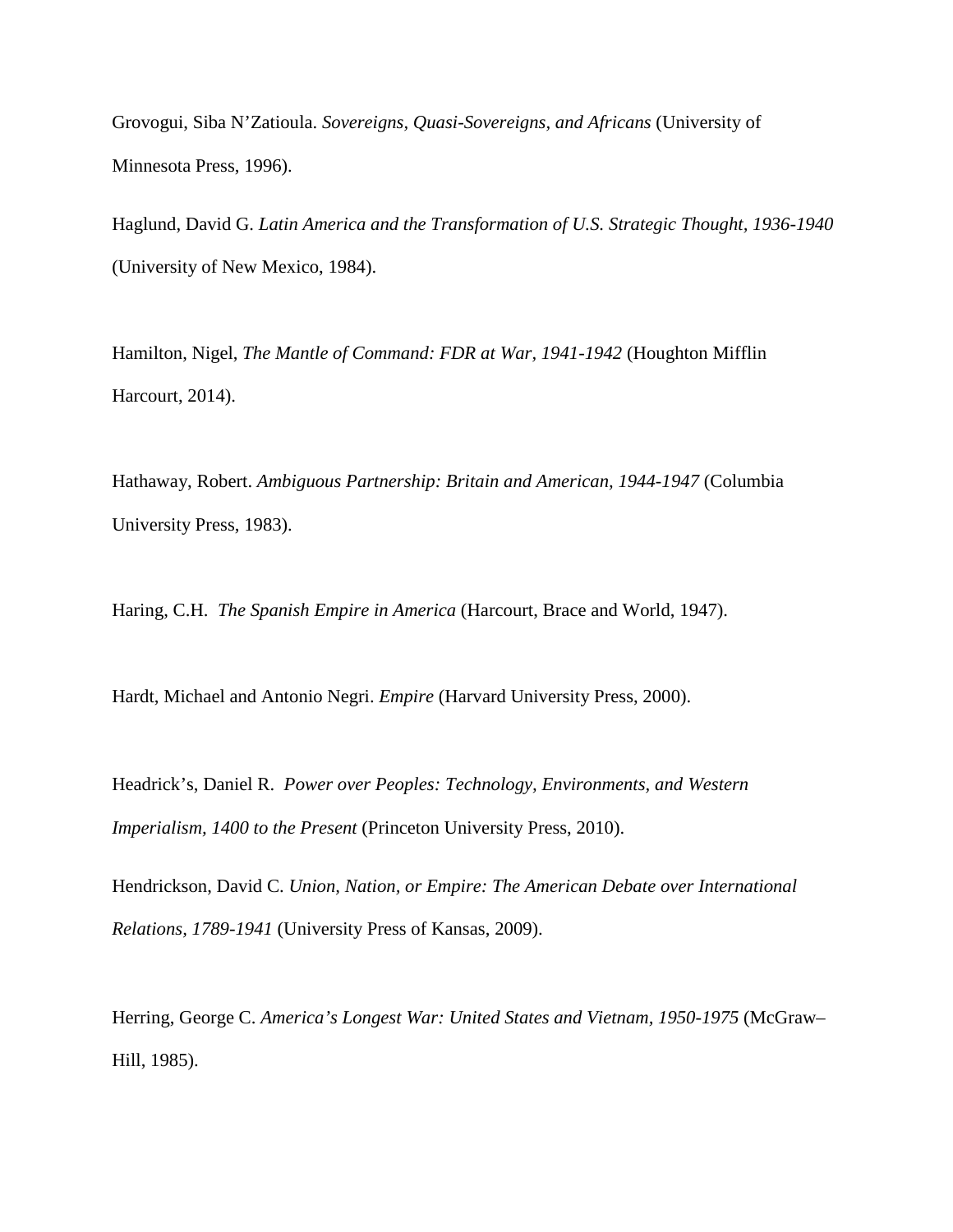Hinsley, F.H. *Power and the Pursuit of Peace: Theory and Practice in the History of Relations between States* (Cambridge University Press, 1963).

Holsti, Kal. *Peace and War: Armed Conflicts and International Order, 1648-1989* (Cambridge University Press, 1991.

Huntington, Samuel P. *The Clash of Civilizations and the Remaking of World Order* (Simon & Schuster, 1996).

Ikenberry, G. John. *After Victory: Institutions, Strategic Restraint, and the Rebuilding of Order after Major Wars* (Princeton University Press, 2001).

Ikenberry, G. John. *Liberal Leviathan: The Origins, Crisis, and Transformation of the American World Order* (Princeton University Press, 2011).

Immerman, Richard H. *Empire for Liberty: A History of American Imperialism from Benjamin Franklin to Paul Wolfowitz* (Princeton University Press, 2010).

Iriye, Akira*. Across the Pacific: An Inner History of American-East Asian Relations* (Chicago: Harcourt Brace, 1967).

Jackson, Robert. "The Weight of Ideas in Decolonalization: Normative Change in International Relations," in Keohane and Goldstein, eds.,*Ideas and Foreign Policy: Beliefs, Institutions, and Political Change* (Ithaca: Cornell, 1993).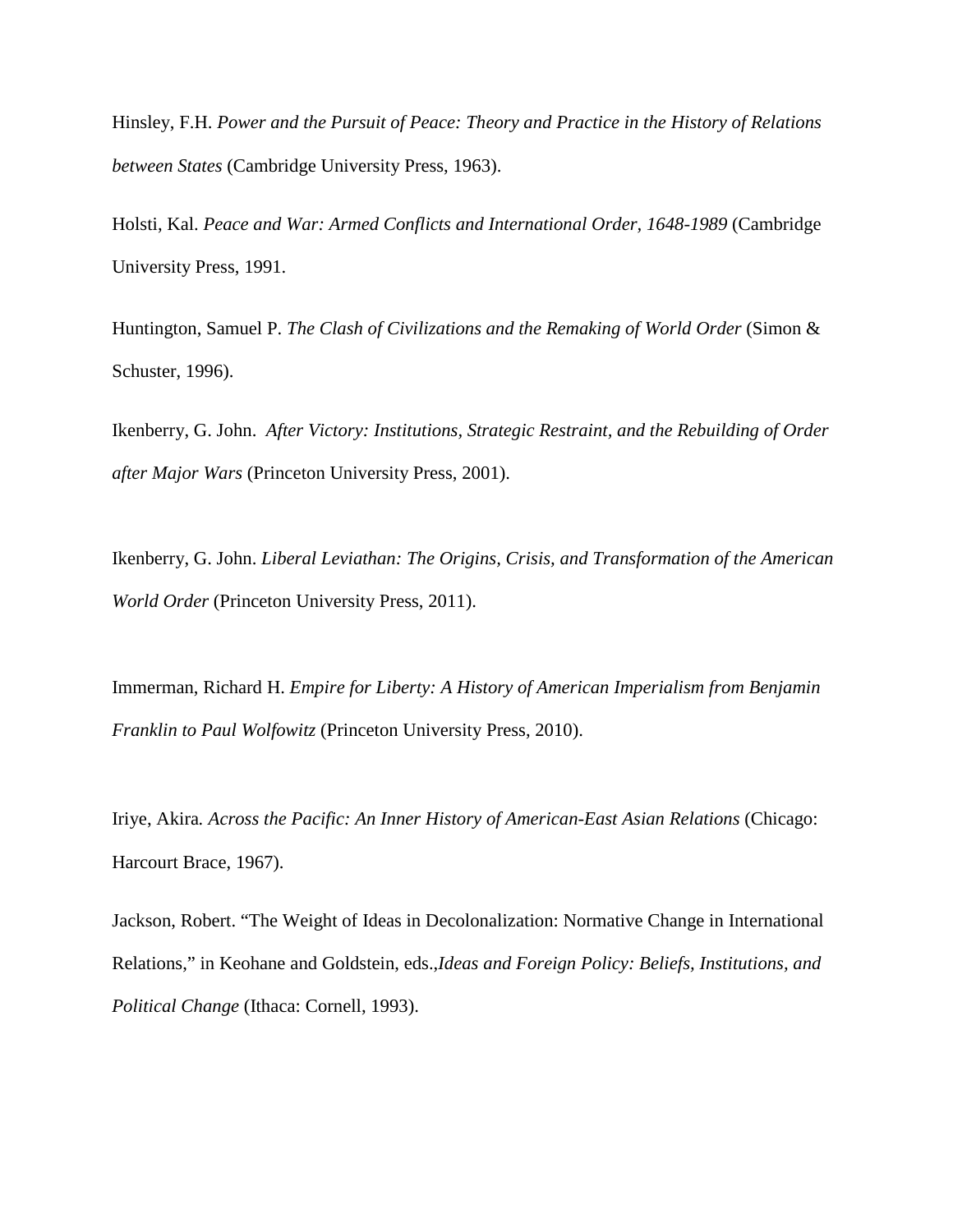Johnson, Chalmers. *The Sorrows of Empire: Militarism, Secrecy, and the End of the Republic* (Metropolitan Books, 2004).

Karnow, Stanley. *In Our Own Image: America's Empire in the Philippines* (Random House, 1989).

Katzenstein, Peter. *Anglo-America and Its Discontents* (Routledge, 2012).

Kaufman, Stuart J., Richard Little and William C. Wohlforth, eds., *The Balance of Power in World History* (Palgrave, 2007).

Keal, Paul. *European Conquest and the Rights of Indigenous Peoples: The Moral Backwardness of International Society* (Cambridge University Press, 2003).

Keene, Edward. *Beyond the Anarchical Society: Grotius, Colonialism, and Order in World Politics* (Cambridge University Press, 2002).

Kennedy, Paul. *The Parliament of Man: The Past, Present and Future of the United Nations* (Random House, 2006).

Khodarkovsky, Michael. *Russia's Steppe Frontier: The Making of a Colonial Empire, 1500- 1800* (University of Indiana Press, 2002).

Kimball, Warren. *The Juggler: Franklin Roosevelt as Wartime Statesman* (Princeton University Press, 1994).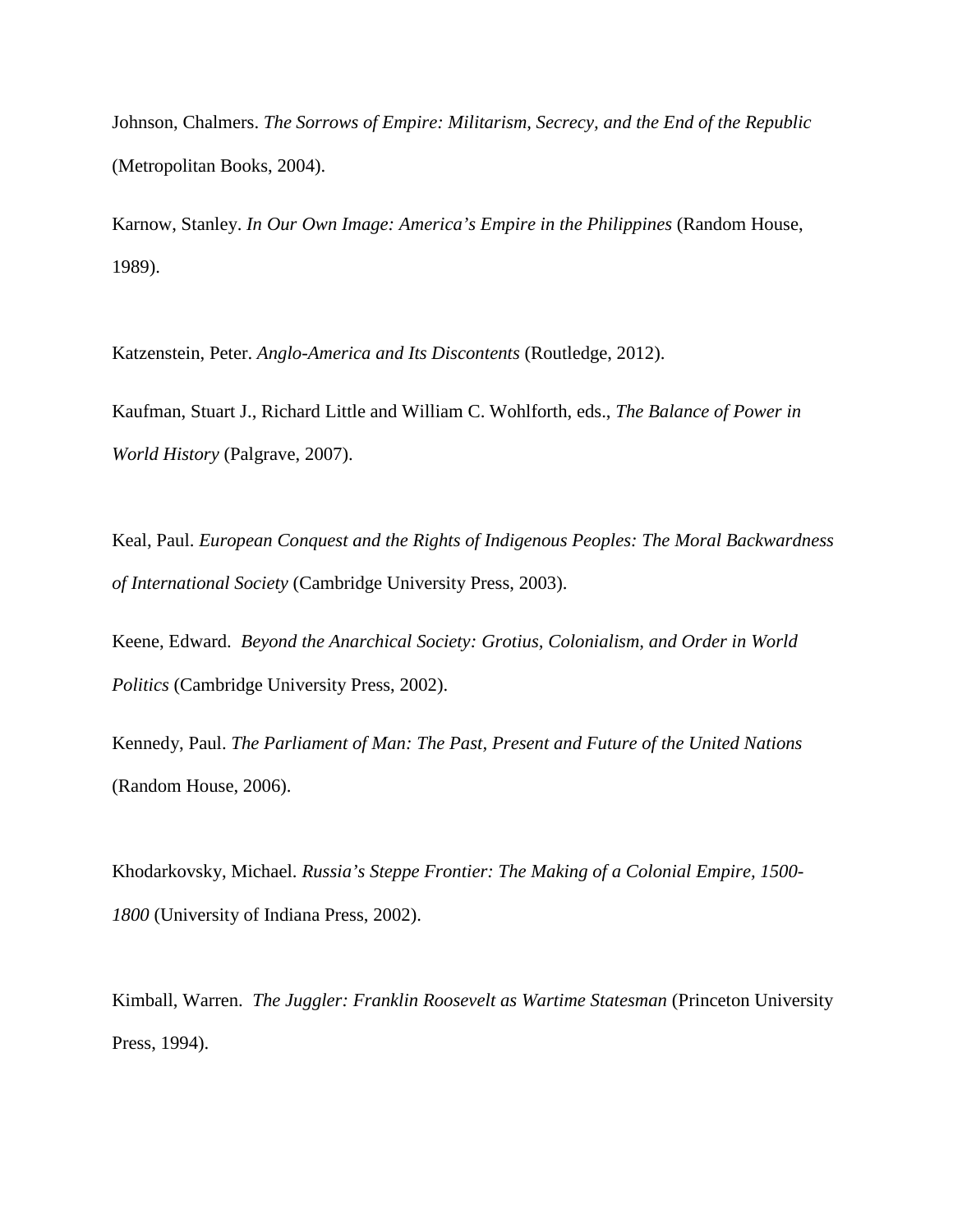Knock, Thomas J. *To End All Wars: Woodrow Wilson and the Quest for a New World Order* (Princeton University Press, 1995).

Koebner, Richard. *Empire* (Cambridge University Press, 1961).

Koebner, Richard and Helmut Dan Schmidt, *Imperialism: The Story and Significance of a Political Word, 1840-1960* (Cambridge University Press, 1964).

Kramer, Paul*. The Blood of Government: Race, Empire, the United States, and the Philippines* (The University of North Carolina Press, 2006)*.* 

LaFeber, Walter. *The American Search for Opportunity, 1865-1913*, vol. 2, *The Cambridge History of American Foreign Relations* (Cambridge: Cambridge University Press, 1993).

Lang, Daniel. *Foreign Policy in the Early Republic: The Law of Nations and the Balance of Power* (Louisiana State University, 1985).

Langley, L.D. *Struggle for the American Mediterranean: United States-European Rivalry in the Gulf-Caribbean, 1779-1904* (University of Georgia, 1976).

Langley, Lester D. *The Americas in the Age of Revolution, 1750-1850* (Yale University Press, 1996).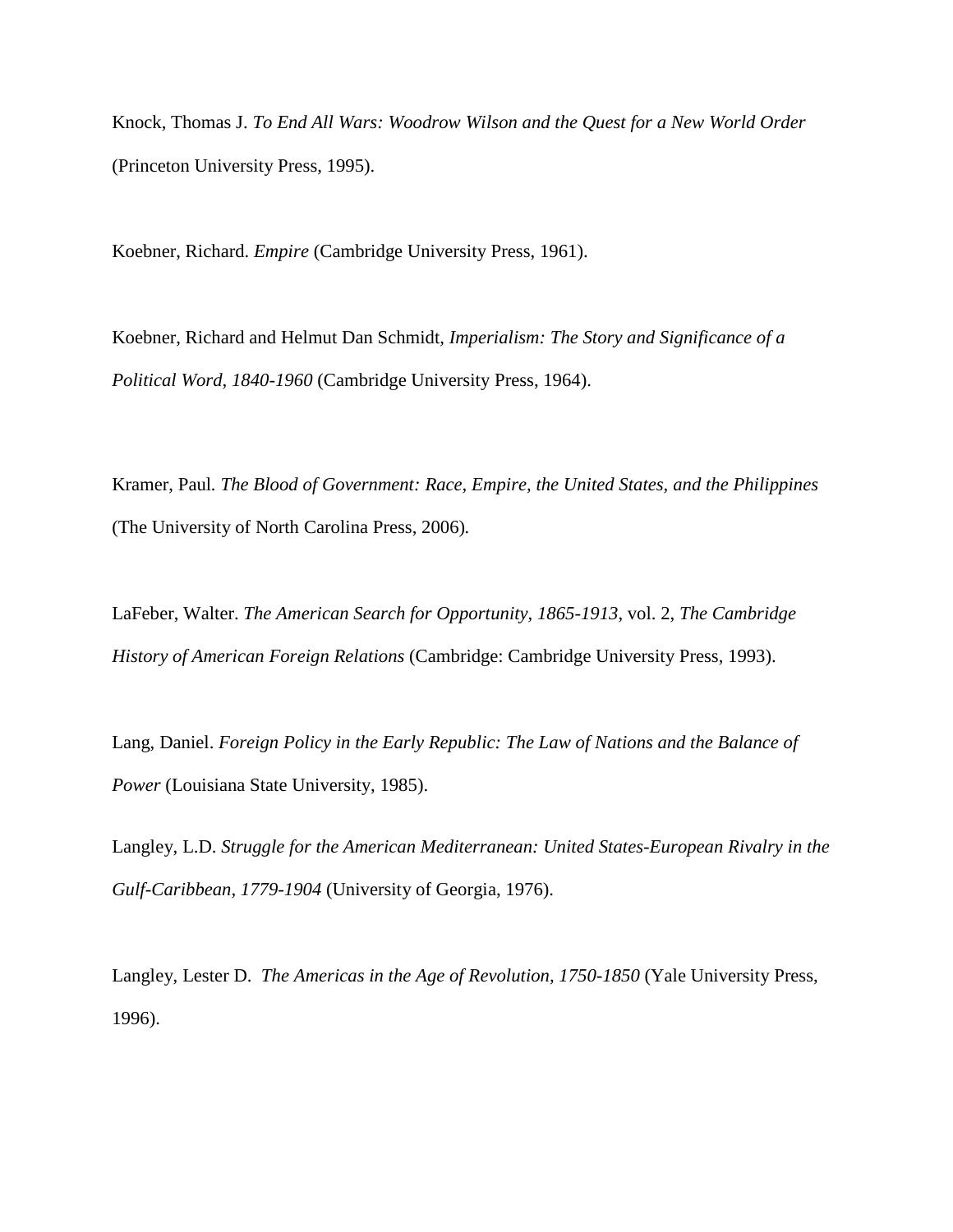Latham, Robert. *The Liberal Moment: Modernity, Security, and the Making of Postwar International Order* (Columbia University Press, 1997).

LeDonne, John P. *The Russian Empire and the World, 1700-1917: The Geopolitics of Expansion and Containment* (Oxford University Press, 1997).

Levin, N. Gordon. *Woodrow Wilson and World Politics: America's Response to War and Revolution* (Oxford University Press, 1970).

Lieven, Dominic. *Empire: The Russian Empire and Its Rivals* (Yale University Press, 2001).

Logevall, Fredrik. *Embers of War: The Fall of an Empire and the Making of America's Vietnam* (Random House, 2012).

Louis, William Roger. *Imperialism at Bay: the United States and the Decolonization of the British Empire, 1941-1945* (Oxford University Press, 1978).

Louis, William Roger. "American Anti-Colonialism and the Dissolution of the British Empire," in Louis and Hedley Bull, eds., *The Special Relationship: Anglo-American Relations Since 1945* (Clarendon Press, 1986).

Lundestad, Geir. *The American "Empire" and Other Studies of US Foreign Policy in a Comparative Perspective* (Oxford University Press,1990).

MacMillan, Margaret. *Paris 1919: Six Months That Changed the World* (Random House, 2002).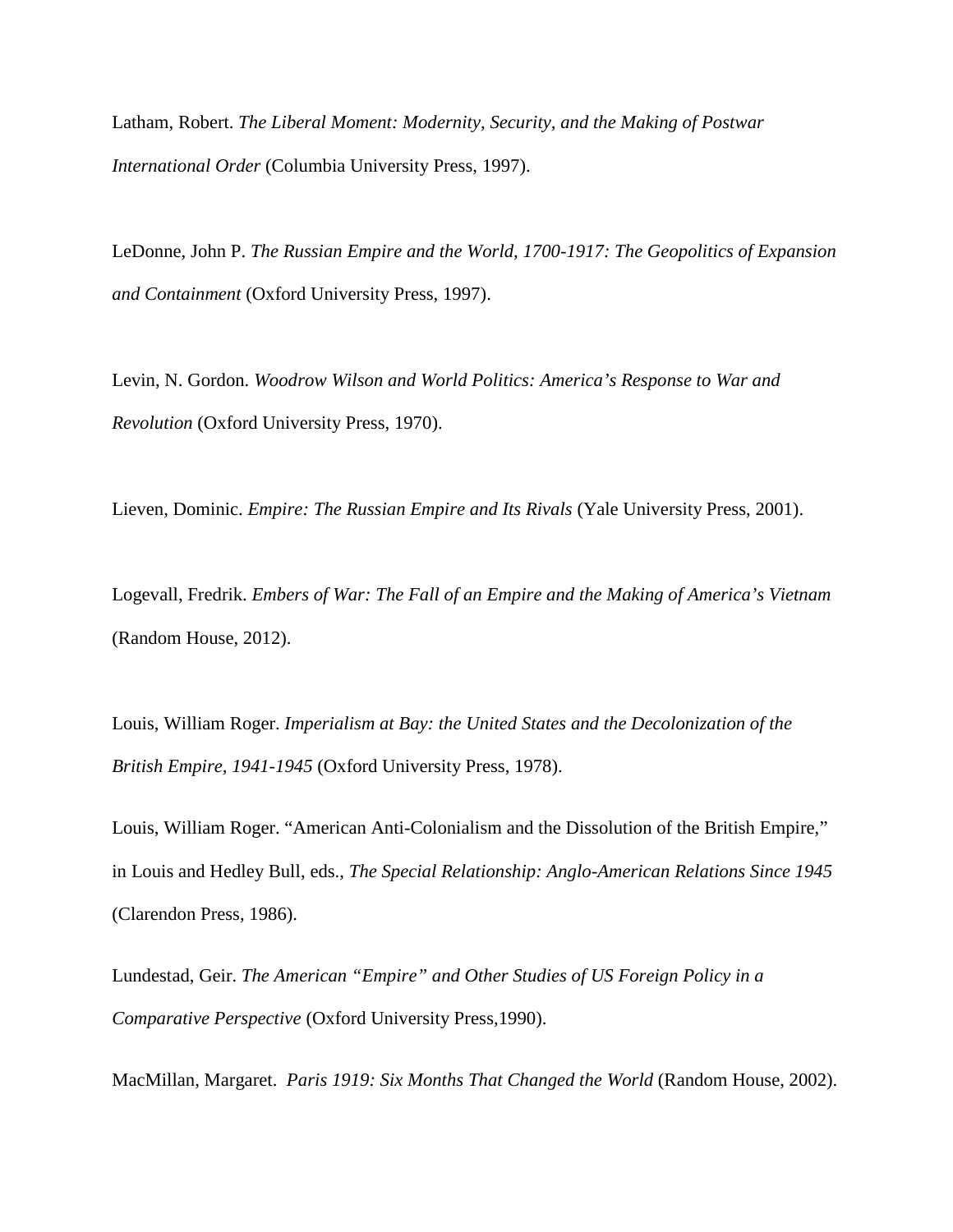Maier, Charles. *Among Empires: American Ascendency and Its Predecessors* (Harvard University Press, 2006).

Manela, Erez. *The Wilsonian Moment: Self-determination and the International Origins of Anticolonial Nationalism* (Oxford University Press, 2007).

Mann, Michael. *Incoherent Empire* (London: Verso, 2003).

Marks, Steven G. *Road to Power: The Trans-Siberian Railroad and the Colonization of Asian Russia, 1850-1917* (Cornell University Press, 1991).

Mayer, Arno J. *Politics and Diplomacy of Peacemaking: Containment and Counterrevolution at Versailles, 1918-1919* (New York: Vintage, 1969).

May, Ernest R. *Imperial Democracy: The Emergence of America as a Great Power* (Harcourt, Brace, Jovanovitch, 1961).

May, Ernest. *The Making of the Monroe Doctrine* (Harvard University Press, 1975).

Mazower, Mark. *Hitler's Empire: How the Nazi's Ruled Europe* (Penguin, 2008).

McCoy, Alfred W. Joseph M. Fradera, and Stephen Jacobson, eds., *Endless Empire; Spain's Retreat, Europe's Eclipse, America's Decline* (University of Wisconsin Press, 2012).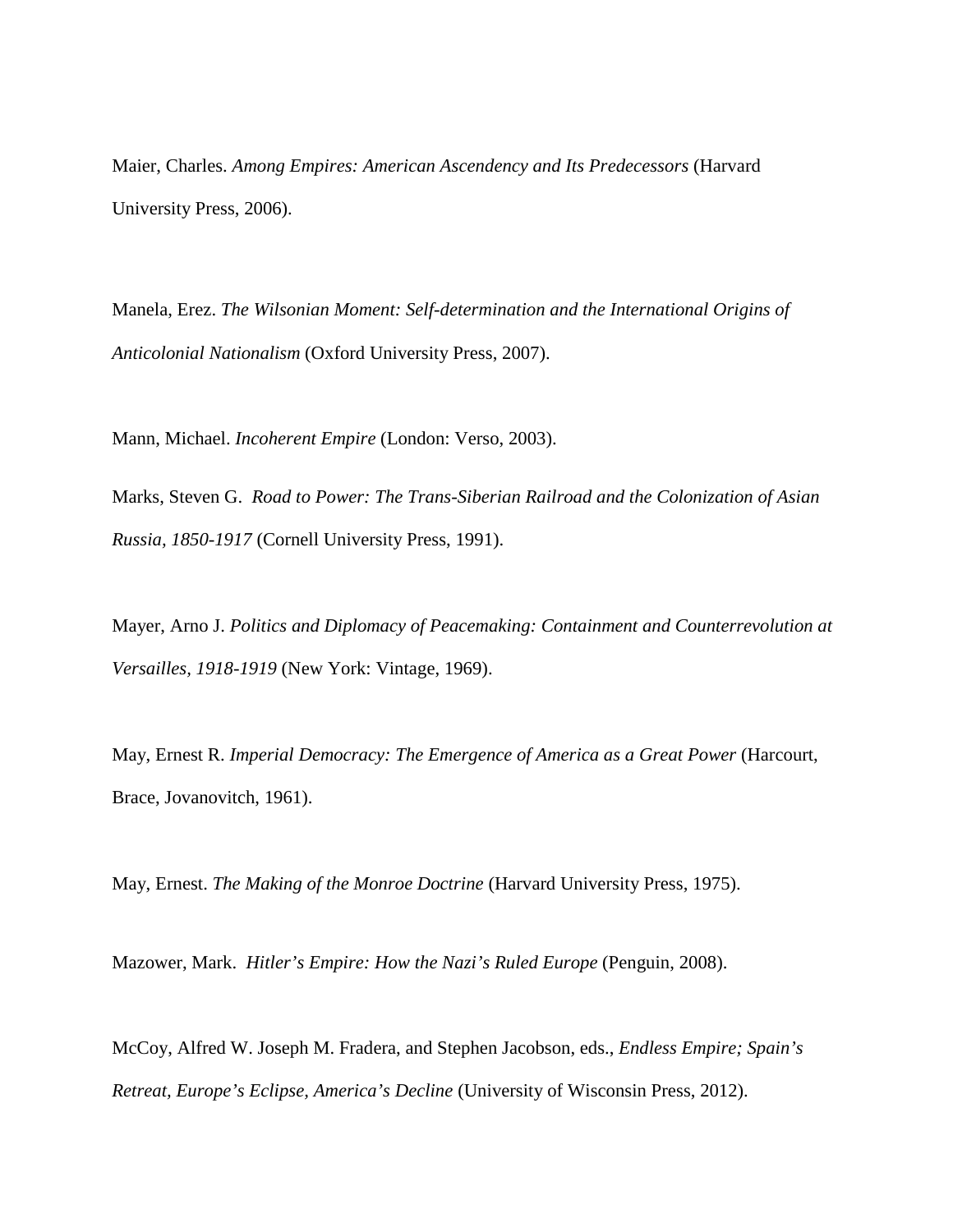Mckinder, Halfred, *Democratic Ideals and Reality* (Henry Holt and Co., 1919).

McMahon, Robert J. *Colonialism and Cold War: The United States and the Struggle for Indonesian Independence, 1945-1949* (Cornell University Press, 1981).

McNeill, J.R. *Mosquito Empires: Ecology and War in the Greater Caribbean, 1620-1914*  (Cambridge University Press, 2010).

Meinig, D.W. *Continental America, 1800-1867*, Vol. 2, *The Shaping of America: A Geographical Perspective on 500 Years of History* (Yale University Press, 1993).

Meinig's, D.W. *The Shaping of America: A Geographical Perspective on 500 Years of History* (Yale University Press, 1986, 1993, 1998 and 2004).

Meiser, Jeffrey. *Power and Restraint: The Rise of the US: 1898-1941* (Georgetown University Press, 2015).

Miller, Manjari Chatterjee. *Wronged by Empire: Post-Imperial Ideology and Foreign Policy in India and China* (Stanford University Press, 2013).

Miller, Stuart Creighton. "*Benevolent Assimilation:" The American Conquest of the Philippines, 1899-1903* (Yale University Press, 1999).

Myers, Ramon H. and Mark R. Peattie, *The Japanese Colonial Empire, 1895-1945* (Princeton University Press, 1984).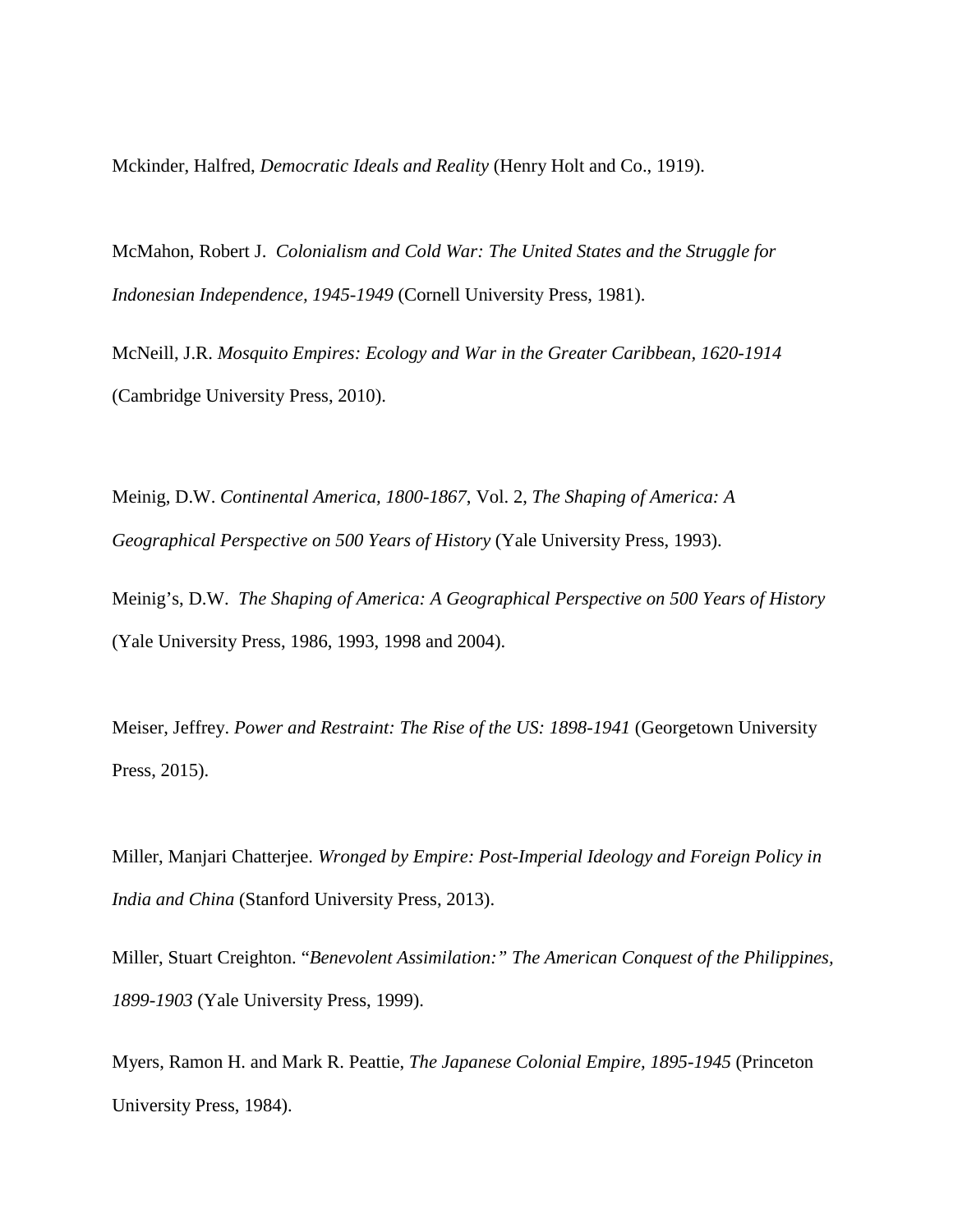Nau, Henry R. and Deepa M. Ollapally, eds., *Worldviews of Aspiring Powers: Domestic Foreign Policy Debates in China, India, Iran, Japan and Russia* (Oxford University Press, 2012).

Newhouse, John. *Imperial America: The Bush Assault on the World Order* (Knopf, 2003).

Newsom, David D., *The Imperial Mantle: the United States, Decolonization, and the Third World* (Indiana University Press, 2001).

Nguyen, Lien-Hang T. *Hanoi's War: An International History of the War for Peace in Vietnam* (The University of North Carolina Press, 2012).

Onuf, Peter S. *Statehood and Union: A History of the Northwest Ordinance of 1787* (Indiana University Press, 1987).

Osiander, Andreas. *The States System of Europe, 1640-1990: Peacemaking and the Conditions of International Stability* (Clarendon Press, 1994).

Pagden, Anthony. *Lords of All the World: Ideologies of Empire in Spain, Britain and France, c.1500-c.1800* (Yale University Press, 1994).

Parker, H. *The Superpowers: The United States and the Soviet Union Compared* (New York: Macmillan, 1972).

Perkins, Dexter. *The Monroe Doctrine, 1823-1826* (Harvard University Press, 1927).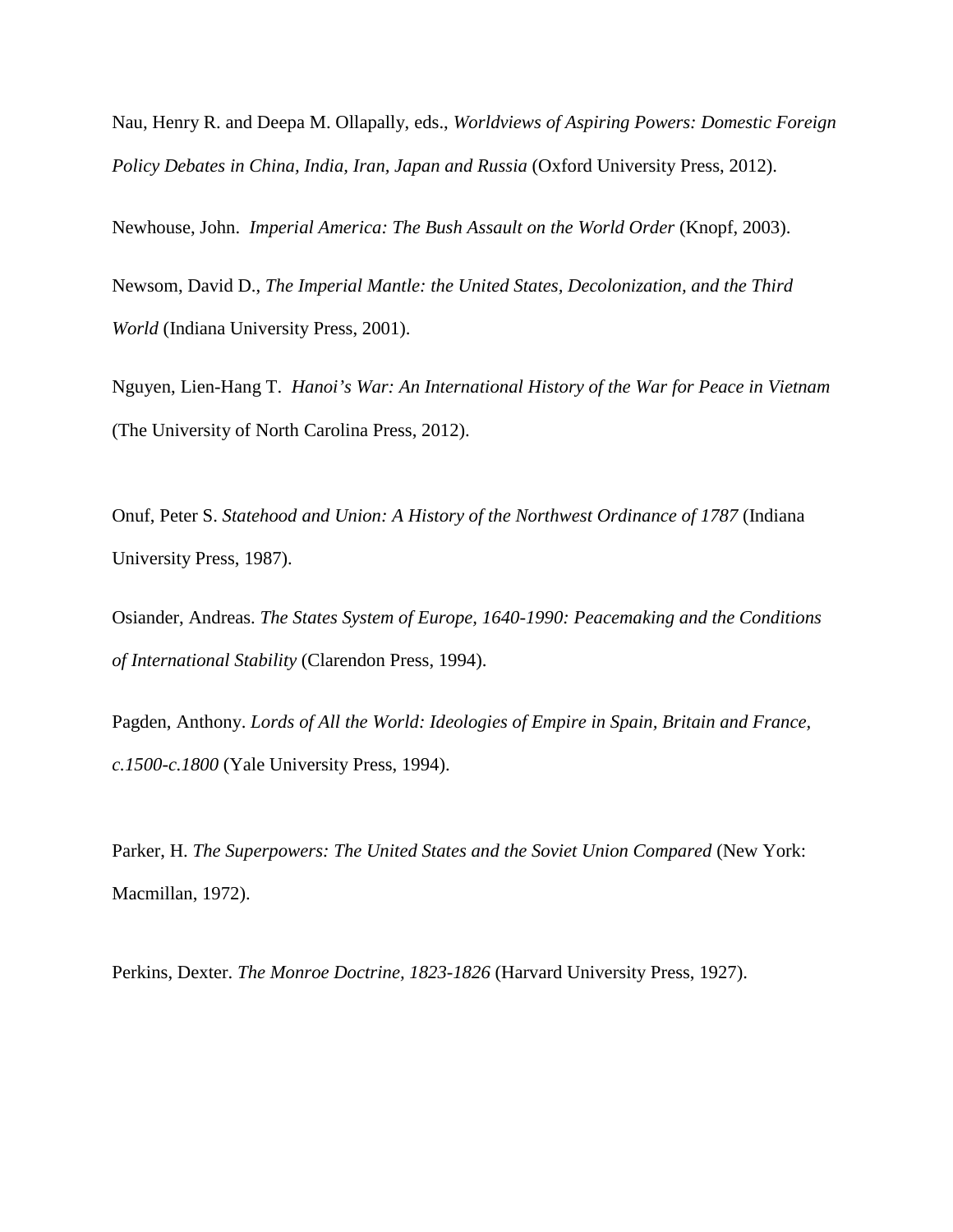Perez, Louis. *The War of 1898: The United States and Cuba in History and Historiography* (The University of North Carolina Press, 1998)*.*

Purdue, Peter C. *China Marches West: The Qing Conquest of Central Eurasia* (Harvard University Press, 2005).

Reus-Smit, Chris. *Individual Rights and the Making of the International System* (Cambridge University Press, 2013).

Rich, Norman. *Hitler's War Aims: Ideology, the Nazi State, and the Course of Expansion* (Norton, 1973).

Rodriguez, Jaime E. *The Independence of South America* (Cambridge University Press, 1998).

Russell, Ruth B. *A History of the United Nations Charter: The Role of the United States, 1940- 1945* (Brookings, 1958).

Santoro, Carlo Maria. *Diffidence and Ambition: The Intellectual Sources of U.S. Foreign Policy* (Boulder, Colo.: Westview, 1992).

Schlesinger, Stephen C. *Act of Creation: The Founding of the United Nations* (Boulder: Westview, 2003).

Seeley, J.R. *The Expansion of England* (University of Chicago Press, 1971).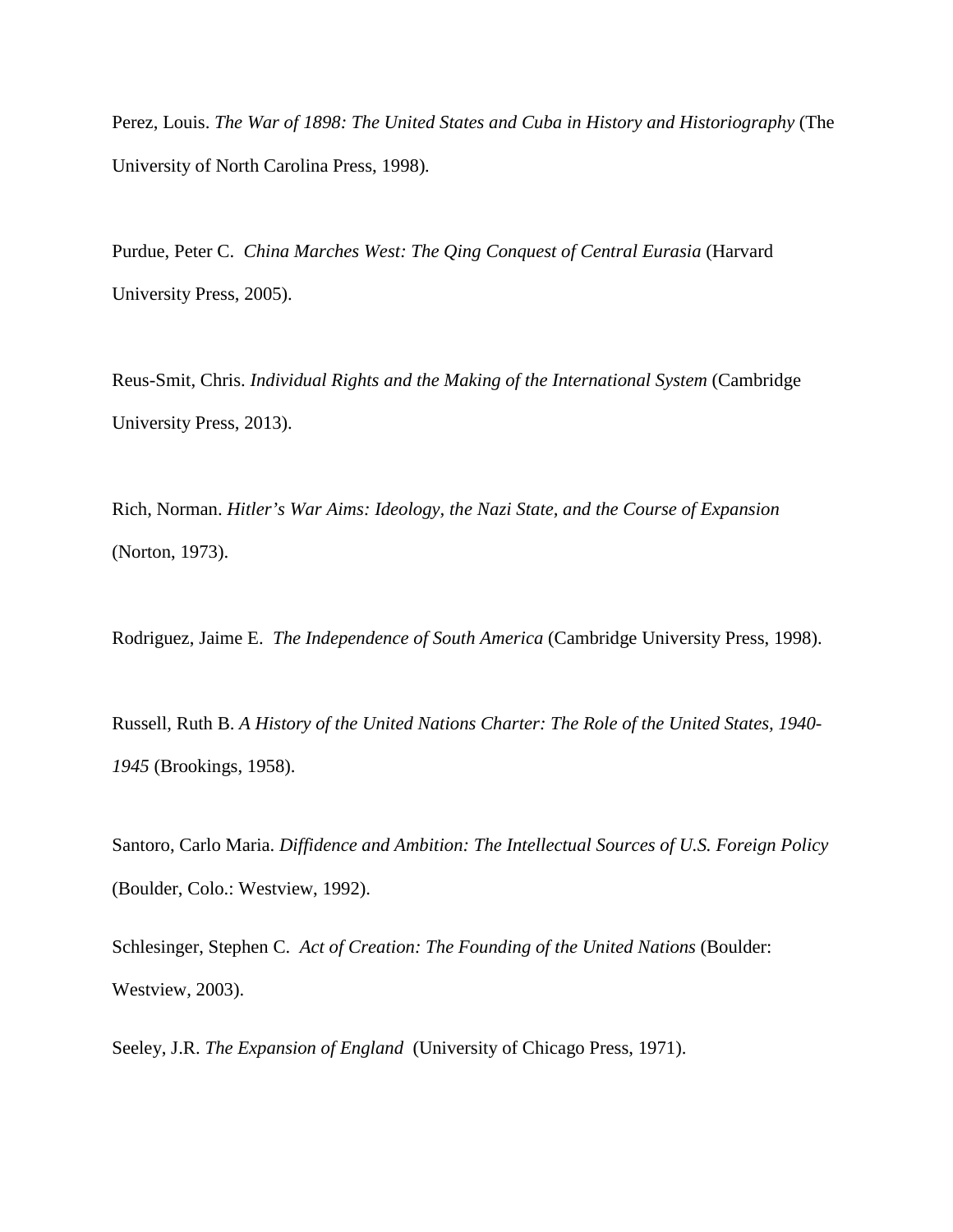Smith, Neil, *American Empire: Roosevelt's Geographer and the Prelude to Globalization* (University of California Press, 2003).

Smith, Woodruff D. *The Ideological Origins of Nazi Imperialism* (Oxford University Press, 1986).

Sofka, James. "American Neutral Rights Reappraised: Identity or Interest in the Foreign Policy of the Early Republic?" *Review of International Studies*, Vol.26, No.4 (October 2000), pp.599- 622.

Spykman , Nicholas John. *America's Strategy in World Politics: The United States and the Balance of Power* (Harcourt, Brace and Co., 1942).

Statler, Kathery C. *Replacing France: The Origins of American Intervention in Vietnam* (University of Kentucky Press, 2009).

Stephanson, Anders. *Manifest Destiny: American Expansion and the Empire of Right* (New York: Hill and Wang, 1995).

Suri, Jeremi. "The Limits of American Empire," in Alfred W. McCoy and Francisco A. Scarano, eds., *Colonial Crucible: Empire and the Making of the Modern American State* (University of Wisconsin Press, 2009).

Thomas, Martin, Bob Moore, and L.J. Butler, eds., *Crisis of Empire: Decolonization and Europe's Imperial States, 1918-1975* (London: Hodder Education, 2008).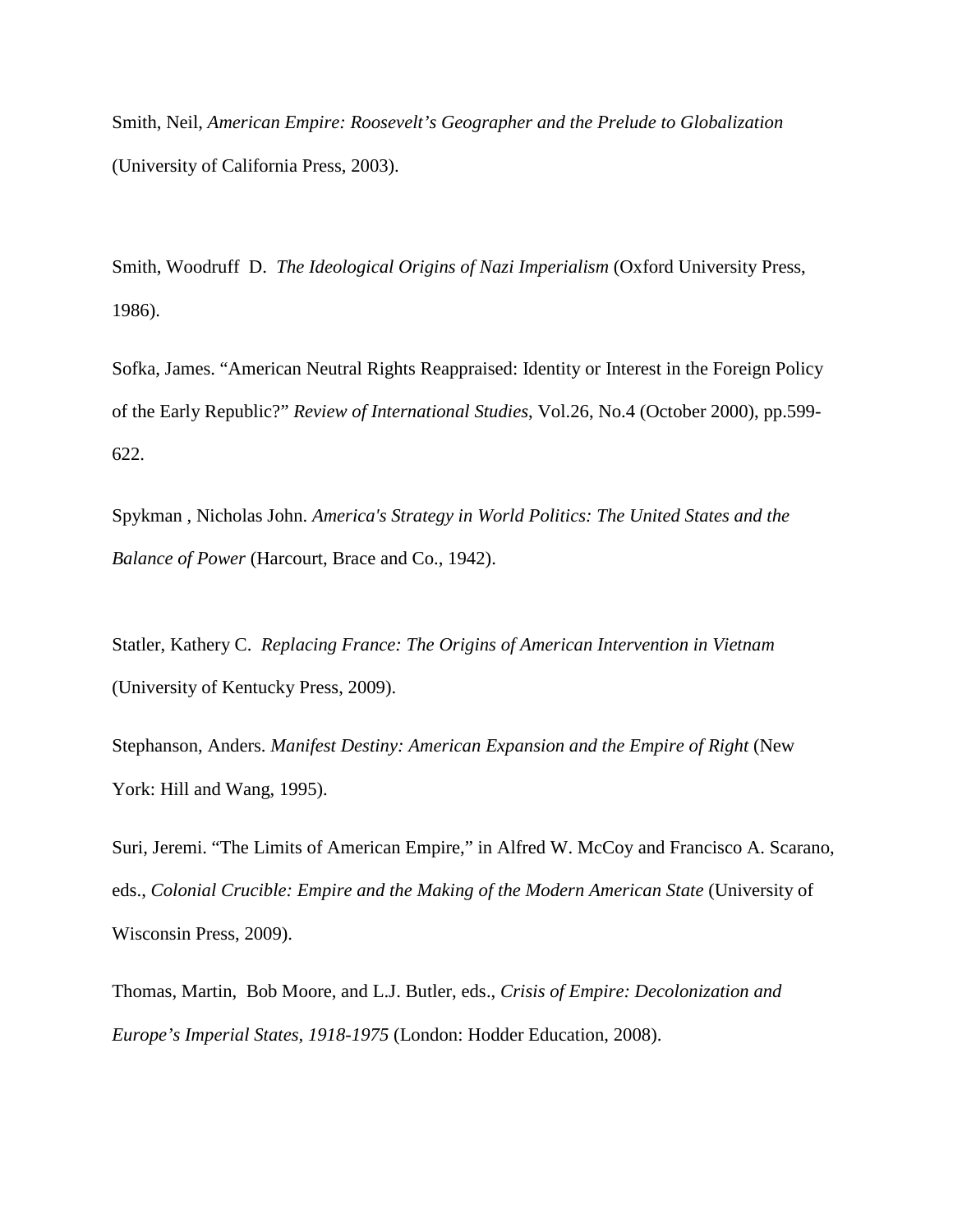Todd, Immanuel. *After the Empire: the Breakdown of the American Order* (Columbia University Press, 2002).

Toynbee, Arnold J. *Universal States*, vol. 7A (Oxford University Press, 1954).

Tucker, Robert W. and David C. Hendrickson, *The Fall of the First British Empire: Origins of the War of American Independence* (Johns Hopkins University Press, 1982).

Tyrrell, Ian, and Jay Sexton. *Empire's Twin: U.S. Anti-Imperialism from the Founding Era to the Age of Terrorism* (Cornell, 2015).

Ulmen, G.L. "American Imperialism and International Law: Carl Schmitt on the U.S. in World Affairs," *Telos*, no.72 (Summer 1987).

von Albertini, Rudolf . "The Impact of the Two World Wars on the Decline of Colonialism," *Journal of Contemporary History*, vol.4, no.1 (January 1969), pp.17-36.

Wakeman, Jr, Frederic. *The Great Enterprise: The Manchu Reconstruction of Imperial Order in Seventeenth-Century China* (University of California Press, 1985).

Watt, Cameron. *Succeeding John Bull: America in Britain's Place, 1900-1975* (Cambridge University Press, 2008).